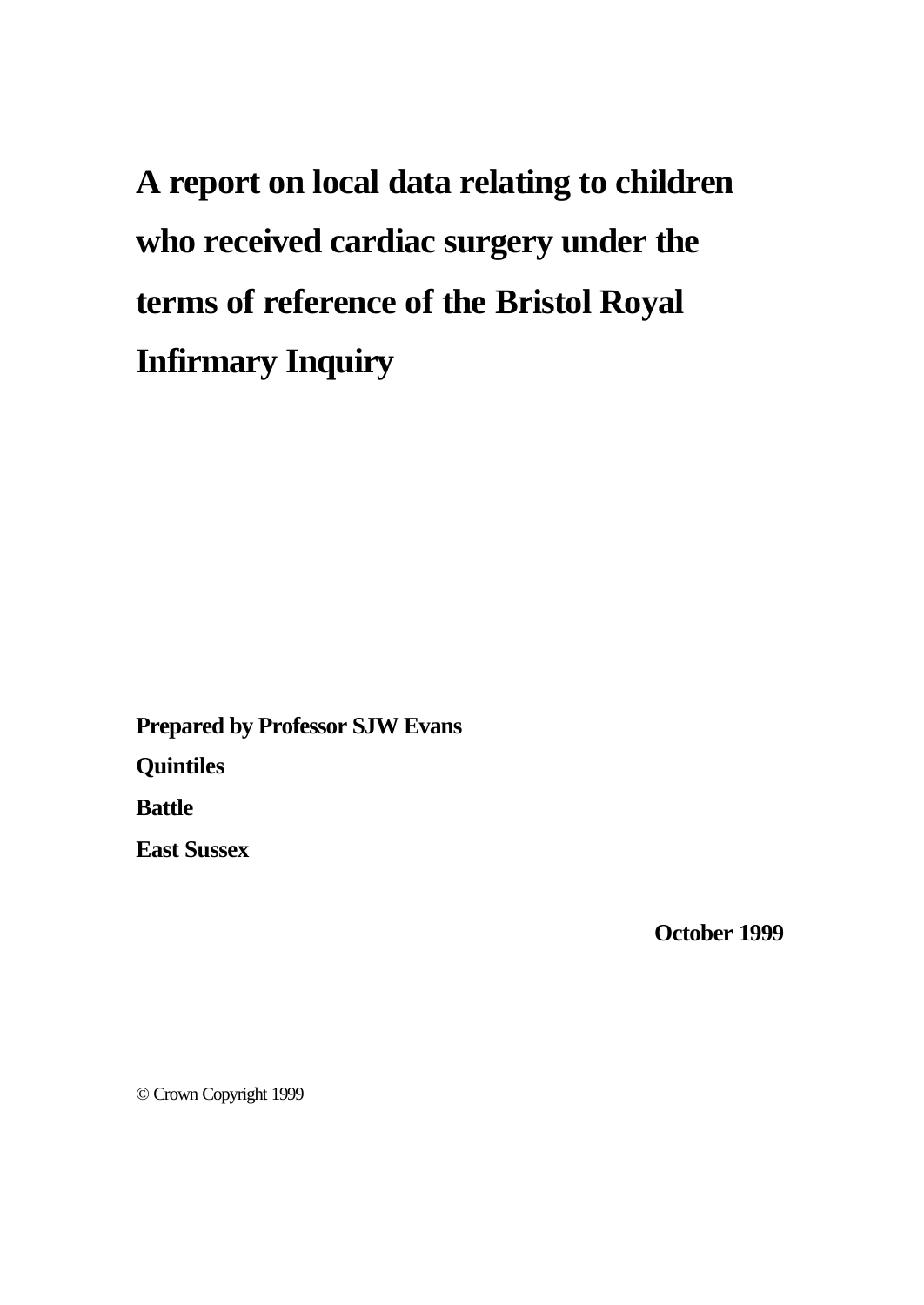# **EXECUTIVE SUMMARY**

- 1. This report summarises data from computer records derived from three sources of data relating to care that children received during the time period specified in the terms of reference of the Bristol Royal Infirmary Inquiry. The first source is the Patient Administration System (PAS) of the United Bristol Healthcare NHS Trust (UBHT). The second is the medical record notes supplied to the Inquiry by the UBHT. A summary of each child's medical records has been created specifically for the Inquiry and entered on to computer as the clinical coded records (CCR). The third source is the logs from the two consultant cardiac surgeons responsible for most of the work during the period of relevance to the Inquiry (Surgeons'  $Logs - SL$ ).
- 2. The operative procedures identified from each source have been classified using internationally agreed codes. They have been further categorised into thirteen specific types of operation, similar to those used for summaries by cardiac surgeons in the UK, and by whether the operation was "open-heart", involving cardio-pulmonary bypass, or "closed-heart".
- 3. The PAS is limited to the years 1988 onwards. The CCR and SL cover all years (1984-1995) and the full range of surgery at both Bristol hospitals, but the SL does not cover the "closed-heart" operations done at the Bristol Royal Hospital for Sick Children (BRHSC).
- 4. The main result of the operation that is available in all three sources is whether the child died within 30 days of the operation. The numbers of deaths and the death rate have been calculated for the different groups of operative procedures.
- 5. The classification of operative procedures has been done separately, and by different people, for each of the three sources. Given that there will be inevitable

PAS, CCR, SL Report Page 2 Tuesday, 02 January 2001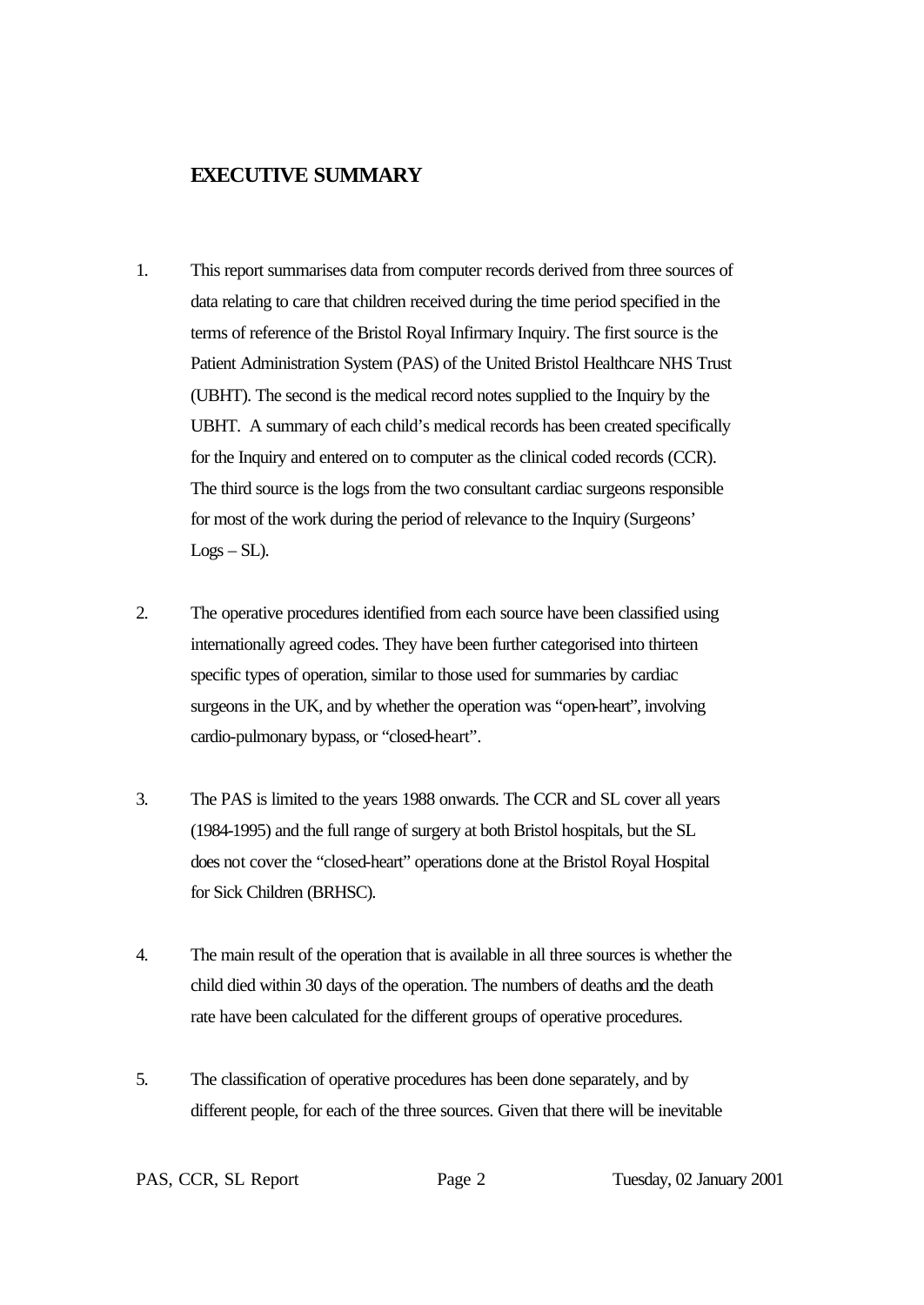variation in the way that the classification has been done, the overall results show considerable similarity between the three different sources when comparisons are restricted to similar time periods.

- 6. The death rate has been based on deaths occurring within thirty days of an operation, and is seen to be about 11% overall, though for the open heart surgery it is rather higher. Each of the sources indicates high death rates for arterial switch operations and truncus arteriosus. The rates for atrial ventricular septal defect (AVSD) operations are higher than average but are not as high as for truncus and switch operations. Each of the sources shows slightly higher rates from 1988 to the end of 1990 and much lower rates in the later part of 1995.
- 7. Each of the sources shows higher death rates in the first year of life than subsequently.
- 8. The overall conclusion is that the pattern of results is similar in the three sources where direct comparison is sensible. This is both for the numbers of operations and for the death rate, though where numbers in any particular category are small there is an absence of perfect agreement. It is clear that none of the sources, viewed one at a time, is adequate to be sure about the details of operations. However, taken together, the results are consistent and there are no startling discrepancies between the three sources.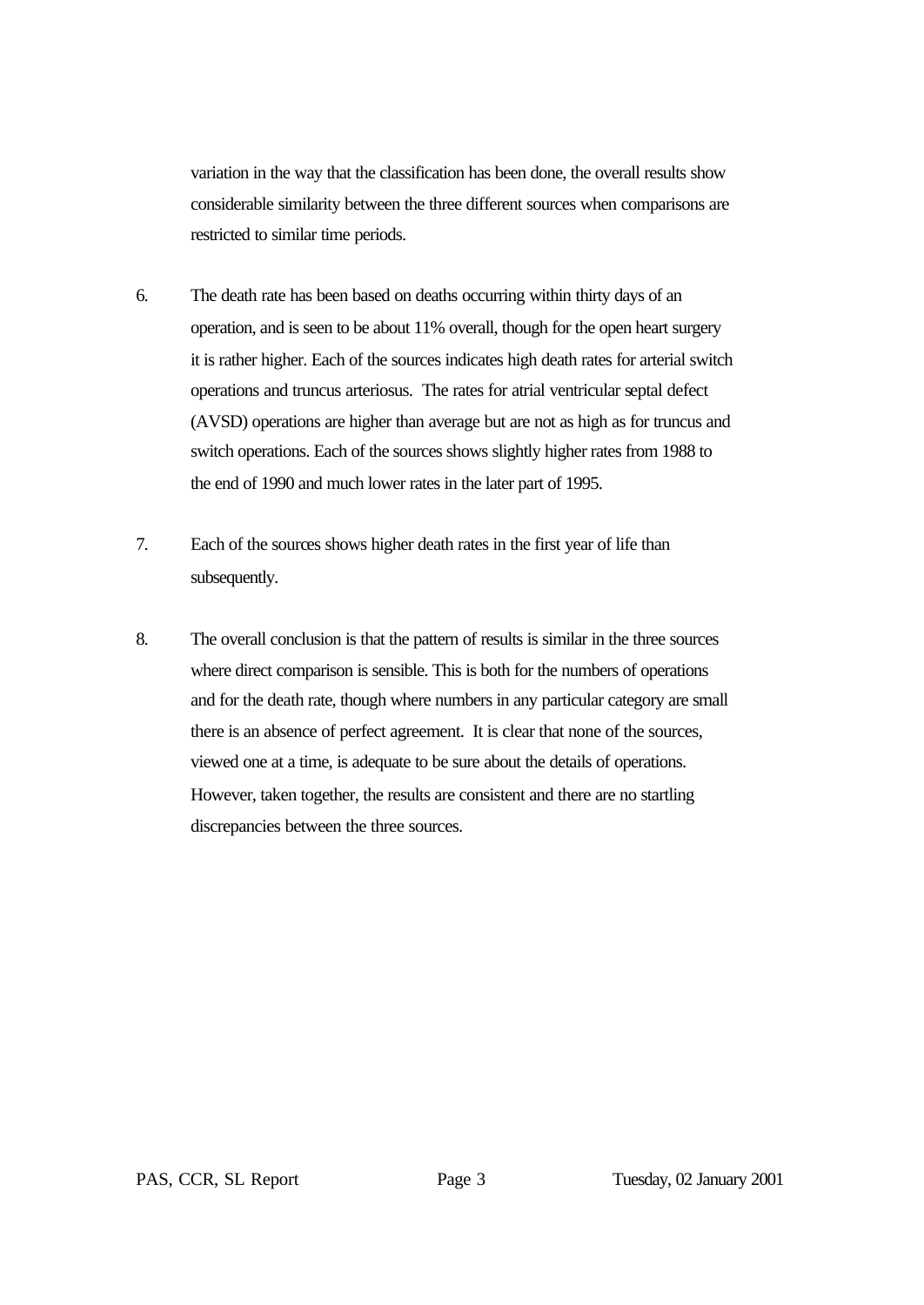# **LIST OF CONTENTS**

|    |                                                               | Page             |
|----|---------------------------------------------------------------|------------------|
| 1. | Introduction                                                  | 6                |
| 2. | The Bristol Context                                           | 7                |
| 3. | Description and statistical review of the sources of data     | 9                |
|    | <b>General Principles</b>                                     | 9                |
|    | Problems of Comparisons                                       | 10 <sup>10</sup> |
|    | Statistical Review of the Patient Administration System (PAS) | 11               |
|    | Statistical Review of the clinically coded records (CCR)      | 13               |
|    | Statistical Review of the Surgeons' Logs (SL)                 | 15               |
|    | Key points and Conclusion of Overview                         | 17               |
|    | Data items which all sources have in common                   | 18               |
| 4. | Results of Activity and Outcomes Analyses                     | 19               |
|    | The Patient Administration System (PAS)                       | 19               |
|    | Description of the children who received care                 | 20               |
|    | <b>Cardiac Surgery Speciality</b>                             | 20               |
|    | <b>Cardiology Speciality</b>                                  | 21               |
|    | Combining the data from the two sources of the PAS            | 22               |
|    | Clinically Coded Medical Records (CCR)                        | 25               |
|    | Surgeons' logs                                                | 27               |
| 5. | Results of Comparative Analyses of Activity and Outcomes      | 28               |
| б. | <b>Summary and Conclusions</b>                                | 32               |
| 7. | Acknowledgements                                              | 33               |

contd/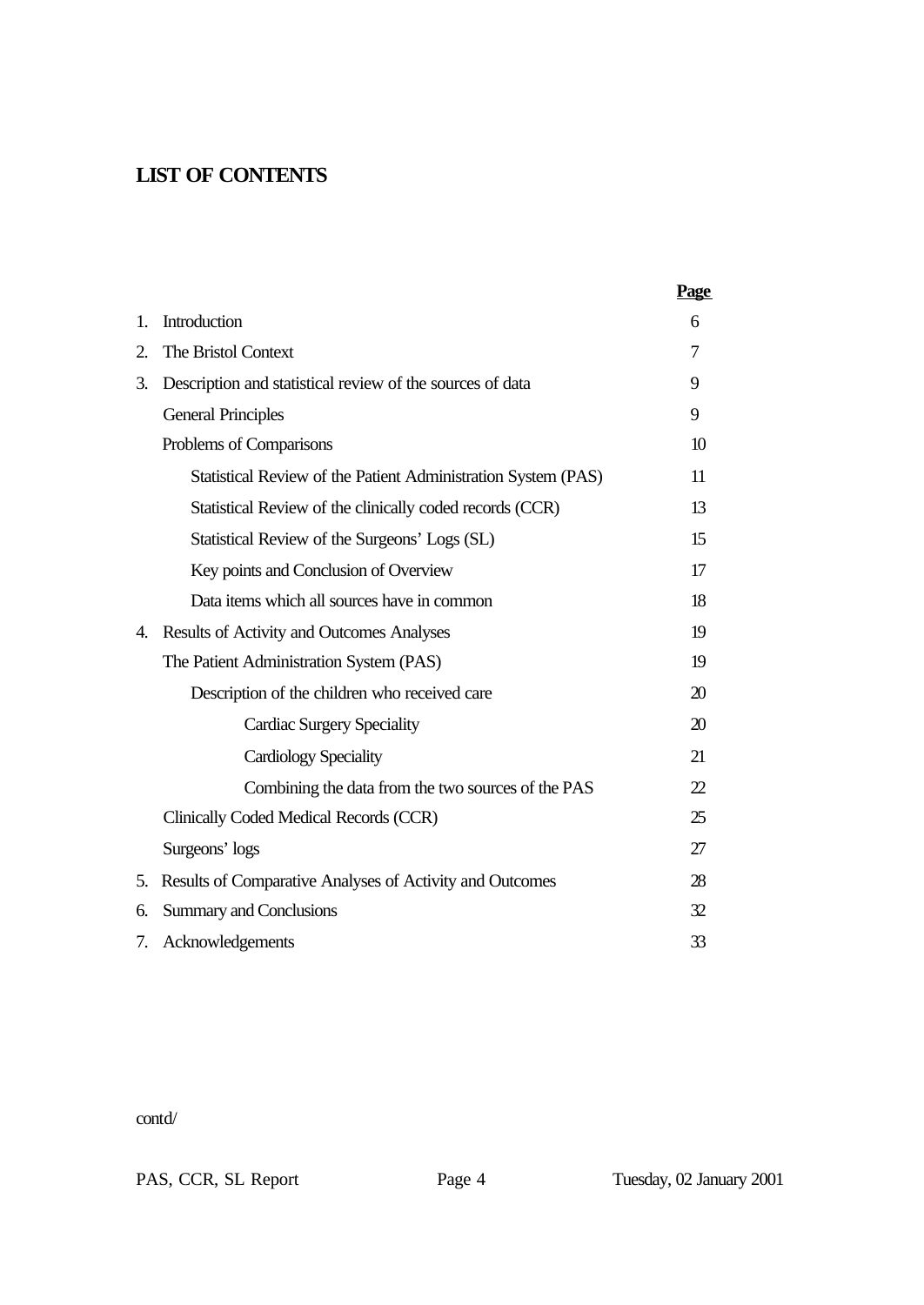# **Tables are numbered separately:**

| 8. Tables for PAS            | T1             |
|------------------------------|----------------|
| 9. Tables For CCR            | T <sub>3</sub> |
| 10. Tables for surgeons logs | T 5            |
| 11. Tables for comparisons   | T 6            |
| 12. Figures for PAS          | T9             |
| 13. Figures for CCR & SL     | T 11           |

# **Annex 1:**

Schematic representation of the data on children, admissions, operations and operative procedures.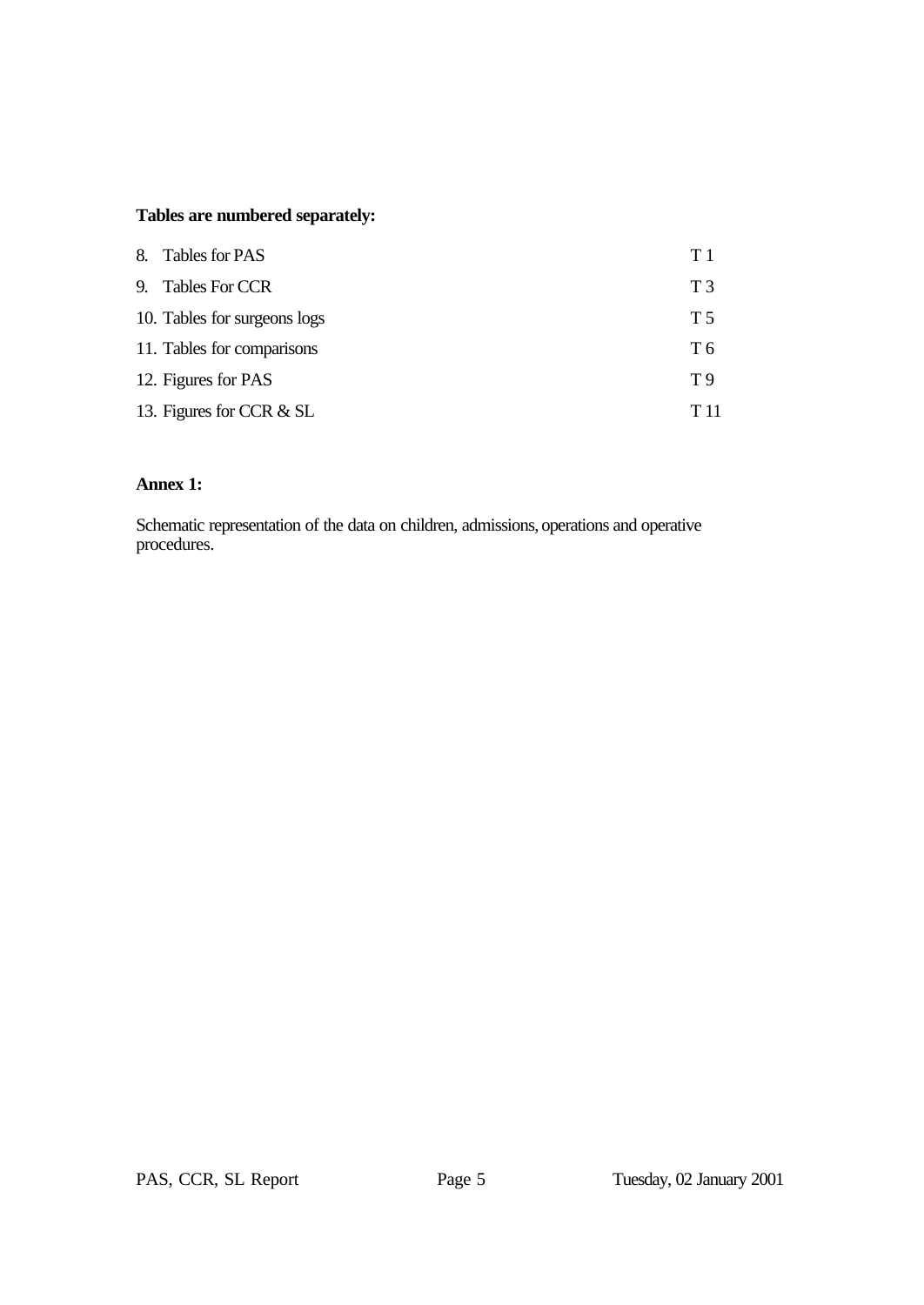## **1 INTRODUCTION**

- 1.1 This report provides a summary of the data from three local sources available to the Inquiry. The terms of reference of the Inquiry are such that it is important to examine what had happened to all the children who received complex cardiac surgery in Bristol. In March 1999, the Inquiry Secretariat published a document on "Making Use of Relevant Data Sources". This gave a brief description of data available both nationally and locally. A "Preliminary Overview of Existing data Sources relevant to the Inquiry's remit" was published in July 1999 as INQ 0001. A further note was published in August 1999 entitled "The Inquiry's Approach to the Assessment of the Adequacy of Paediatric Cardiac Surgical Services".
- 1.2 About two thousand sets of clinical records were supplied to the Inquiry by the United Bristol Healthcare Trust (UBHT). These medical records formed a very large volume of data on paper. The Inquiry Panel decided to produce a structured summary of each patient's set of clinical notes from the large number of paper records. This summary has been entered on to computer as a main source of data. The main method for identifying the children who were receiving cardiac surgery was to scan the logs from the two surgeons who had carried out most of the surgery during the period of interest to the Inquiry. These logs themselves were also submitted to the Inquiry and are a second local source of data. It was clear that the UBHT Patient Administration System (PAS) also had data, originally collected for administrative purposes, which would be useful to the Inquiry. This is a third source and was used by the UBHT as an additional way of identifying medical records to be supplied to the Inquiry. About 80 extra records were identified as a result of searching the PAS. Mr Gray has given a description of this process in evidence to the Inquiry {Submission dated 30 April 1999, *WIT 0137*}.
- 1.3 The structured summary of the clinical records for each patient used an internationally recognised method for classification of the diagnosis and

PAS, CCR, SL Report Page 6 Tuesday, 02 January 2001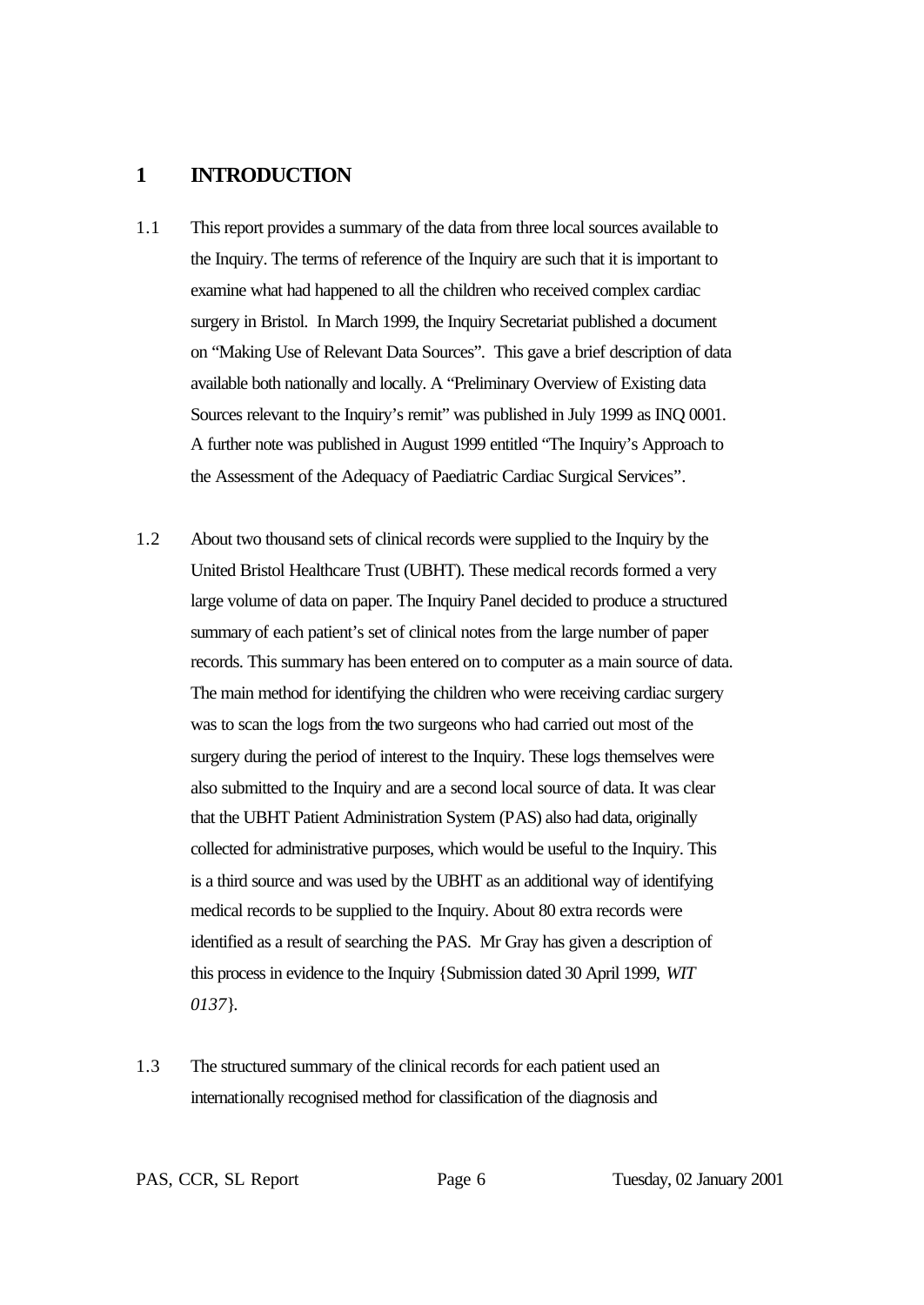operations carried out (International Classification of Diseases – ICD). The outcome in terms of whether the child was still alive or not at the last date available from the hospital records was also recorded. The data from this summary were entered into a computer and called the Clinically Coded Records (CCR) Database.

1.4 This report describes each of these sets of data in more detail and provides some analyses. Although the hospital medical records were available in paper form, the first set of computer records that became available was from the PAS; the second was the CCR and the third, the Surgeons' logs (SL). The sources are discussed in this order, and all the results in this report are based on computer records.

# **2 THE BRISTOL CONTEXT**

2.1 Bristol, in common with other hospitals within the National Health Service (NHS), is required to provide summary data on episodes of care for patients. It does this using the local computer-based Patient Administration System (PAS) for providing national returns to the NHS, known as Hospital Episode Statistics (HES). Most other Health Care Trusts in England and Wales have similar systems for producing these returns. More details on the national picture derived from HES are given in a separate report {Aylin *et al* 1999}. The Bristol PAS is a fairly comprehensive computer system developed from a long tradition of using computers for patient administration in the Bristol area that was begun in the late 1960's. Neither in Bristol nor elsewhere have patient administration systems generally been used for looking at clinical outcomes in a rigorous way. In most instances the recording of death is limited to those deaths which occur prior to discharge from hospital. The Bristol system has included patient outcome, in terms of death, for at least some patients beyond the period when a patient was actually in hospital. This is unusual and allows for a more comprehensive picture of the vital status of patients than is usually the case for administration-based

PAS, CCR, SL Report Page 7 Tuesday, 02 January 2001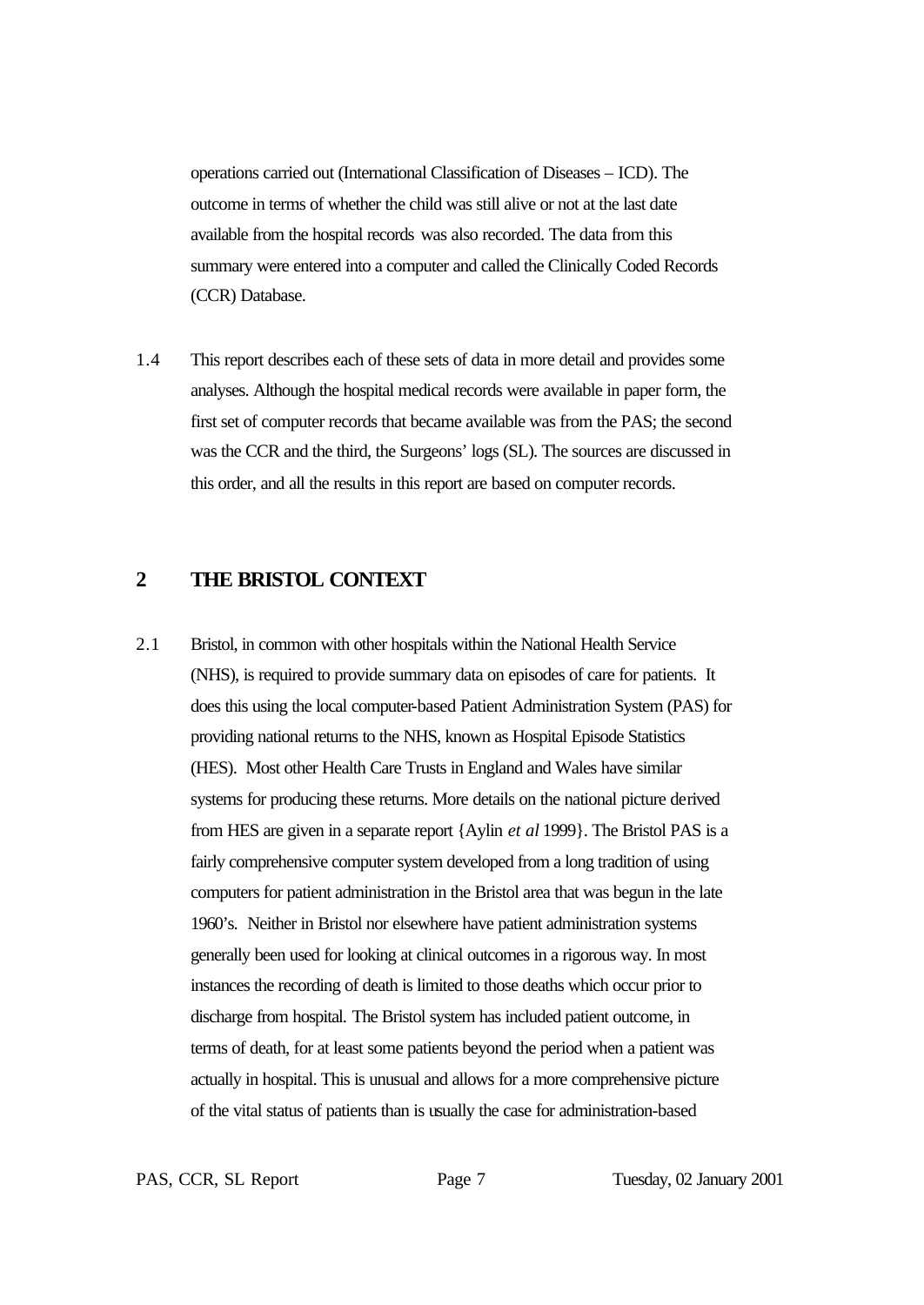systems.

- 2.2 In Bristol, as elsewhere, the use of a log by a cardiac surgeon was an individual decision and not one that was required or necessarily encouraged by the hospital administration. The cardiac log scheme was begun by Mr Wisheart and used by him for the whole period he was operating. He has described this in evidence to the Inquiry {*WIT 0120 0256- 0262*}. The method was also used by Mr Dhasmana, and he has confirmed this in evidence {*WIT 0084, 0001-0005*}. These logs were hand-written but have been transcribed on to computer coding forms and entered on to a computer database specifically for the Inquiry.
- 2.3 Medical records of patients and their treatment are kept by every hospital, usually in paper form, with hand-written and (occasionally) typed notes from health care staff. Their purpose is to record the immediate clinical care of patients. They are not generally designed for research purposes. Bristol was no different from other hospitals in this respect. Research on particular diseases using medical records is, nevertheless, a common activity. A specific project may be set up to record, for example, data such as prescriptions of drugs.
- 2.4 Phase 1 of the Inquiry is examining "the delivery of complex paediatric cardiac surgical services at the Bristol Royal Infirmary and Children's Hospital from 1984 to 1995". The "Issues List" published by the Inquiry on 22 February 1999 sets out 14 major topics (A to N) with the aim "to examine the whole system responsible for the management of children needing heart surgery services." This report largely relates to issue C: "The Service Provided: Nature and Outcomes". It will have some sections that will be relevant to other issues such as D: "Referrals" and M: "Review of cases and Medical and Clinical Audit".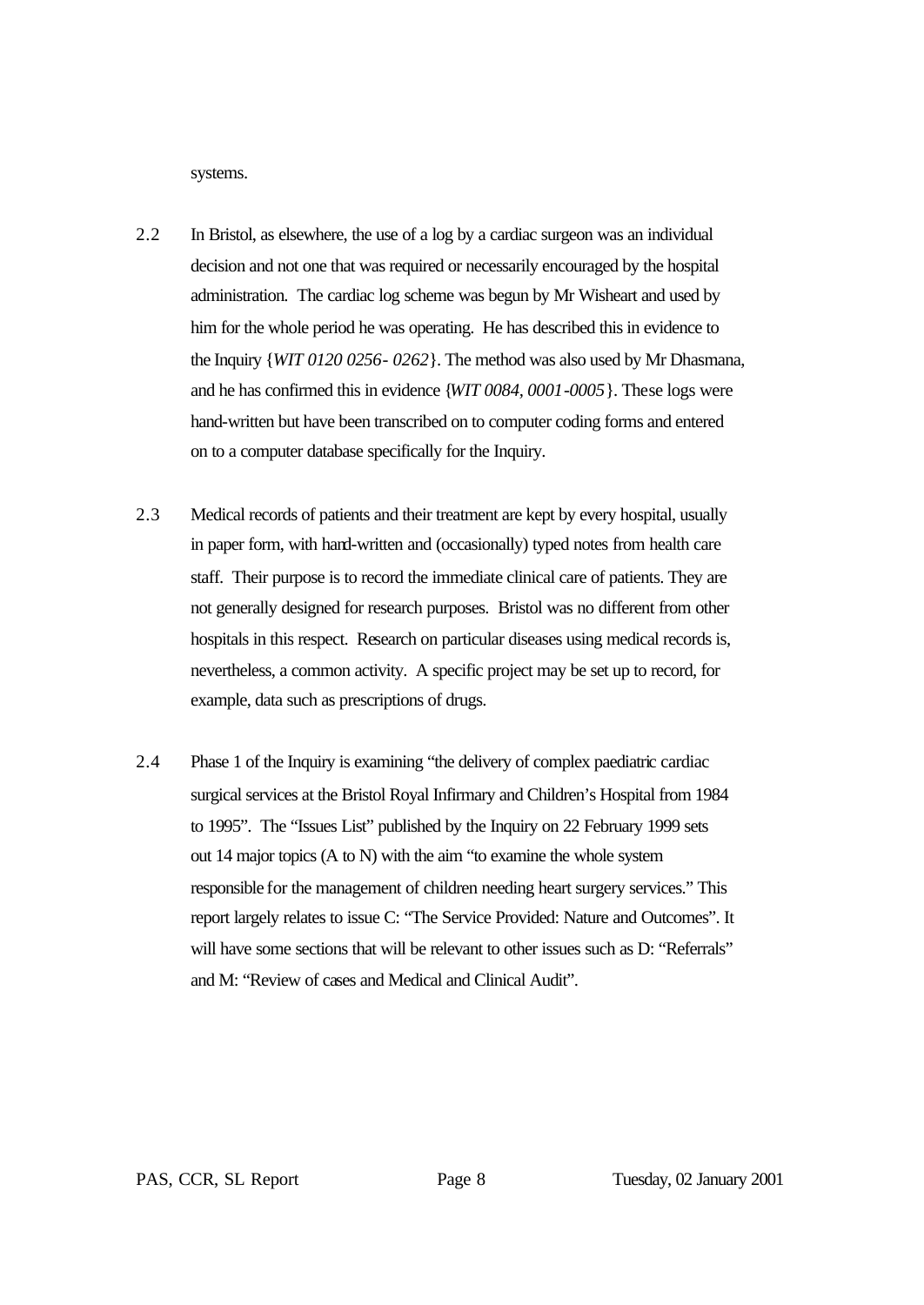# **3 Description and statistical review of the sources of data**

#### **General principles**

- 3.1 The Inquiry overview noted in paragraph 1.1 of the Introduction lists six sources of data; the first two are national, and this report relates to three of the others. Any source of data will have limitations, and it must be remembered that its limitations, strengths and weaknesses must be judged in the light of the purpose for which it was set up. The Inquiry is particularly interested in the quality of the whole system of care that the relevant children received, in order to come to a view on the adequacy of this system. None of the sources of data was set up with this objective. Each of them can contribute to the realisation of the objective, but the extent to which they can do so is variable.
- 3.2 Children who were admitted to the Bristol Royal Infirmary (BRI) for heart surgery would be admitted there only for "open" heart surgery. This involves having cardiopulmonary by-pass. "Closed" heart operations could be done at the Bristol Royal Hospital for Sick Children (BRHSC).
- 3.3 It must also be acknowledged that whenever data are collected which relate to a feature that shows variability, such as mortality rate, this is subject to statistical fluctuation. When dealing with small amounts of data this fluctuation leads to considerable uncertainty in determining the true rate. The uncertainty decreases as the amount of data increases. Statistical analysis is able to help make judgements about whether an apparent difference in rates could easily be due to chance variation or not.
- 3.4 It is most important to realise that when apparently precise figures are presented as percentages, they will probably have a spurious precision. This is the way the world is – it is not a feature that applies to the data from this Inquiry alone. If a coin is tossed 100 times, it will not necessarily come up "heads" exactly 50 times,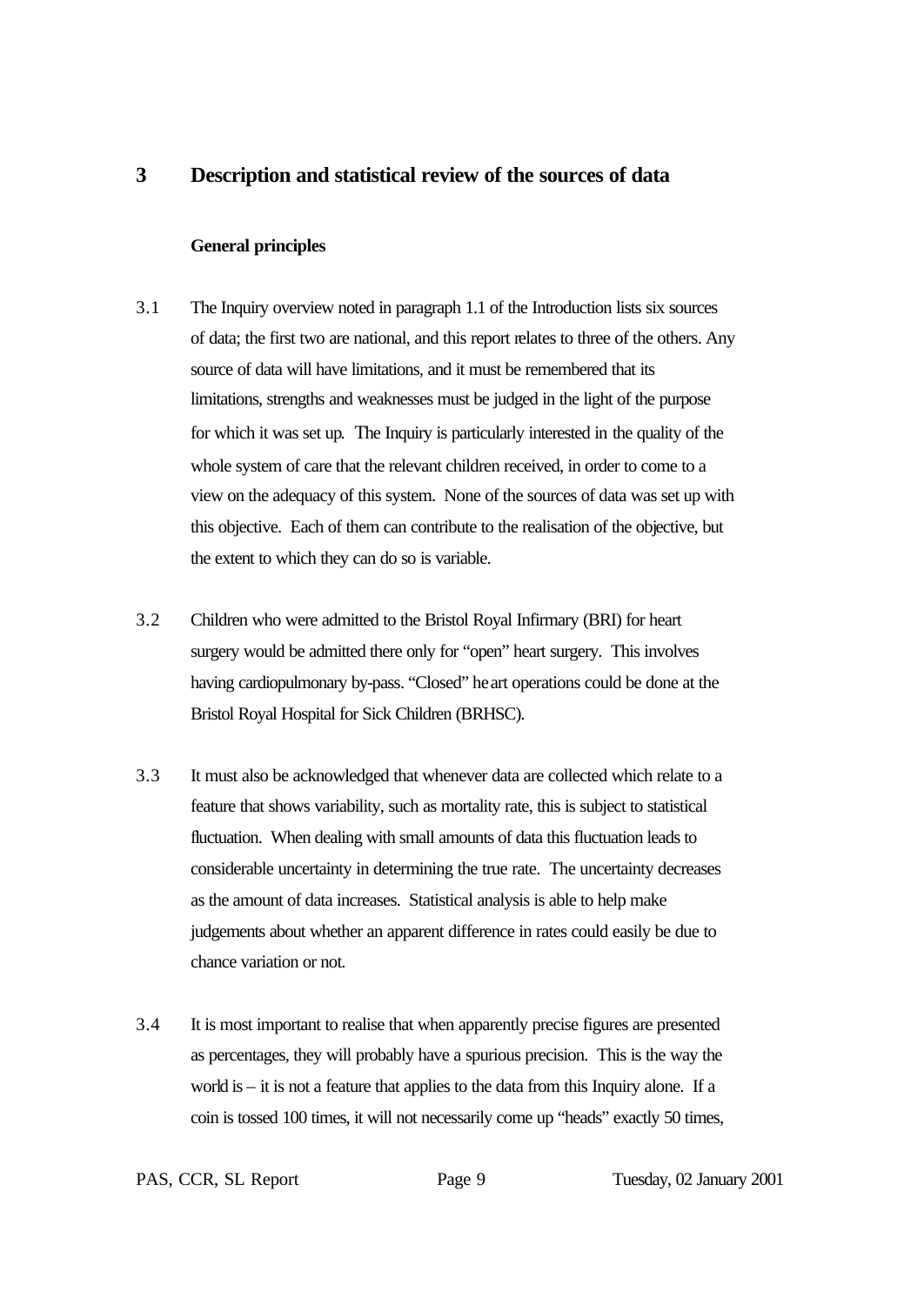even though we are sure that, if it is an ordinary coin, it should have a 50% chance of being "heads". We could reasonably easily get as few as 40 or as many as 60 "heads", but it would be rare to get more extreme values like 30 or 70 "heads". It is clear that if we were, not knowing what the true percentage is, to get something happening (such as deaths after an operation) 40 times out of 100, then the true percentage could be 50%. Likewise, if it happens 50 times out of 100, there is still uncertainty about the true percentage – it could reasonably easily be anywhere between 40% and 60%. If the coin were tossed only 10 times, then getting 2 "heads" or 8 "heads" (20% or 80%) would not be that unlikely. The uncertainty in percentage terms is greater when the number of times the coin is tossed is smaller. Statistical methods exist to quantify the uncertainty. These methods can be used to see when caution must be exercised in emphasising a difference in percentages, and when a difference is sufficiently large that statistical fluctuation is not a likely explanation of the difference.

#### **Problems of comparisons**

3.5 Even when the statistical uncertainty is small, more fundamental problems occur when attempting to make comparisons. If one centre is to be compared with another, the children treated will not necessarily be similar in each centre. Differences found may be due to the characteristics of the children rather than in the effect of the centres. Similar arguments apply to comparing individual surgeons. When comparing new drug treatments, it is usually regarded as imperative that groups which are compared are made as similar as possible. This is done by *randomly allocating* patients to the treatments. This is known as a *randomised controlled trial*. Such trials do occur in surgery though less frequently than in comparisons of new medicines.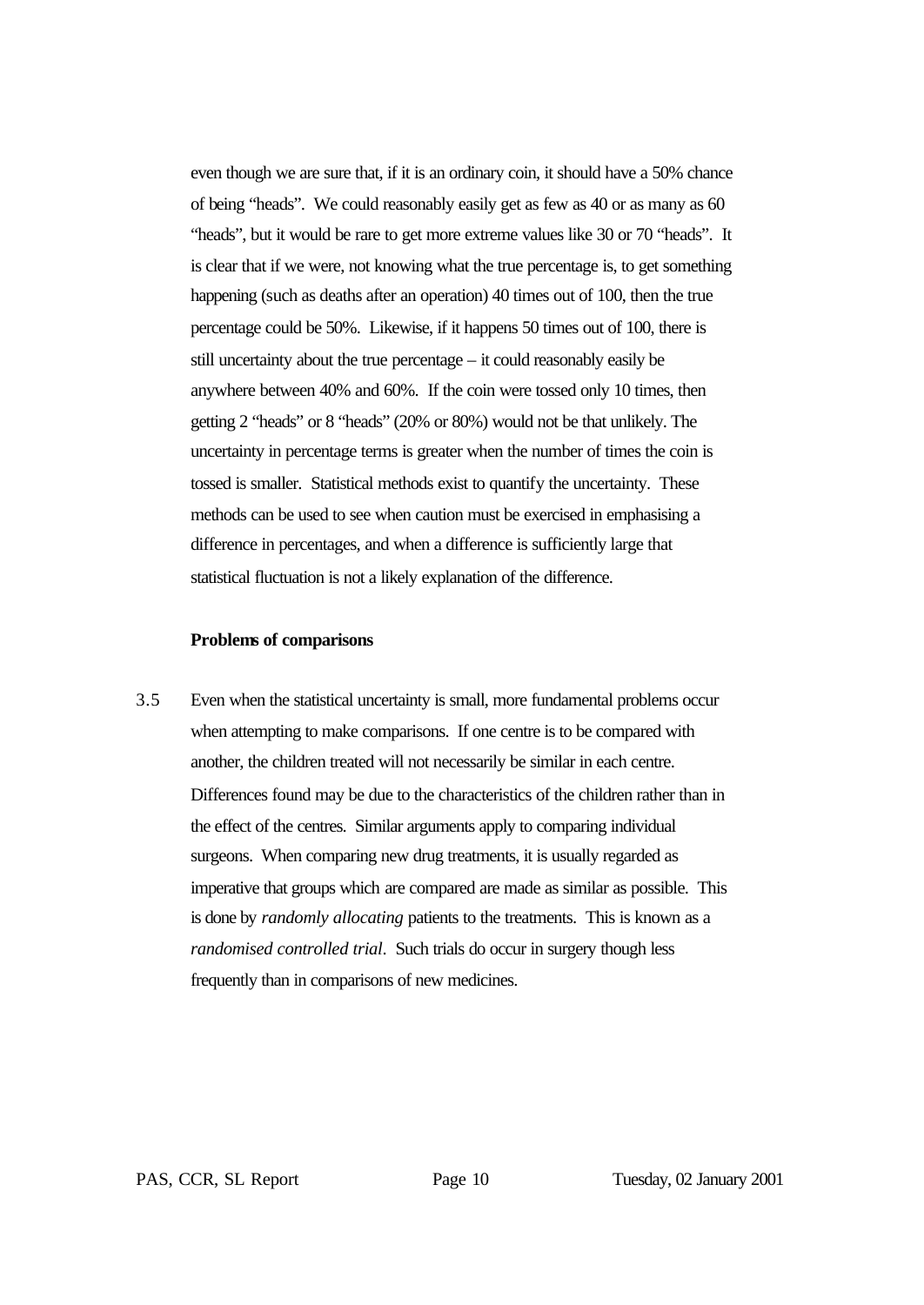- 3.6 Randomised trials are not used to compare individual surgeons or centres (they would be impractical). The consequence is that the groups to be compared may differ in the outcomes, even when this is nothing to do with the treatment given by the centre or surgeon. Attempts may be made to allow for factors which affect prognosis, but any such allowance is inevitably less than perfect. The statistical methods themselves for adjusting for prognostic factors cannot be perfect. It is also possible that important prognostic factors that differ between the groups have not been measured. Comparisons must be treated with caution. Overall scientific judgement includes more than just the statistical arithmetic.
- 3.7 In the consideration of uncertainty, a further problem arises because our counting system is imperfect. We may not have exactly the same numbers of operations and deaths when we compare two ways of doing the counting. It is very helpful to have different methods when each is subject to error, since concordance between them can increase confidence that our conclusions are valid.

#### **Statistical Review of the Patient Administration System (PAS)**

- 3.8 There have been computer systems for processing information about patients in hospitals in the Bristol area since 1964. In this computer system, details are recorded on each in-patient in one of the hospitals in the UBHT. It tracks, in outline fashion, what has happened to each patient. It has several purposes:
	- a) For returns to be made of hospital activity to the Department of Health.
	- b) To allow smooth administration of the hospital. With the advent of the internal market where providers of care, such as hospitals, are separated from those who pay for the care (described as "purchasers") it meets the need for administration to keep track of these activities in greater detail.
	- c) It may also be used for purposes of planning changes to the balance of activity in the future.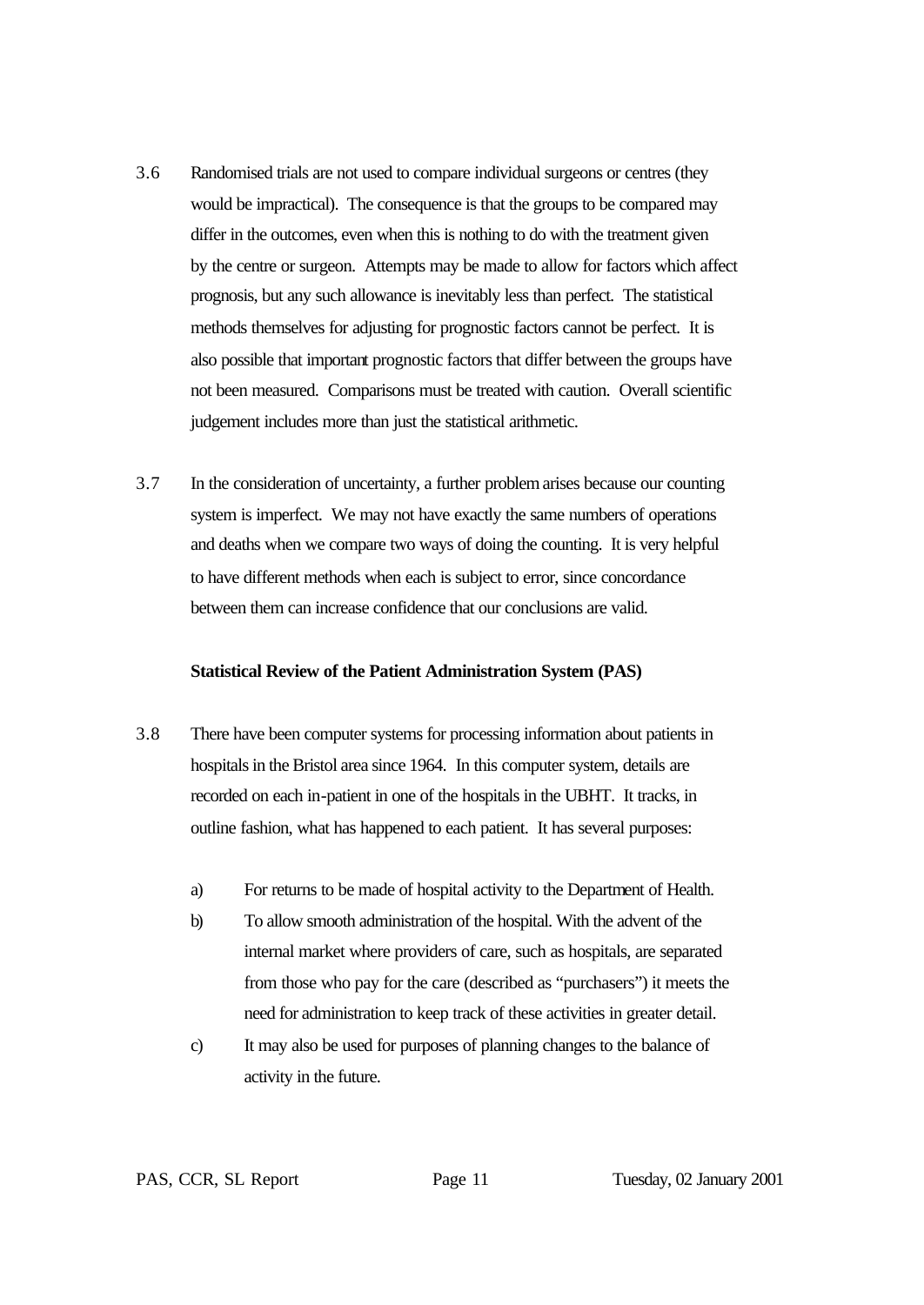- 3.9 The data largely relate to the short-term activity during each episode of care. When a patient is admitted to a hospital, it is always under the care of a named hospital consultant. On some occasions, during a single admission, a patient may be transferred to the care of a different consultant. Each such "episode" of care under a consultant forms a unit to which the PAS system refers. Demographic information, address details, date of birth (& age), sex, hospital record number etc. form the basic data. A record of the diagnoses, any operations with dates, dates of admission and discharge is built up during the stay in hospital. Information on clinical outcome is very limited, but death, if it occurs, is recorded with the date of death where this is known. Information on death occurring outside hospital is entered after discharge in at least some instances.
- 3.10 The purpose of the system is not to store information that a doctor requires to care for the patient, nor is it intended for audit of the quality of care. Any such use must take account of the likelihood that important details may not be recorded.
- 3.11 The data on diagnoses and operations are derived from examination of discharge letters written when the patient leaves the hospital, and from the case notes written by the doctors. Administrative clerks trained in medical terminology scan the available information and summarise it using codes describing the diagnosis and operation. This task is needed, and carried out, on a worldwide basis. To simplify recording of diagnoses and to facilitate international comparisons of the amount and rate of occurrence of disease, the World Health Organisation (WHO) has published a dictionary of terms with corresponding numerical codes called the International Classification of Diseases (ICD). This classification has been revised and extended on several occasions reflecting increased knowledge and diagnostic techniques. The latest revision in common use is the tenth (ICD-10), though the ninth revision (ICD-9) was in use for much of the period covered by the Inquiry. UK liaison with WHO regarding ICD is co-ordinated by the Office for National Statistics (ONS), formerly the Office of Population, Censuses and Surveys (OPCS).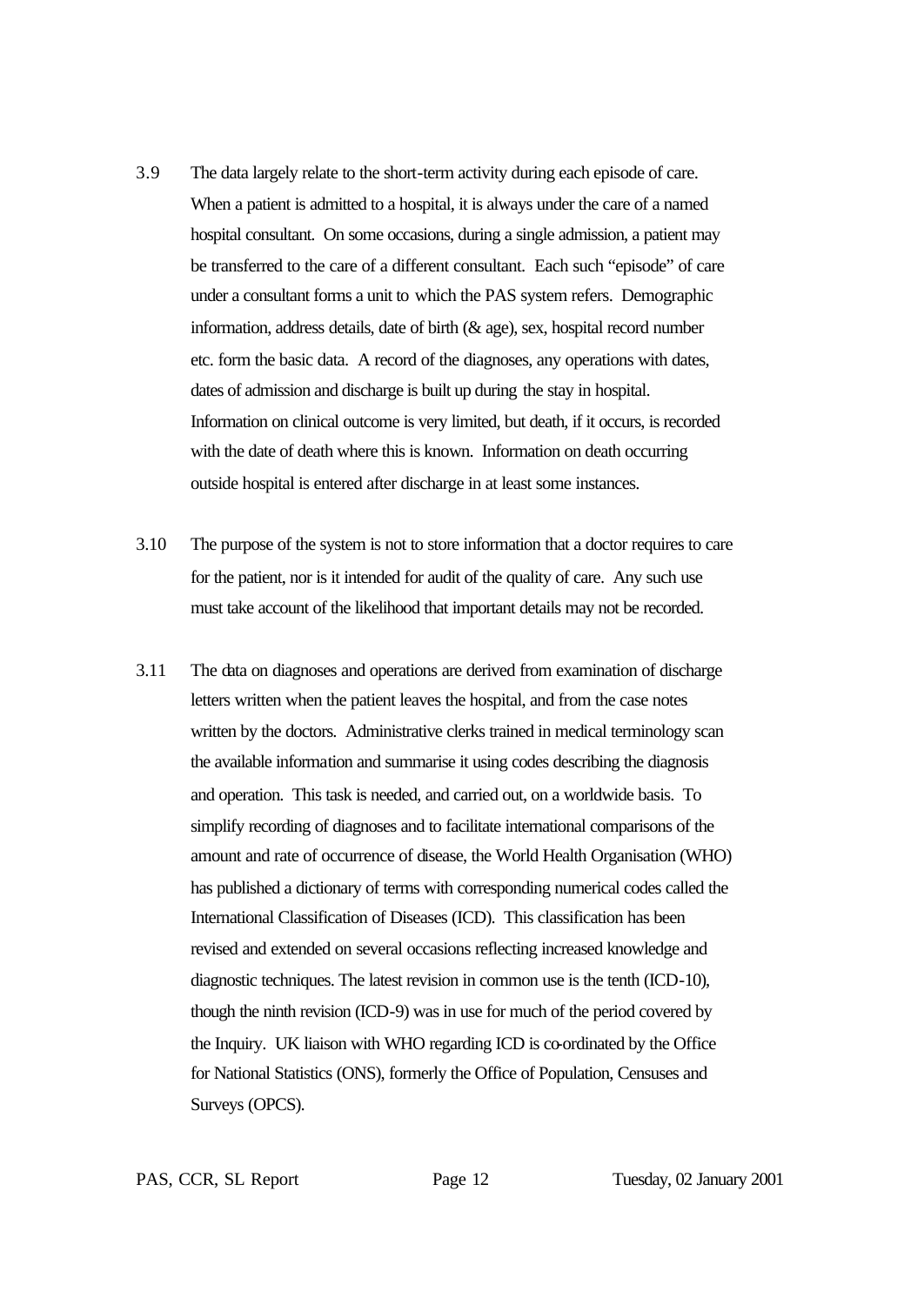- 3.12 Operations do not have the same degree of international concurrence in their description. It is the usual practice in UK hospitals to use a list of operations maintained by ONS (OPCS in the past). This also has a code (a letter and a number) to describe each operative procedure.
- 3.13 The administrative clerks (known as "coders") who classify diagnoses and operations for the PAS are not medically qualified, and they may misunderstand the medical information in the medical records of patients. The medical records themselves may not be clear in describing the diagnoses or operations for every patient. The ICD coding system may also have inadequacies when used in a very specialised area. Individual coders vary in their experience, but there are some highly experienced coders who are very good at carrying out the classification of diagnosis and operation.
- 3.14 The terms of reference of the Inquiry include children seen at Bristol between 1984 and 1995. The PAS has data only from 1<sup>st</sup> January 1988. Mr Gray (Manager) Legal Services, UBHT), in WIT 0137, states "In the early days of the PAS system, there were considerable teething problems in respect of the diagnostic coding of cases at the end of treatment episodes. The system did not include the diagnostic coding of operations until the implementation of 'Swift Op' in the early 1990's."
- 3.15 The possible prognostic factors that are recorded in the PAS data are limited. They include age, diagnosis (or diagnoses) and type of operation planned. The exact clinical condition of the child is not recorded. The diagnosis may be imperfectly coded and recorded.

#### **Statistical Review of the Clinically Coded Records (CCR)**

3.16 The Inquiry requested access to the medical records of all children who had undergone cardiac surgery in the period 1984-1995. The UBHT provided these

PAS, CCR, SL Report Page 13 Tuesday, 02 January 2001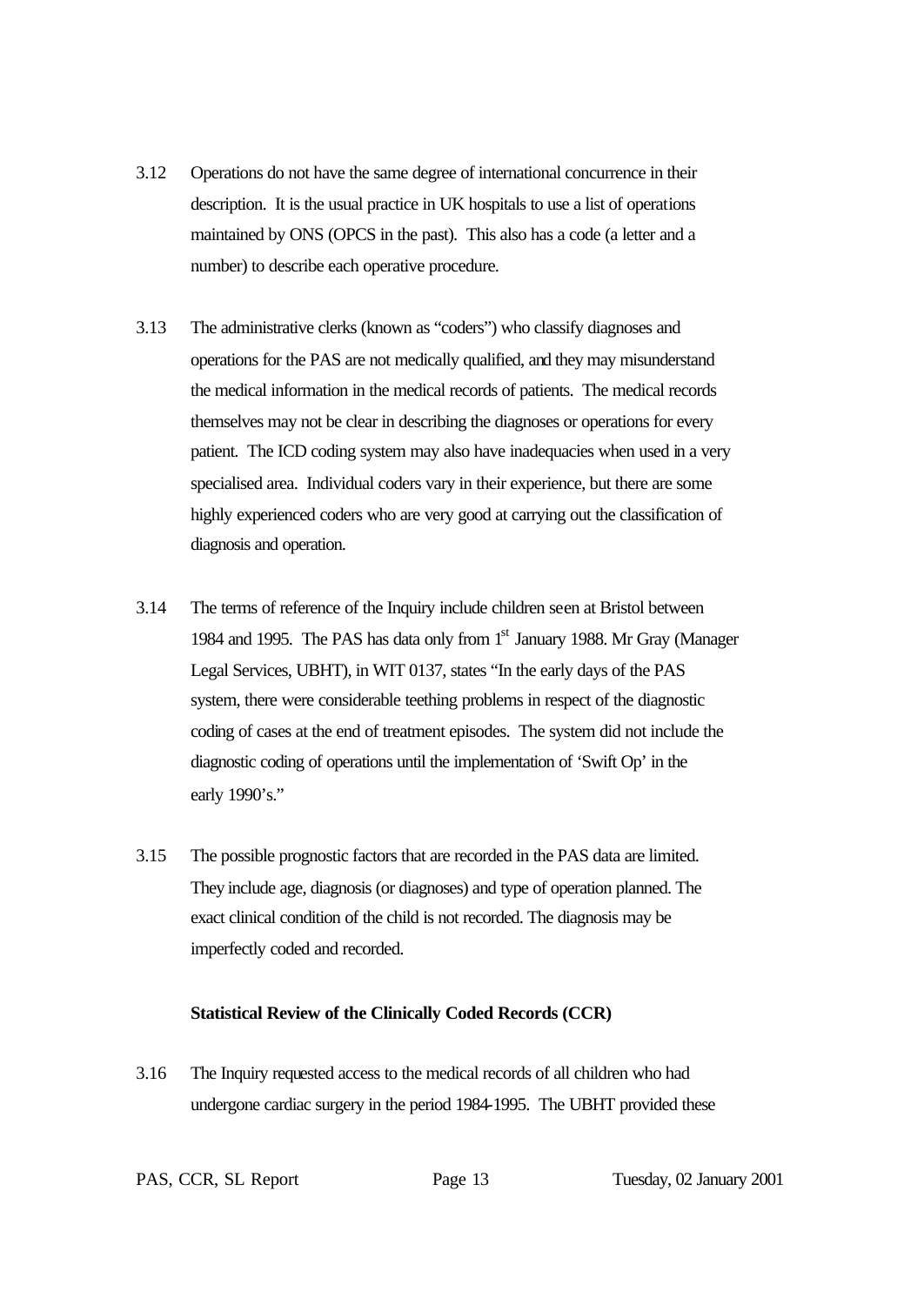records to the Inquiry, and Mr Gray gives the details of how this was done in his submission {WIT 0137} referred to above. The PAS and the logs used by the surgeons concerned were each used to identify all such children. The use of the PAS enabled about 80 extra patients' notes to be located. Mr Gray states that approximately 12 sets of notes remain missing for various reasons, from a total of about 1300 "open" and 700 "closed" heart operations estimated to have taken place at Bristol within the period of interest to the Inquiry.

- 3.17 The available patients' notes have been scanned on to a computer system and made available to the Inquiry team under conditions of strict confidentiality. The Inquiry decided to make a brief summary of each set of notes on a form designed to record the main features of care for the child. This included name, date of birth, gender, hospital record numbers, diagnoses, and operative procedures with dates and surgeons' names.
- 3.18 The dates of admission and discharge were not extracted from the medical records and so are not available in the CCR. This means that data can be analysed by child, diagnosis or operative procedure, but not by admission.
- 3.19 A very experienced team of clinical coders carried out the coding of the diagnoses and operations for the CCR. They were used to finding the key information for coding from patients' notes and were also experienced in the clinical field of paediatric cardiac surgery. A description of the coding process has been supplied by the quality assurance manager for the clinical coding project. Any queries that she could not resolve were referred to a senior medical coding consultant in the NHS Information Authority.
- 3.20 The coded forms were entered on to a computer database (Microsoft Access) by Legal Technologies Ltd, who are responsible for specialised computer technology used by the Inquiry.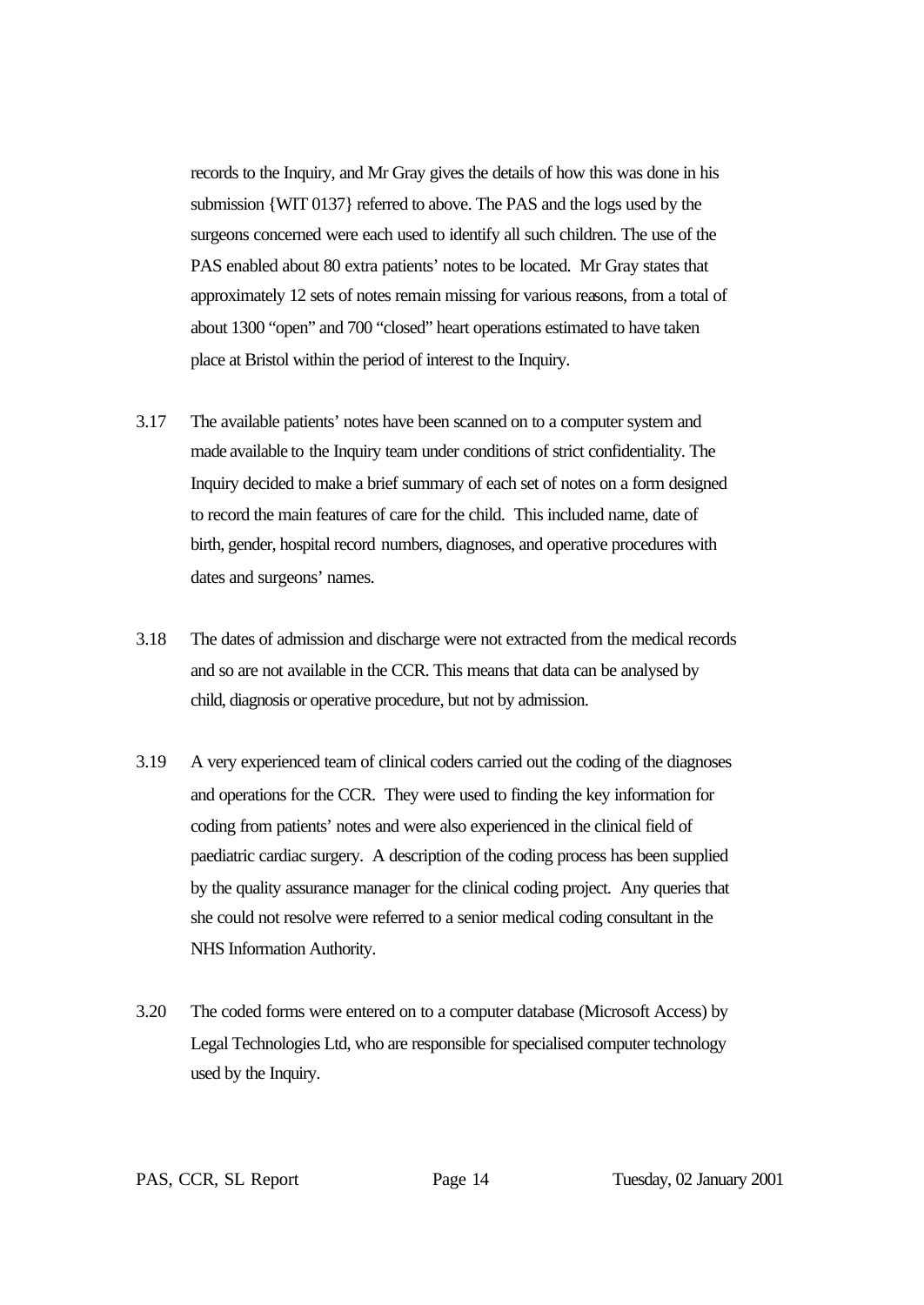- 3.21 The strengths of this source of data are that the coding was done in a very consistent way, and using very experienced coders. The main limitations relate to the inevitable minor errors in writing on the forms and the possibility of data entry errors being made when entering them on to the computer. The other issue is the quality of the notes themselves, which may be incomplete. In particular the exact dates of procedures are not always known. The amount of information in the original records is vast, but clearly only a very brief summary of each set of notes has been made. Medical information, including death that occurs elsewhere, may not be recorded.
- 3.22 In most instances there was more than one set of notes relating to a single child, and it was difficult to ensure that all notes which did relate were linked in the computer without error. This was done using names, but there are a number of instances of different children having the same name. All detected errors of this type have been corrected prior to this report being written.
- 3.23 It would be theoretically possible to have a study that utilised a wider range of prognostic factors than age, diagnosis and operation, using the full paper medical records. However, such a study would need to be set up with careful attention to the various factors, prior to examination of the data.
- 3.24 The limitations on the CCR data recorded for the purposes of the Inquiry are similar to those on the PAS system in terms of coverage. The consistency of the coding may make these data better than the PAS for analysis, but it is also possible that the missing data will impose severe limitations on the strength of conclusions that may be drawn from the CCR data.

#### **Statistical Review of the Surgeons' Logs (SL)**

3.25 These logs originated as hand- or type-written notes recorded by the two surgeons from the BRI and cover the whole period of the Inquiry.

PAS, CCR, SL Report Page 15 Tuesday, 02 January 2001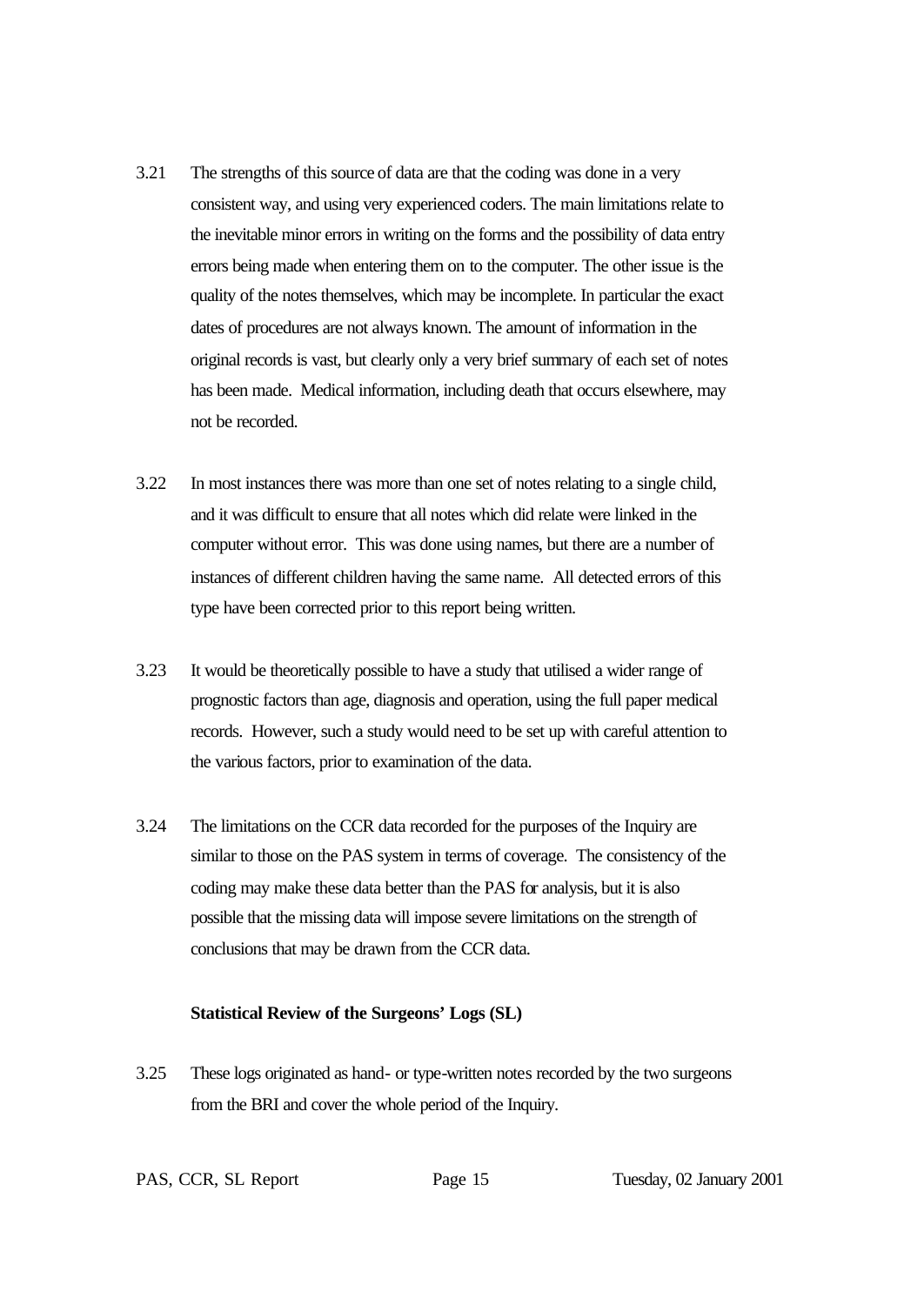- 3.26 The witness statements by Messrs Wisheart and Dhasmana describe the reasons behind the creation of these logs *{WIT 0120 0256- 0262 and WIT 0084, 0001- 0005}*. They were a primary source of information used by UBHT to identify the relevant clinical records to be supplied to the Inquiry.
- 3.27 The quality assurance manager for the clinical records coding project has coded the surgeons' logs. They relate only to surgery carried out by Messrs Wisheart and Dhasmana at the BRI. In principle, this means that the surgery recorded was all open-heart surgery, and all such surgery carried out by the two surgeons should be recorded in the logs.
- 3.28 The logs have the name of the child, and a note of the operation. The following data have been recorded on computer files: age of the child in years, months or days (not date of birth); primary diagnosis, and details including date of the procedure, whether the child is recorded as dying, with date of death and whether a post-mortem was done. Post-operative complications and a note of whether there are extensive comments in the original log are also recorded. The BRI numbers (theoretically allocated to a child and used for all admissions) are also recorded.
- 3.29 It is important to note that, as with the CCR, the date of admission is not available. This was not recorded on the logs themselves, and so could only be obtained from another source. It is possible to link children by their name, though the spelling of names is not always consistent and the name of a child may change between admissions. Analysis can, in principle, be by child, operation or operative procedure.
- 3.30 The surgeons themselves used the logs for what is described as a crude form of audit. No formal validation of the data was carried out, but given the state of formal audit in the NHS in 1975 when Mr Wisheart began his log or in 1984

PAS, CCR, SL Report Page 16 Tuesday, 02 January 2001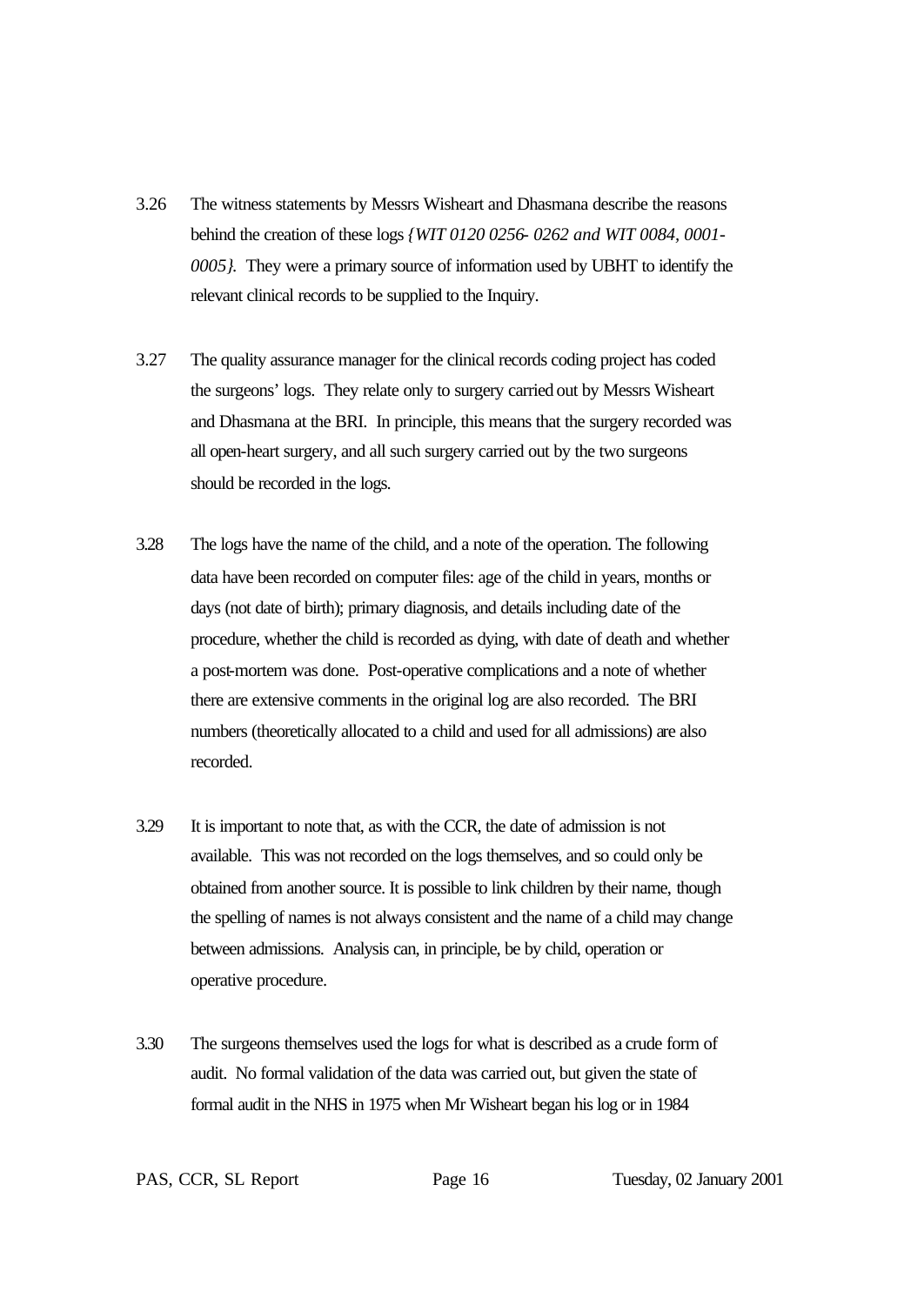when the period of interest to the Inquiry began, the log was a valuable method for keeping track of operations. Mr Wisheart in his evidence stated that, given the state of the art at the time the log was started, it was an "excellent system, which provided accessible and reliable information, which was not subject to technical failure".

3.31 Some other surgeons carried out a few operations during the relevant time period, notably Mr Pawade, but no log data are available for these operations.

#### **Key points and Conclusion of Overview**

3.32 a) Some information on the outcome of care in terms of mortality is available from all three sources.

b) Full assessment of morbidity is absent from virtually all the sources.

c) The CCR and SL cover the whole period of time; the PAS does not.

d) The CCR and PAS cover all operations; the SL only covers those done by Messrs Wisheart and Dhasmana at the BRI itself.

e) The PAS has dates of admission & discharge; the CCR and SL do not.

f) Available data are capable of being used in a broad overview and although each is subject to error in the details, consistency of findings across them would increase confidence in the results.

g) There are likely to be differences in the way the operations are coded, since they rely on different original sources as well as being done by different people.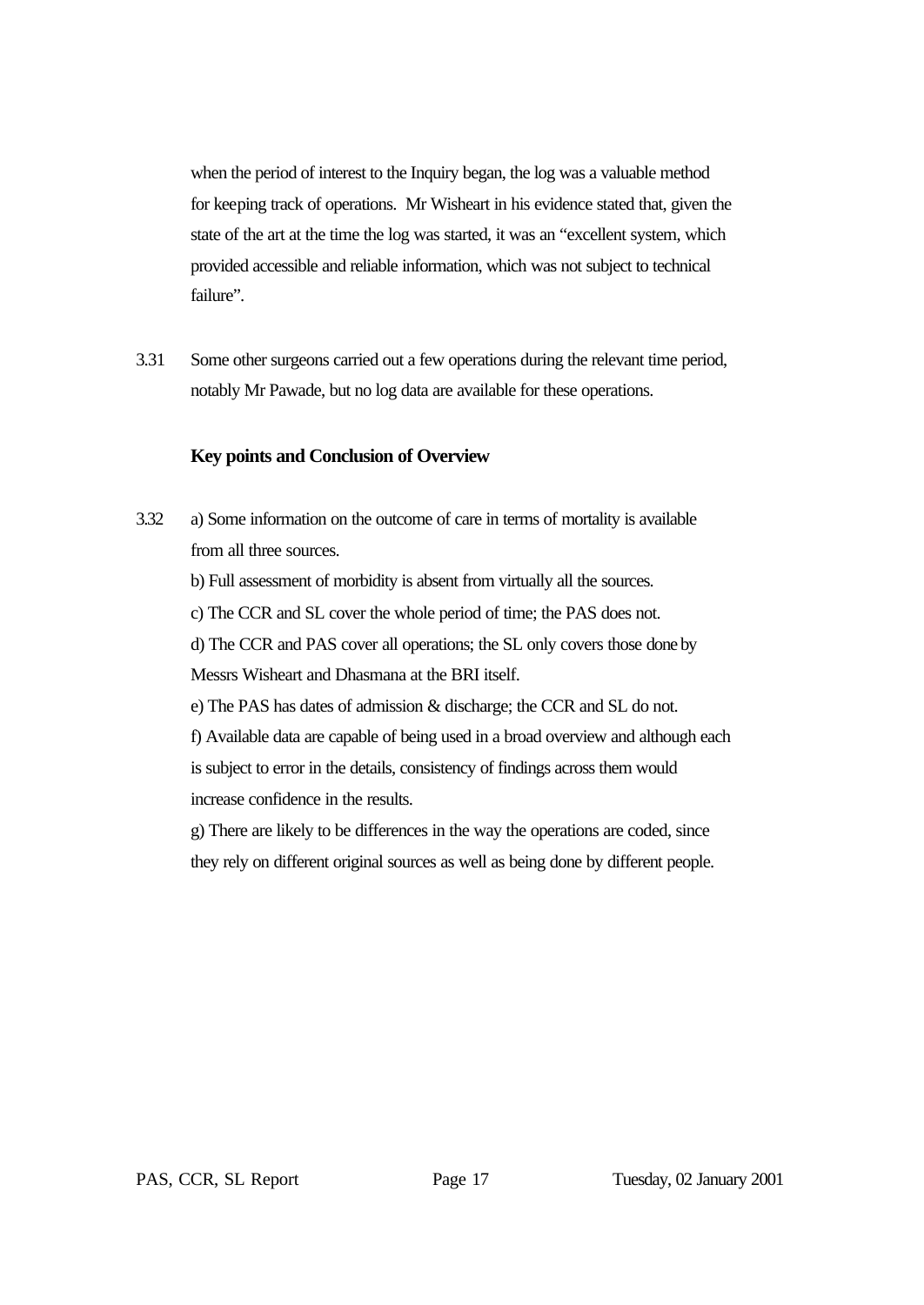#### **Data items which all sources have in common**

| Patient name                                      |
|---------------------------------------------------|
| Date of operation                                 |
| <b>BRI</b> number                                 |
| Whether patient died                              |
| Surgeon                                           |
| Date of death                                     |
| Diagnosis                                         |
| Age (derived from date of birth for CCR $& PAS$ ) |
| OPCS codes for operative procedures               |

- 3.33 Each of the sources has some missing data for several of these items. The quality of the administrative data (names, record numbers and dates) is highest in the PAS, which is the only system to have some form of validation of its records.
- 3.34 Overall comparisons between death rates are possible. The exact numbers of admissions and deaths and therefore death rates are likely to be different because of the differences in coding and methods of ascertainment. It is possible to try to match individual patients across the sources to carry out crosschecks on the data, but because of the missing and occasionally erroneous data, this process itself has problems. An overall summary by operation group, by age and by calendar year is possible.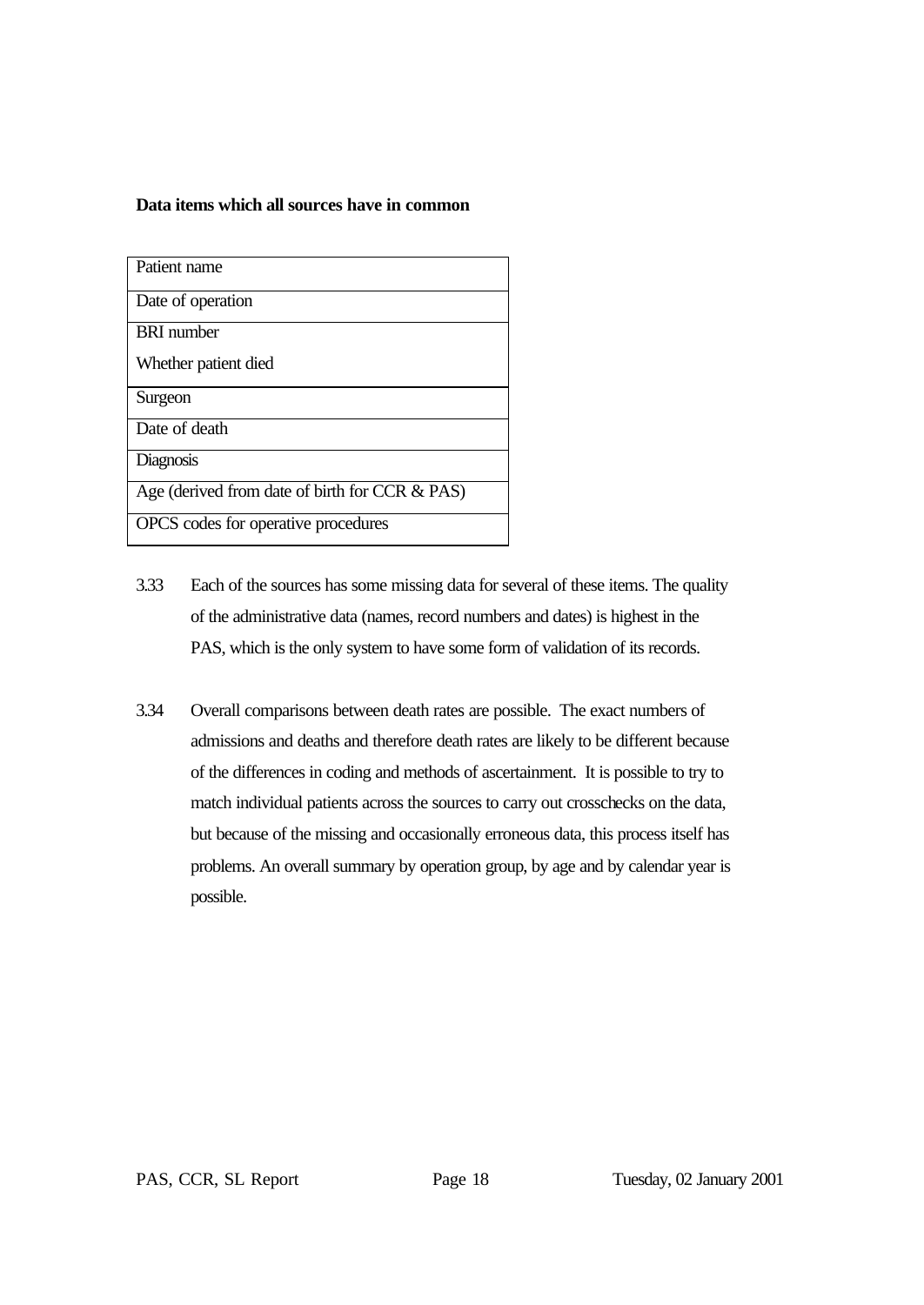# **4 Results of Activity and Outcomes Analyses**

# **The Patient Administration System (PAS)**

## **Introduction**

- 4.1 The PAS as noted above does not have data prior to  $1<sup>st</sup>$  January 1988. It is a complex database and only the data relevant to the Inquiry were requested from UBHT.
- 4.2 The data supplied were on patients who were:
	- 1 admitted to any United Bristol Hospitals Trust (UBHT) between 1<sup>st</sup> January 1988 and 31<sup>st</sup> December 1995 and -
	- 2 aged 16 years or younger on admission and -
	- 3 admitted or transferred to the care of a consultant with a specialty of Cardiothoracic or Paediatric Cardiothoracic Surgery, or Cardiology or Paediatric cardiology and -
	- 4 recorded as receiving procedures under the national specialties "Cardiac Surgery" or "Cardiology".
- 4.3 The data are divided into three sets; 1- those who received operative procedures under the "Cardiac Surgery" specialty, 2- those who received operative procedures under the "Cardiology" specialty, 3 - those who received care under either specialty but did not have any procedures carried out. The third group has not been included in this report, as they did not have surgery.
- 4.4 The data are first described under the two categories of specialty, but merging the two sets of data provides the main results. Many children received care under both specialties, and the object is to give a clear picture of the total care received in respect of surgery.
- PAS, CCR, SL Report Page 19 Tuesday, 02 January 2001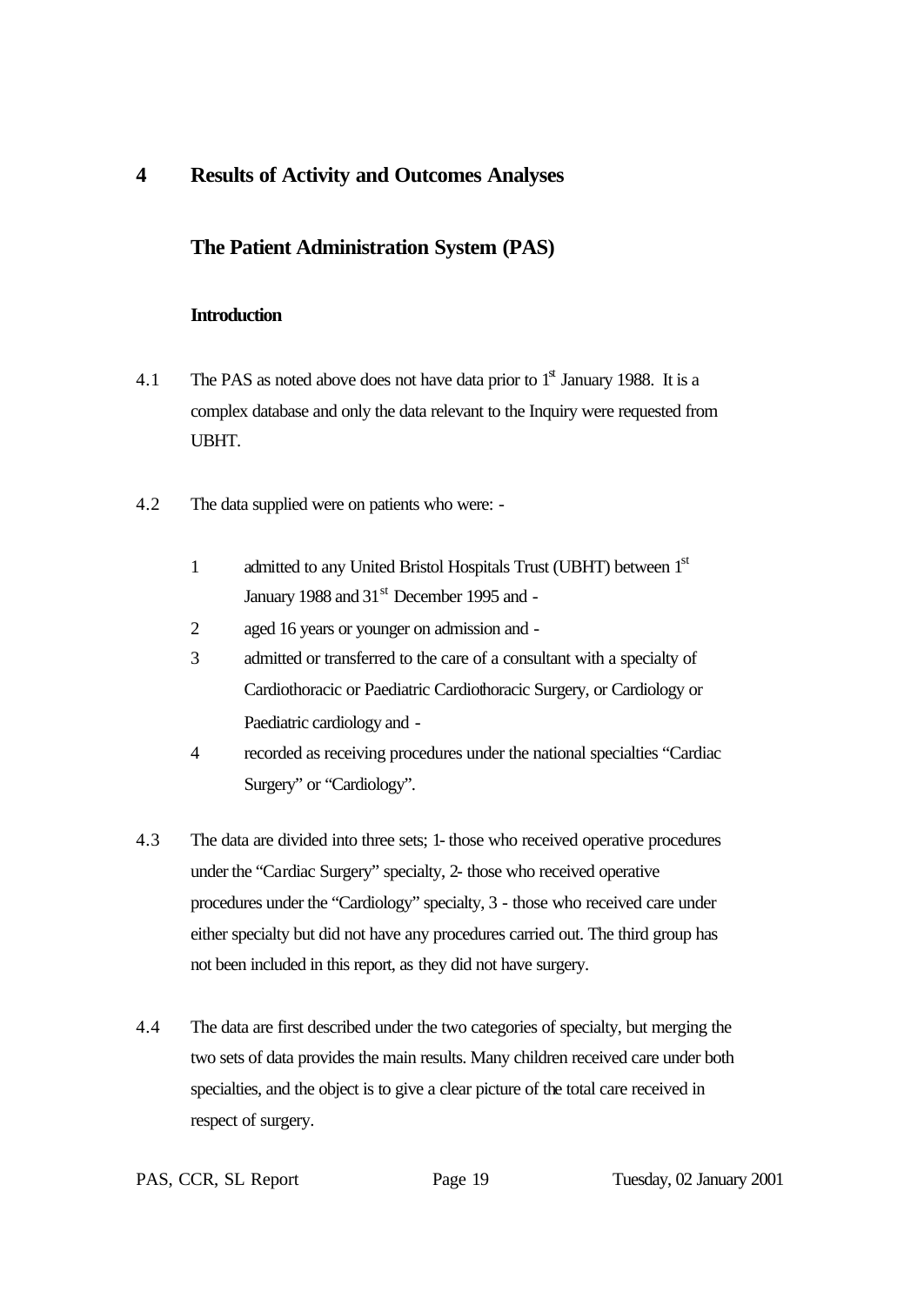## **Description of the children who received care**

#### **Cardiac Surgery Specialty**

#### **Admissions**

- 4.5 PAS data record "episodes" of care. An "episode" in this context is a period of care in hospital under a consultant. A single admission can include several episodes of care, with a new episode arising for example, when a patient is transferred to the care of another doctor. Annex 1 gives an overview of the complex structure of the data. There are 1678 records of episodes. These relate to 1666 admissions/discharges. There are eight admissions with 2 episodes and two admissions with 3 episodes in each. The total number of children is 1420. Of these, 408 do not have a BRI record number and may have had only "closed" heart operations, while 1411 had a BRI record number. Most children (85%) had a single admission, but 15% had two or more admissions.
- 4.6 The two surgeons JDW & JPD dealt with 93% of the children. Most children were admitted under a single consultant for all their admissions until 1994 and 1995 (in 1995 Mr Pawade became Consultant surgeon).

#### **Deaths**

4.7 From the records 244 of the children (17%) are recorded as having died. The date of death was recorded in arrears in batches until 1992, and 12 children are noted as having died with no date of death recorded. Most (128) of the deaths occurred in hospital (55% of those with known dates). A further 7 occurred within 30 days of discharge, but the rest occurred over varying lengths of time up to 10 years after discharge. **This is important for comparison with HES, which in general will not have deaths that are recorded post-discharge from hospital.**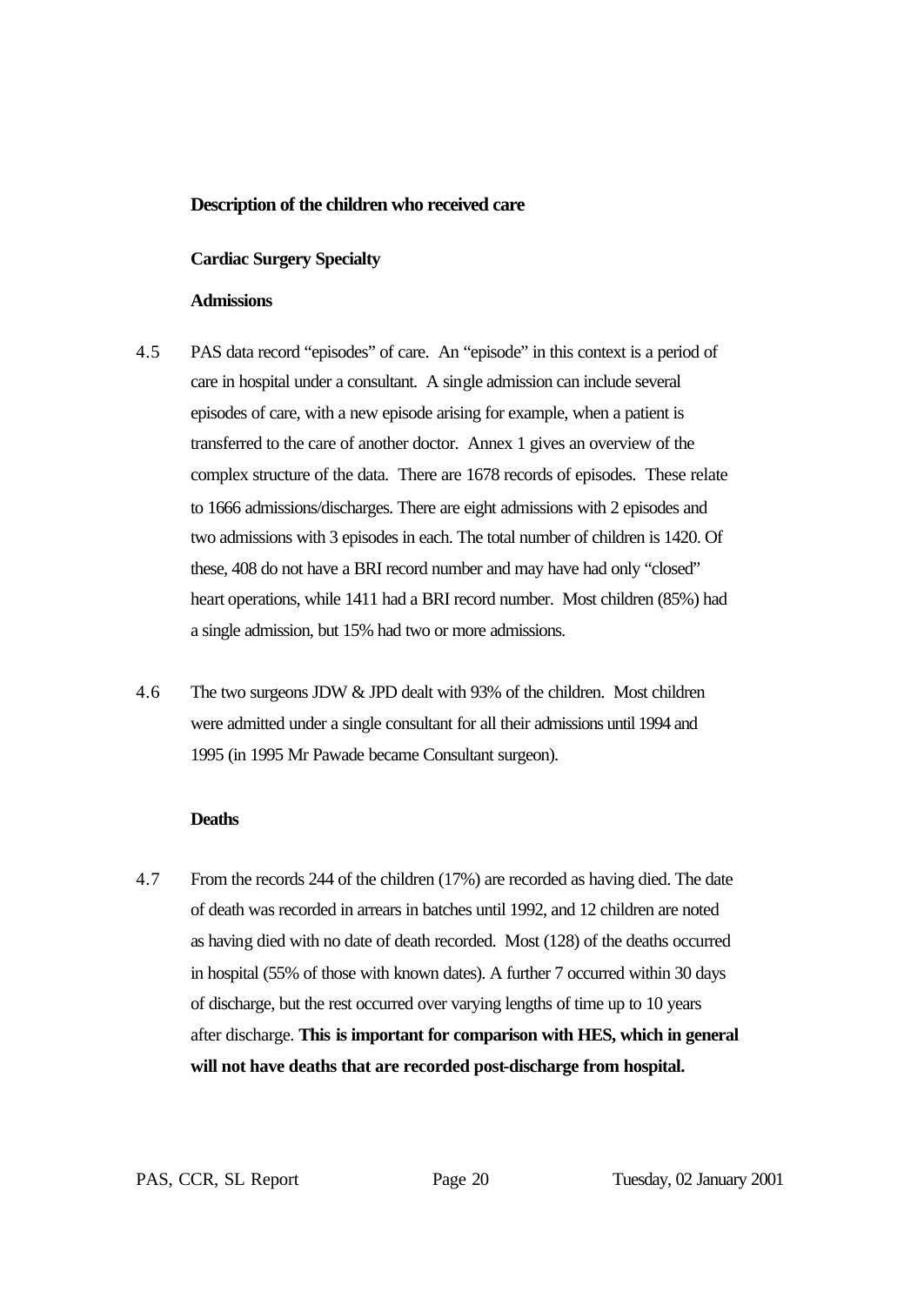#### **Number and nature of the surgical procedures**

4.8 The 1420 children had a total of 3477 operations coded; of the 1678 episodes, all of which had at least one operation coded, there were 1057 with a second, of these 522 had a third and 220 had a fourth operation.

#### **Cardiology Specialty**

#### **Admissions**

4.9 There are 1985 records of "episodes*"* involving cardiology*.* These relate to 1974 admissions/discharges. There are 11 admissions each with 2 episodes. The total number of children is 1426. Most children (75%) had a single admission, but 25% had two or more admissions. The children were admitted in 99% of cases under one of four cardiologists.

#### **Deaths**

4.10 Of the 1426 children admitted under the cardiologists, there were 256 who died. In terms of admissions/discharges, there were 359 admissions where a child subsequently died. Forty-five of these were after discharge from hospital. This is of relevance to the use of HES and the comparative analysis of mortality using national sources where recording of death after discharge from hospital is incomplete.

#### **Number and nature of the surgical procedures**

4.11 The 1426 children received 2578 procedures in hospital. Very few of the procedures that were done under the care of the cardiologists are coded as being major procedures. There are 6 (out of 2578) procedures classed as being major cardiac surgery which are coding errors. This suggests that the rate of important

PAS, CCR, SL Report Page 21 Tuesday, 02 January 2001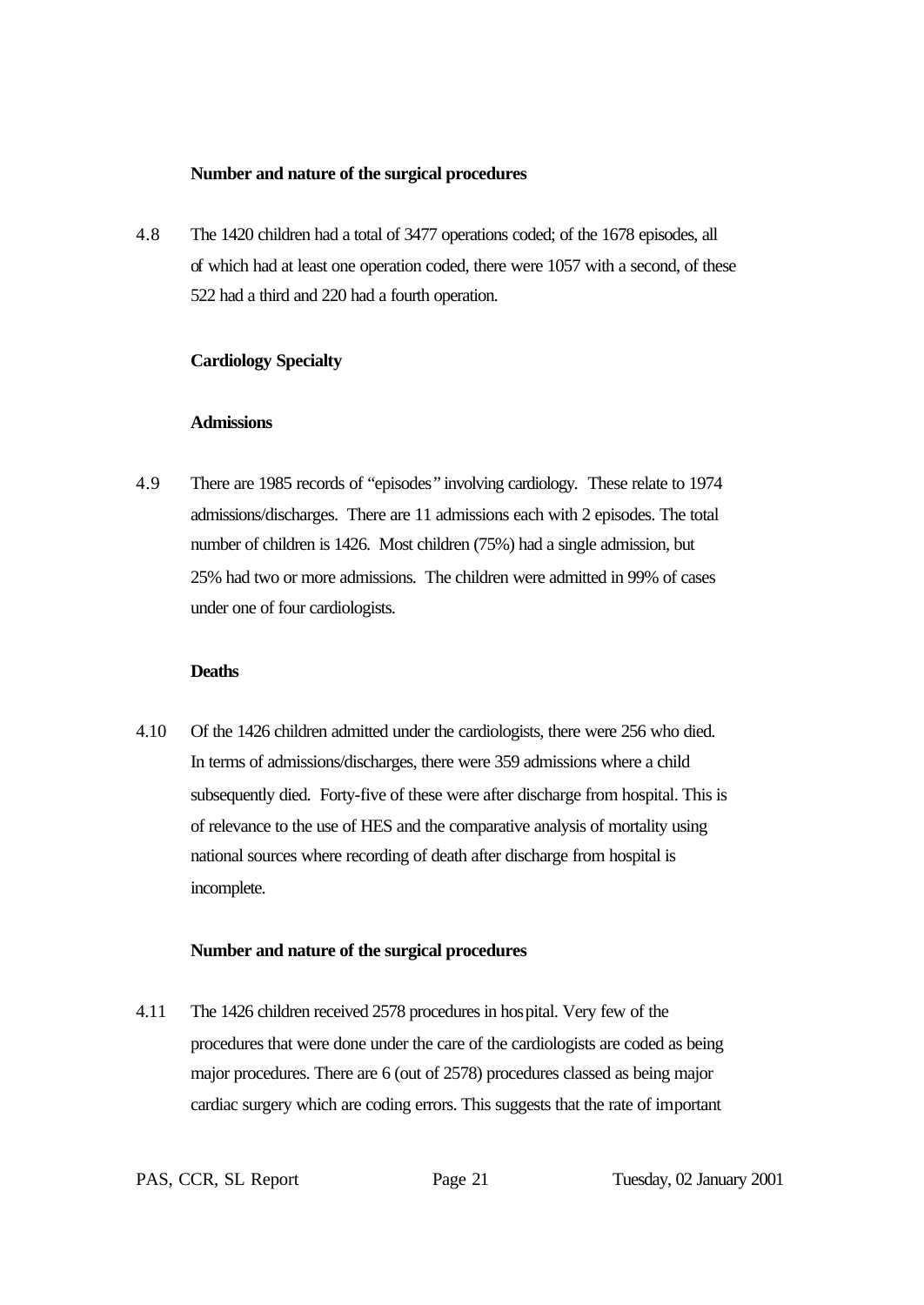coding errors in the PAS is low. Of the 2578 procedures, 2338 were K or L codes in the OPCS classification, most of which correspond to catheterisation or similar procedures. The remaining procedures (240) were not classified as cardiac procedures.

#### **Combining the data from the two sources of the PAS**

#### **Admissions**

- 4.12 Many of the children who were admitted under the care of the cardiologists went on to be admitted under the surgeons. The total number of children indicated to have received paediatric cardiac services is in fact 2012; 834 had admissions under both surgeons and cardiologists, 592 only under the cardiologists and 586 only under the surgeons.
- 4.13 The 2012 children had 3586 admissions in total. Just over half had a single admission; the distribution of admissions is given in table 4.1 and in figure 4.1. The maximum number of admissions per child under cardiology or cardiac surgery was 9.

#### **Number and nature of the surgical procedures**

- 4.14 In the 3586 admissions, there were a total of 6055 operative procedures recorded. The average number of procedures per child was 3, but this ranged from 1 to 18, though there was only one child who received 18 procedures. The distribution of the number of operative procedures received per child is shown in figure 4.2.
- 4.15 Of the 6055 procedures, 1227 were non-cardiac, and largest proportion of cardiac procedures was catheterisation. The nature of the more complex cardiac procedures is given below.

PAS, CCR, SL Report Page 22 Tuesday, 02 January 2001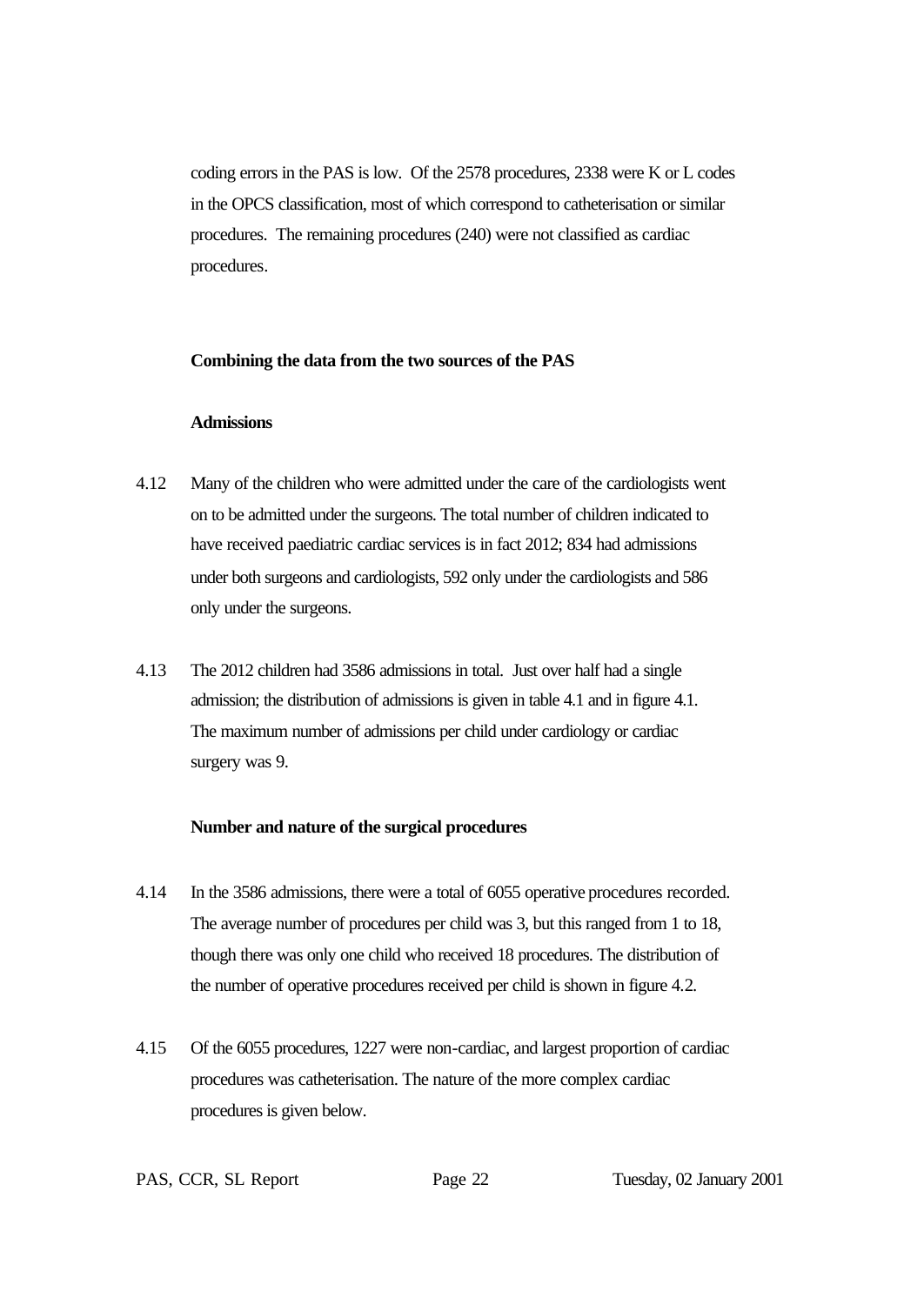#### **Analysis of the complex procedures**

- 4.16 As noted at paragraph 4.5 above, the analysis cannot be done using a child as the basis for analysis in the nationally available data. The basis has to be an admission. Hence in the analysis given below, the results are derived from the 3586 admissions. For each of these admissions, the most complex operative procedure was selected according to a ranking procedure {see sections 2.2.2 to 2.2.4 of the HES report}. The admissions were thus divided among 13 procedure groups ranked for complexity. In addition a separate exercise was done to divide the operations into open- or closed heart procedures where this was clear from the coding. Further details of this process are given in the HES report in sections 2.2.5 to 2.2.7, and in section 2.4.5.
- 4.17 The pattern of numbers of children, admissions, operations and operative procedures from the data in the PAS is shown in figure 4.3. Some children had more than one operative procedure in one of the 13 groups in a single admission.
- 4.18 For the purposes of analysis children who are aged 16 and over at the time of their operation are not included; this leaves a total of 1285 admissions for 1147 children. The number in each group is given in table 4.2, together with the number who died and their mortality rate. These 1285 admissions are used for comparison between the other local and national sources of data relating to the 13 groups. The tables contain operations only from these groups.
- 4.19 For the purposes of analysis, the data are divided into four epochs {see HES report}. The PAS data are only available for three of the epochs, and the number of admissions, deaths and death rate by epoch are given in table 4.3. The death rates overall are much lower in the third epoch, but the number of admissions is less than 30% of the numbers in the other two epochs. The results for age groups are in Table 4.4. The overall death rate for operations in the first year of life is

PAS, CCR, SL Report Page 23 Tuesday, 02 January 2001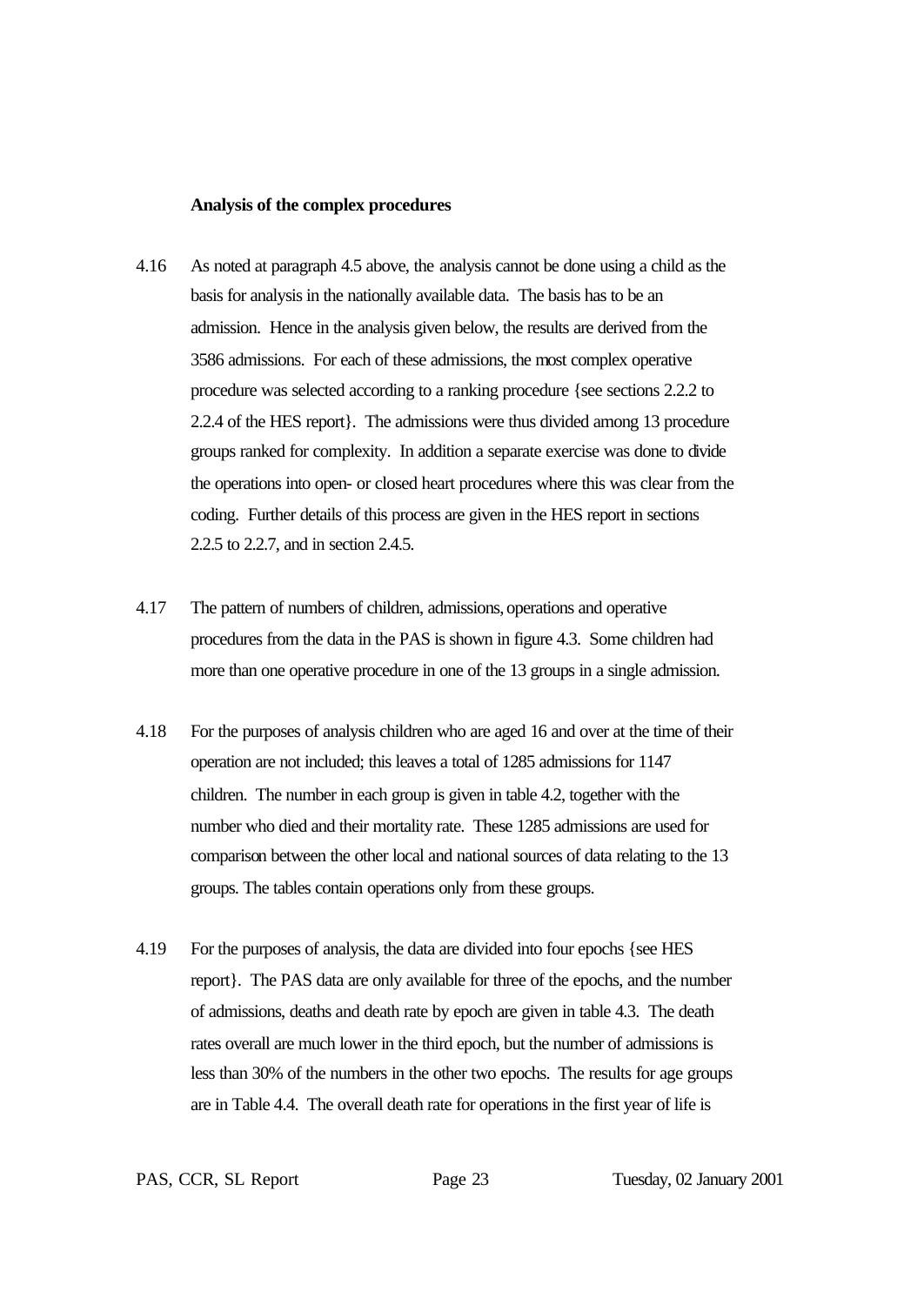more than twice that at later ages.

4.20 The diagnosis for each admission is not shown here, and diagnosis will be discussed briefly in the next section (CCR).

#### **Deaths**

- 4.21 Of the 2012 children, 331 are recorded in the PAS database as having died; 187 of them died within 30 days of an operation. Sixteen children were recorded as having died, but with no date of death. Of the 187 who died within 30 days of an operation, 14 died after discharge from hospital. A further 117 died following discharge from hospital more than 30 days after their last operation. Eleven died in hospital more than 30 days after an operation**.**
- 4.22 We do not have, in the available data, any certain information on the status of those who were alive on discharge from hospital. At 2.1 and 3.8 above, it is noted that the Bristol PAS does have data on deaths post-discharge from hospital which is relatively unusual, but the completeness of this recording is unknown. It is possible to assume that all those who have died have been notified to the hospital, but it has not been possible to verify this. A survival curve that must be treated with great caution has been drawn as figure 4.4. This takes the date of the last operation recorded for a child as the first date, and the date of death or  $1<sup>st</sup>$  January 1999 as the last date. (There are three children, whose operations are recorded as being within the timescale of the Inquiry, who died in the first three months of 1999). The 16 children whose date of death is unknown are assumed to have been alive at the date of discharge. *{Technical note: survival times have had 1 added to them; 62 children died on the date of the operation and zero failure times would be excluded}.*
- 4.23 Figure 4.4 shows that, overall, 90% of the children were still alive at 30 days. The survival curve does continue downwards beyond this point, but at a low rate.

PAS, CCR, SL Report Page 24 Tuesday, 02 January 2001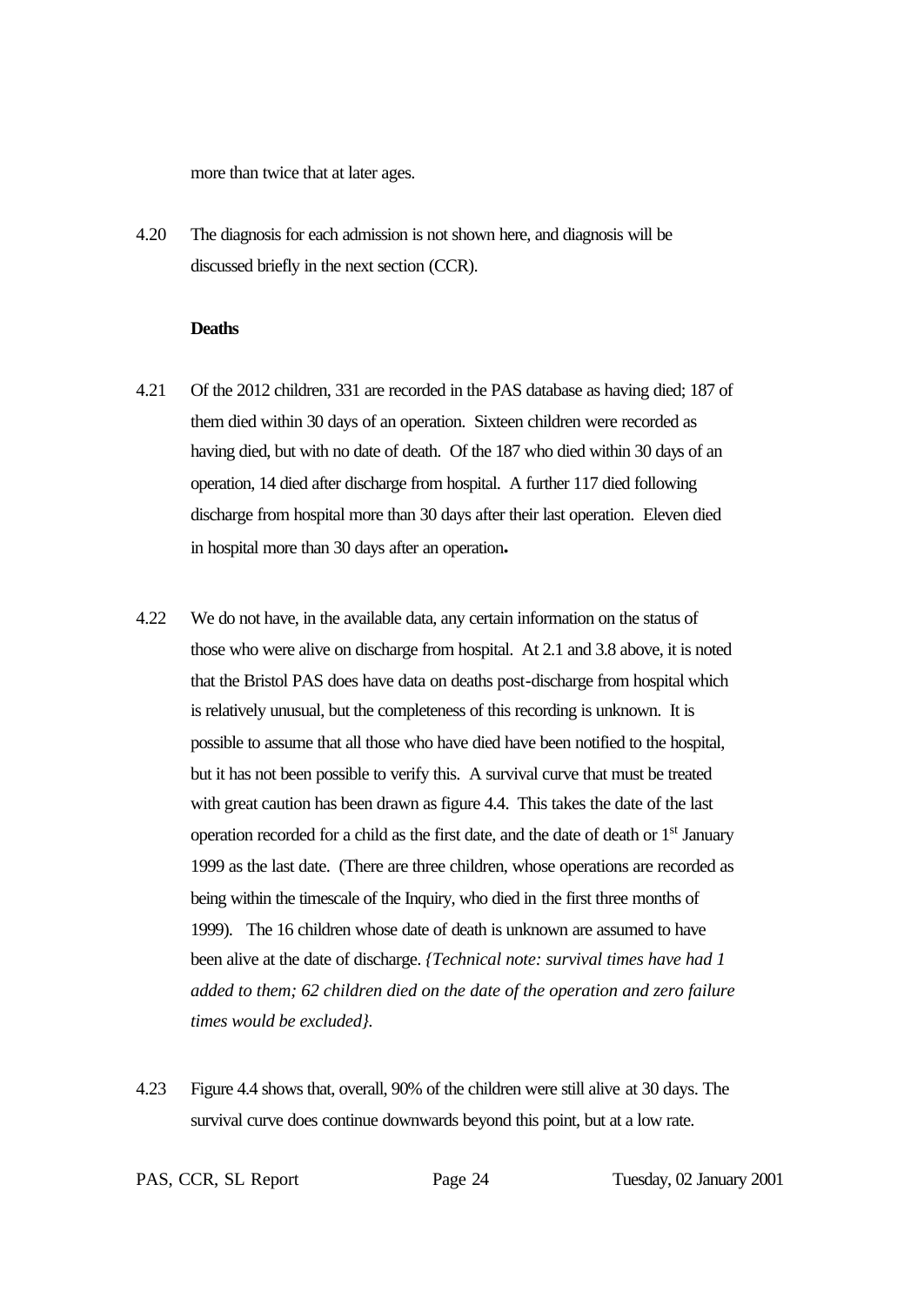# **Clinically Coded Medical Records (CCR)**

#### **Introduction**

- 4.24 The summary data from each child's medical records have been summarised from the computer database created for the purpose of the Inquiry. The terms of reference include children seen between 1984 and 1995. A number of records supplied to the Inquiry were found to be outside the terms of reference. This report relates to the data from patients whose records were: -
	- 1 supplied to the Inquiry team, though they did not necessarily have a surgical procedure coded from the medical records and -
	- 2 on the database created by Legal Technologies Limited and -
	- 3 within the terms of the inquiry (a total of 164 records have comments made by those doing the coding to the effect that they were out of the timescale of the Inquiry)
	- 4 having their at least one recorded operation within the timescale (2 records found to be out after the preliminary analysis)

## **Description of the children who received care**

4.25 There were 2050 children in the CCR database, but there were 166 immediate exclusions. There were a few (9) records that the coding team was unable to code, so that the data from these were limited. The number of children is then reduced to 1875, of whom 1361 have a date of operation after  $1<sup>st</sup>$  January 1988 (allowing comparison with PAS data which started at that time). A number of errors of detail in the records have caused procedures for some of the 1875 children to be excluded from analysis. The process of finding errors in these data has continued,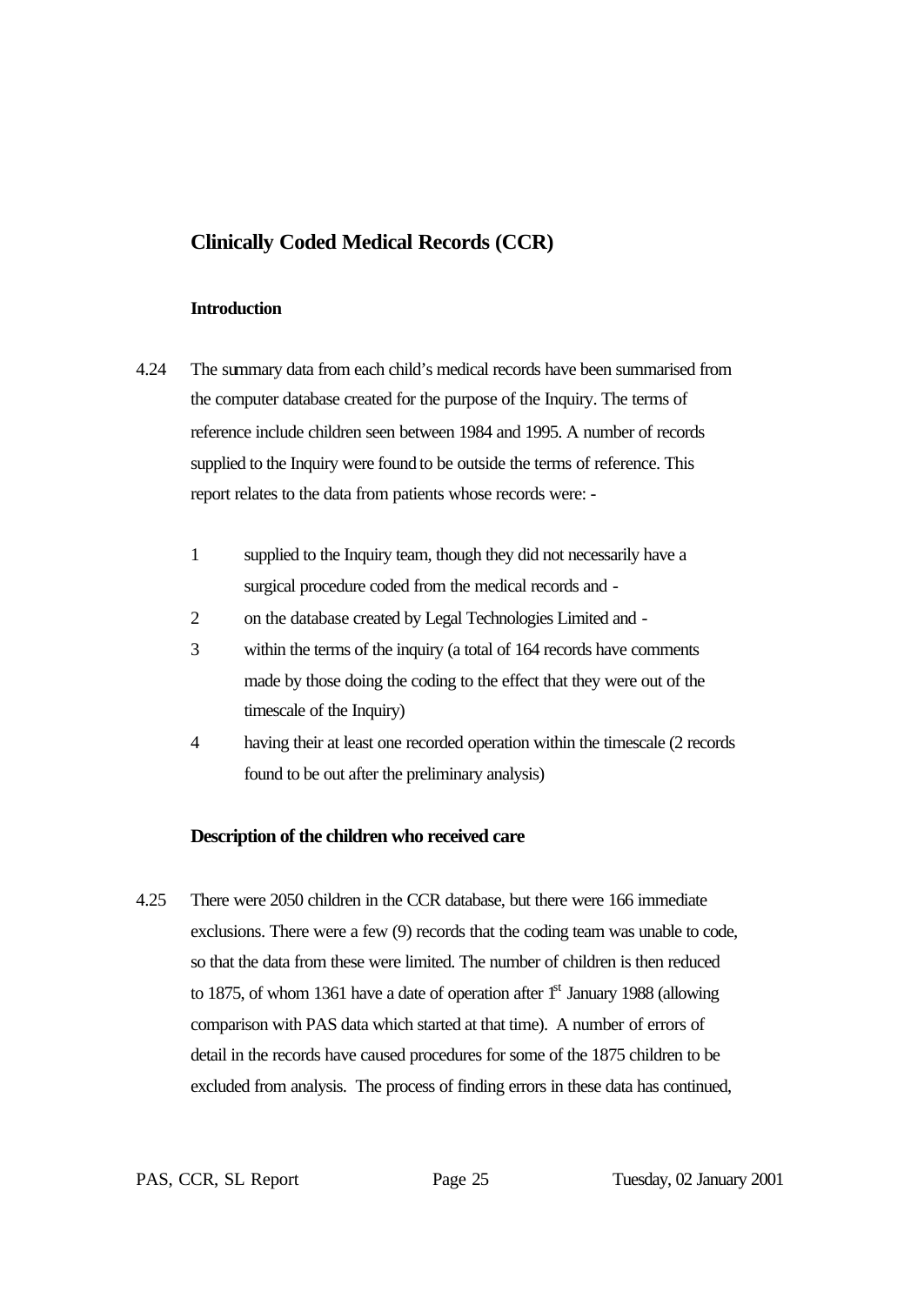and the results given are based on the corrected data as at September 1999.

4.26 The data for children, operations and operative procedures are displayed in similar ways to those shown for the PAS, in figure 4.5. As noted at section 3.18 above, the admission dates were not extracted when the medical records were coded for the CCR. The number of operations per admission in the PAS was only 1.05; this means that any error resulting from use of operation as the unit of analysis, instead of admission, will be small. Tables 4.5 to 4.7 are similar to those shown for the PAS as tables 4.2 to 4.4. These show the numbers of operations, deaths within 30 days of operation and death rates by the 13 groups (Table 4.5), for the epochs (Table 4.6) and for age groups (Table 4.7).

#### **Diagnosis**

- 4.27 Diagnosis is available on all three sets of data, but the main comparative analyses do not include diagnosis at this stage. (Diagnosis is not recorded as such in the UK Cardiac Surgical Register - UKCSR). Analyses have been done using the ICD 9 coding system. This has classified diagnosis by child as opposed to admission. For most there is only a single code, but 157 children have two diagnostic codes. There are a large number of individual codes or combinations, many of which occur only once (101) or twice (52). Over 80% of the children have one of the more common diagnoses that occur at least 20 times.
- 4.28 The primary diagnosis codes that occur at least 20 times in the CCR are given in Table 4.8, with the percentage who died. The overall death rate in those whose vital status was known was 19.2%. The level of detail offered by the ICD codes when using all available digits for the classification is considerable. It is clear from Table 4.8 that the death rate shows considerable variation according to diagnosis. If these data were available nationally and were of comparable quality in different hospitals, then they might be used to help in defining pre-operative risk. However, it seems that from surgeons' opinions {see transcripts for

PAS, CCR, SL Report Page 26 Tuesday, 02 January 2001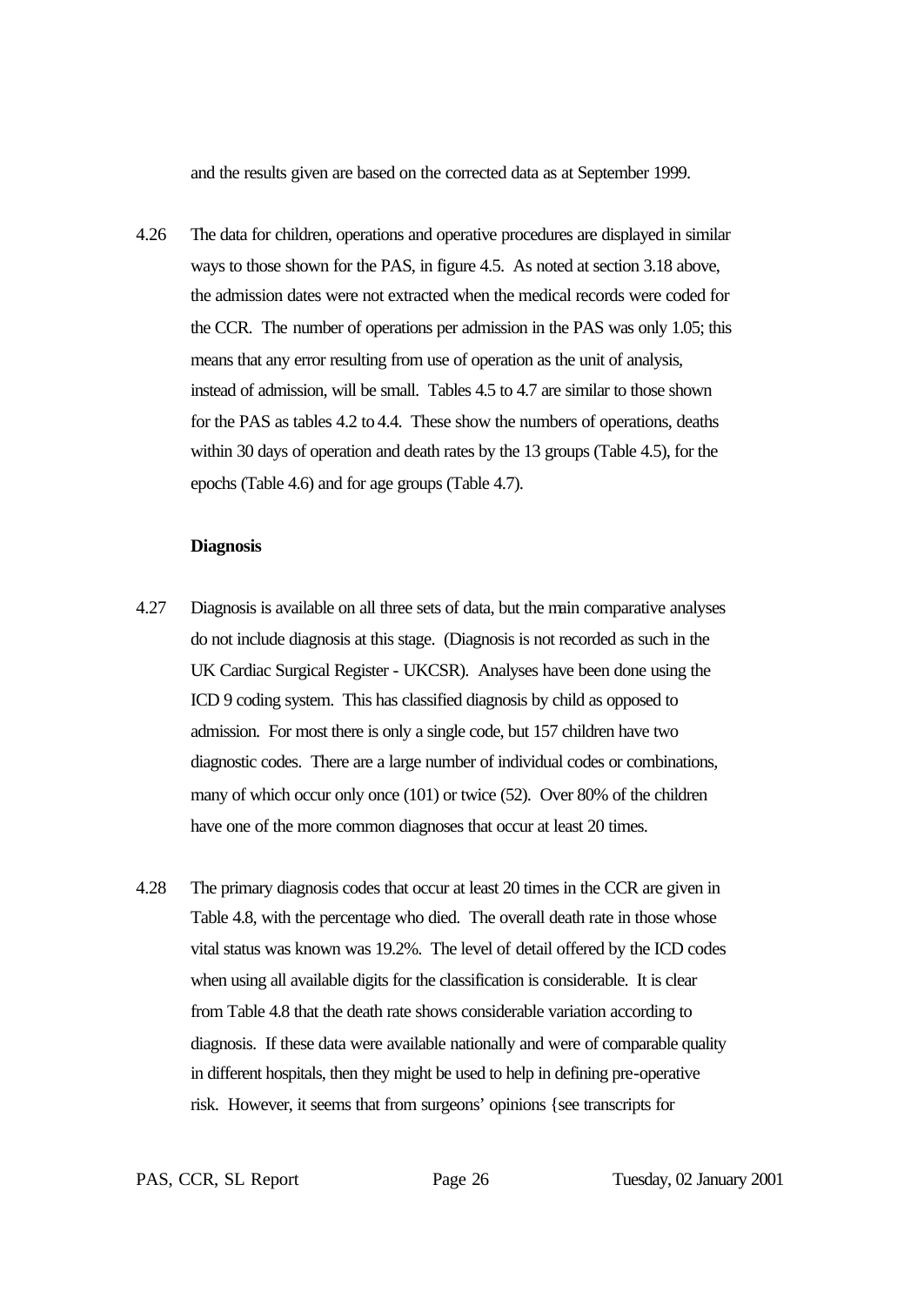September  $14<sup>th</sup> \& 15<sup>th</sup> 1999$ , even this level of detail may not reflect the true preoperative risk.

4.29 All the surgeons, including junior doctors, are linked in the records to the operative procedures that were carried out. This covers 420 different individuals. 6676 procedures were carried out on the children, and about 50% of them had several surgeons coded as involved in at least one stage of the procedure. Most children were seen by at least one of the two main consultant surgeons.

# **Surgeons' Logs**

# **Introduction**

4.30 The Surgeons' log books were a manual record as described at sections 3.25 to 3.31 above. They were coded using the same methodology as that used for the CCR, and stored on an Access database. The surgeons' logs do not have dates of admission or other administrative details on them. Dates of birth are not recorded, though age (in years or months or weeks or days) is recorded.

## **Description of the children who received care**

- 4.31 There are 1244 children with records in the surgeons' logs. These children had a total of 1318 operations with a total of 2246 procedures coded. Most (2056) of these procedures were coded as cardiac. Figure 4.6 shows the pattern of the numbers of children, operations and operative procedures. The ratio of coded procedures to children is lower than for the other sources. It is also clear that most operations are classified as "open" and are grouped in the 13 groups.
- 4.32 Tables 4.9 to 4.11 are similar to those shown for the other sources. As for the other sources, they are based only on those operations that are in the 13 groups. There are few operations in groups 12 and 13, which are closed operations. The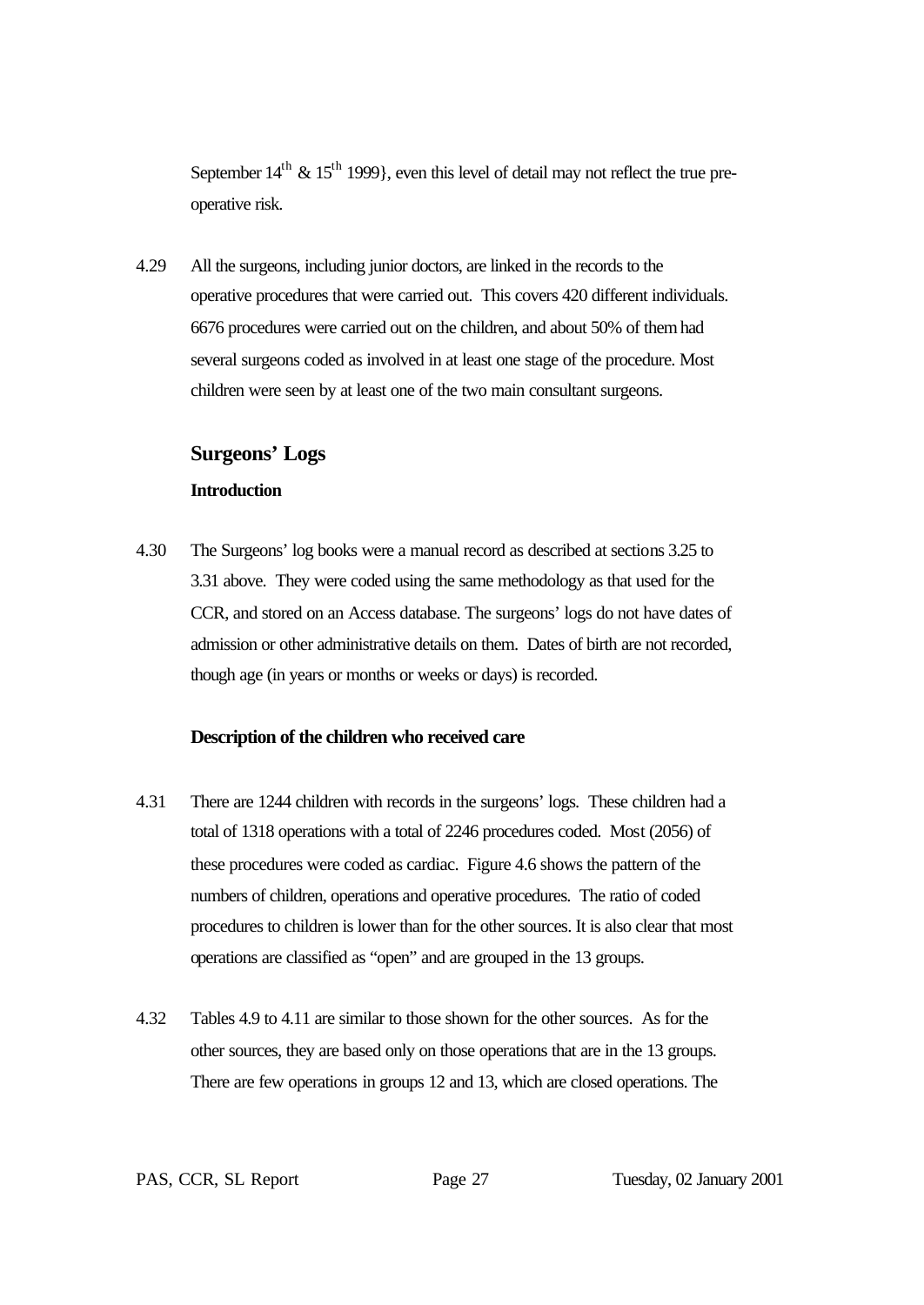death rates shown in Table 4.9 show that the highest death rates are for switch operations ("Other TGAs") and for truncus arteriosus repair.

# **5 Results of Comparative Analyses of Activity and Outcomes**

- 5.1 The period that the data sets cover is not the same, but for the years 1988 to 1995, there are some differences in overall numbers. There are a total of 1361 children in the CCR database, but 2012 in the PAS. This suggests that many (651) medical records have not been found and passed to the inquiry team. However, the main difference is in the number of those recorded in the PAS who had minor procedures, including those who, although admitted under the care of cardiologists or cardiac surgeons, did not have a cardiac procedure at all.
- 5.2 A clearer picture is shown by making comparisons using the operations classified by the 13 groups. Table 5.1 shows the data analysed by epoch and by open/closed operation for the three sources. It should be noted that the death rate is similar in all three sources for most of the groups. There is a notable difference relating to the two types of TGA: the SL database has a lower rate for "Interatrial TGA" but a higher rate for "Other TGAs". "Fontan type" operations have not been coded as frequently in the SL as in the other two sources, and the CCR has much lower numbers than the PAS.
- 5.3 As expected, the numbers of closed operations are very much lower in the SL than in the other two, and it is possible that even the 23 "Closed shunts" are mainly a result of coding errors.
- 5.4 It should be remembered that the PAS does not cover the full period of interest to the Inquiry, so that its numbers might be expected to be rather lower. Table 5.2 shows this clearly, where in fact it is seen that in any comparable epoch the PAS has slightly more records of admissions than the CCR has procedures, and notably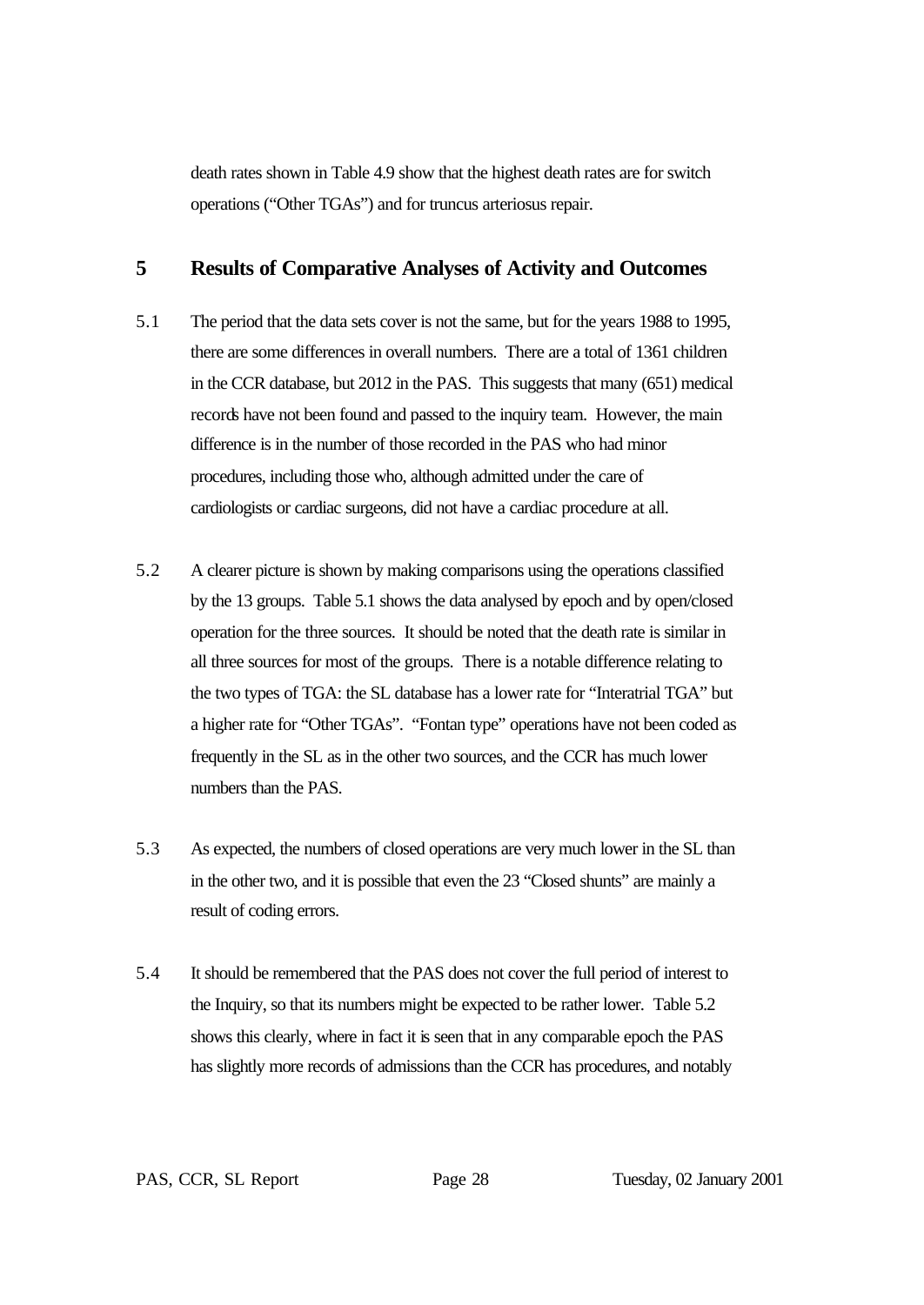more than the SL.

- 5.5 Detailed data for each epoch, age group and type of operation are shown graphically from Figure 5.1 onwards. Figure 5.1 shows the values of the number of admissions (PAS) or operations (CCR & SL) for each source of data plotted against the others. It is clear from figure 5.1, which has the three comparisons PAS-CCR, PAS-SL and SL-CCR, that the overall numbers are similar, but there is not perfect agreement. If there were perfect agreement, all points would lie exactly on the straight line (of identity). In the first graph of Figure 5.1, there is no strong tendency for points to lie above or below the line. There are a few more points above the line suggesting that the PAS has a larger number of admissions recorded in any comparable group. The scatter around the line suggests that the overall numbers of equivalent operations are similar in the PAS and CCR, but there are disagreements in the exact group to which an operation or admission is allocated. The same is not true of the Surgeons' logs (SL), where there is a systematic tendency for the numbers to be rather lower. This point is reinforced by examining Table 5.2, which shows that, in each epoch where a comparison is possible, the numbers of admissions or operations are relatively similar for the PAS and CCR but notably lower for the SL. There are slightly higher totals in the PAS than in the CCR in each epoch.
- 5.6 A similar pattern exists for the numbers of deaths, though from the graphs in Figure 5.2 they seem to be more variable. This is mainly because the absolute numbers are smaller, so relative discrepancies seem larger. The scale is from zero to ten rather than to 100, as in the graphs for the number of admissions. The overall impression is that the numbers are similar in the PAS and CCR but smaller in the SL. There is still some disagreement in individual categories, but this is due to misclassification of the diagnostic groups. This is confirmed by the entries for deaths in Table 5.1.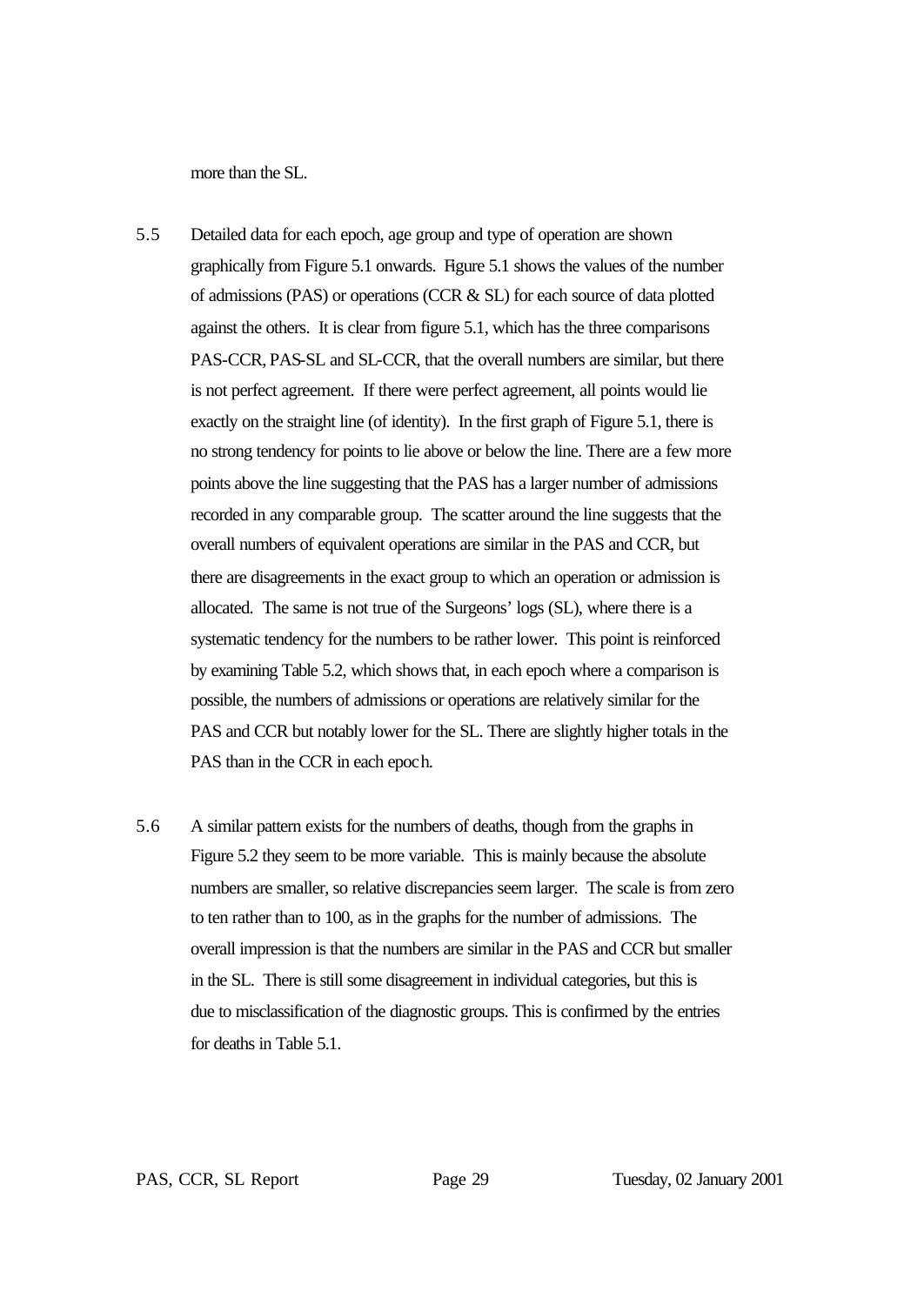- 5.7 When we examine death rates related to the 13 procedure groups then the variation appears (Figure 5.3) to be much greater. This is because of the small numbers in a particular epoch/age/procedure type group. A mortality rate can only be 100% or 0% when there is only one procedure. Very small discrepancies in the numbers can lead to large apparent variation.
- 5.8 The systematic difference between the SL and the other two sources requires explanation. The PAS and CCR count all operative procedures done by all surgeons, whether open or closed, whether done at the BRI or at the BRHSC. The SL relates only to open heart operations (though some procedures may be done which could be done as closed heart operations), carried out at the BRI by Messrs Dhasmana and Wisheart. The numbers of operations done by Mr Wisheart in 1995, particularly after 1st April, was small.
- 5.9 The method of classification by 13 procedure groups shows similarities between different sources of data. The actual numbers are not perfectly reproducible across the different sources, because of
	- 1 differences in coding
	- 2 differences in methods of obtaining data, especially deaths
	- 3 differences in definitions (operations, admissions, procedures)
- 5.10 These differences do not invalidate the data, but make it clear that single findings, using a single source, should be treated with caution. Findings that apply across several different sources will be more reliable.
- 5.11 The operative procedures were also classified simply into open and closed operations. A similar set of graphs to those in figures 5.1, 5.2 & 5.3 (Figures 5.4, 5.5 & 5.6) are shown for the data divided simply into "open" and "closed" operations. They are based on larger numbers of procedures and deaths contributing to each point, and there is less room for misclassification. The relationships between the three different sources are seen to be stronger.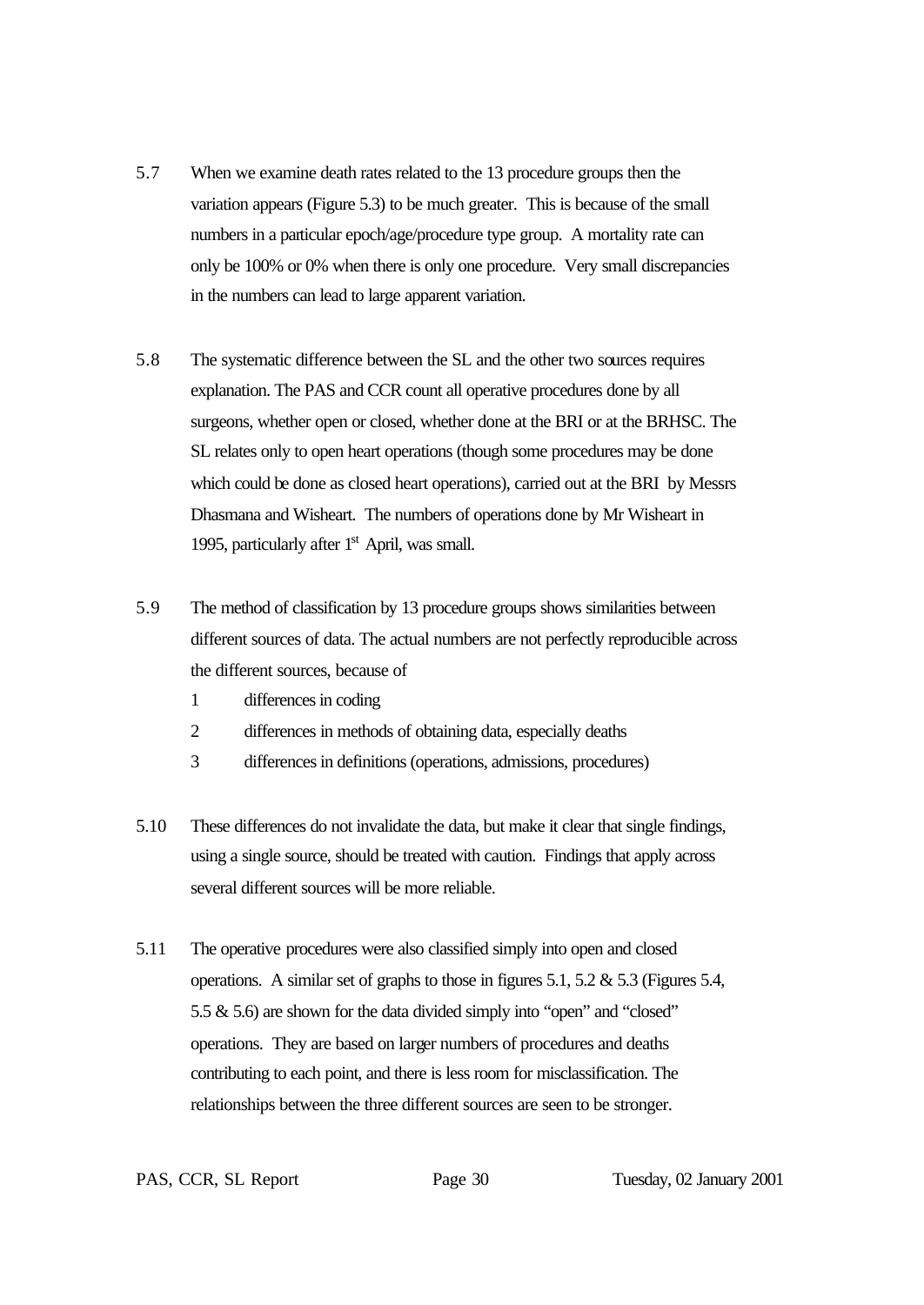5.12 The three sources show reasonable agreement for open operations, but the SL has, as expected, very few closed operations. This confirms that the method of classification is reasonable and that the coding of the SL is consistent. There is still a tendency for the PAS to record more admissions overall, and for the CCR to perhaps have more deaths recorded than the other sources. The PAS and CCR show reasonable agreement for closed operations. It is important to note that most of the tables have been restricted to those operations that are classified into the 13 groups. This excludes a number of operations, but the death rate in these operations is very much lower. This allows for comparison with the national sources of data, but its limitations must be borne in mind.

#### **Individual record checking - Comparing CCR, PAS & medical records**

- 5.13 A great deal of crosschecking on the individual records among the three sources has been done. This is not simple since children may change their names, they may be re-admitted and given a different hospital record number, their dates of birth may be recorded incorrectly. The checking for this exercise was confined to objective information such as dates and vital status. In this process, very few discrepancies were found in the PAS when compared with the medical records. One death noted in the medical records was not recorded in PAS. A few discrepancies caused by coding or data entry errors have been found by comparing the CCR and PAS with the medical records. Similarly, comparing the CCR and SL, discrepancies have been found attributable to errors in data entry, coding or the SL itself.
- 5.14 The coding of operative procedures was not checked in this way. The volume of work required would be very large indeed. Some checking will be done as part of the clinical notes review exercise done on the sample of children's notes reviewed by the clinical expert teams. A separate report on this exercise is being prepared.

PAS, CCR, SL Report Page 31 Tuesday, 02 January 2001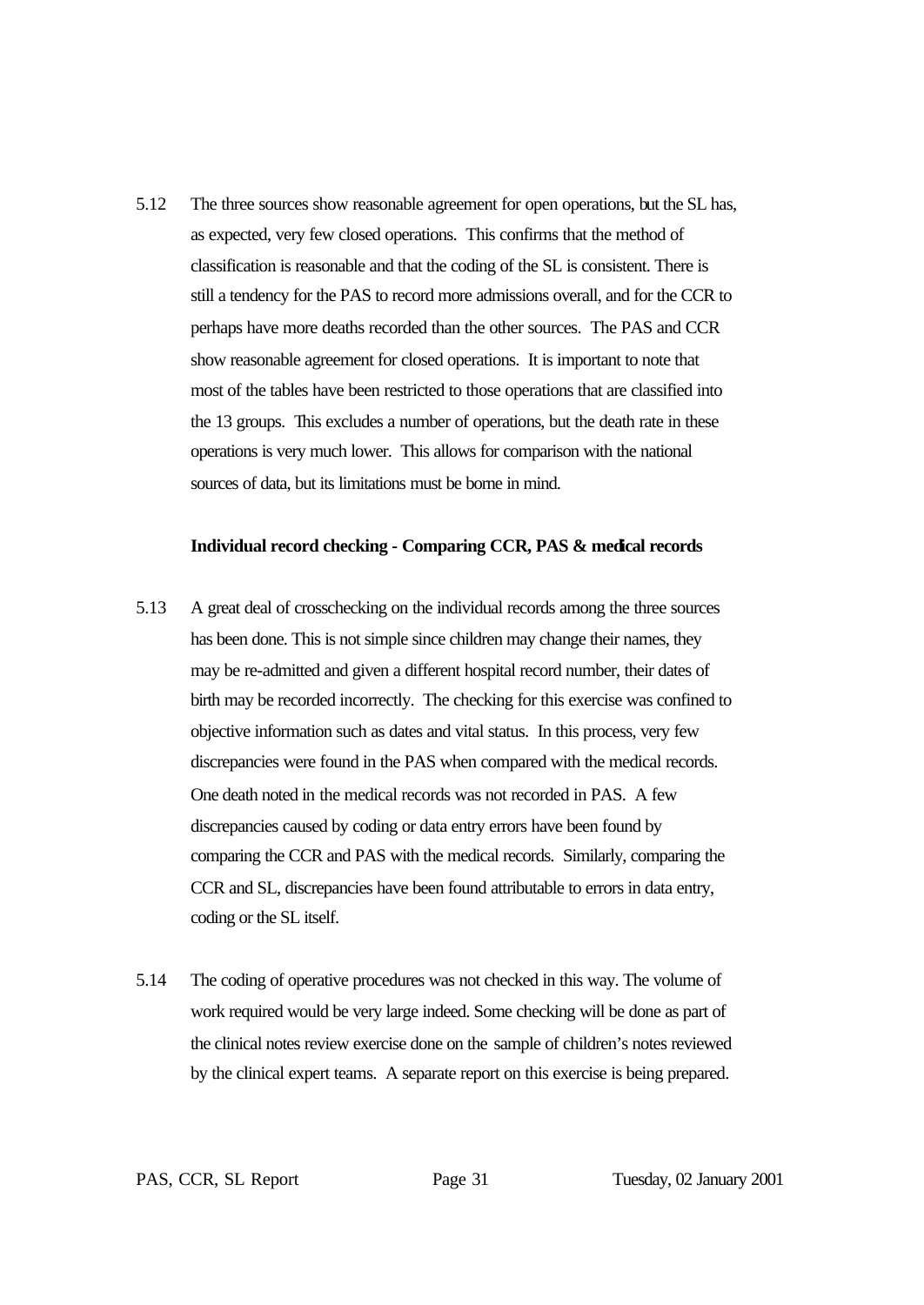5.15 Table 5.4 presents overall results split by the two surgeons, based on their logs. The overall and individual death rates are rather similar except where the numbers are small. For truncus operations, there is a higher rate for Mr Wisheart, but even this difference is based on numbers that are too small to eliminate an effect of chance.

## **6 Summary and Conclusions**

- 6.1 The data from the PAS has generally been found to be of high quality. They are not recorded according to child, but with statistical or other software it is possible to link episodes of care to form a picture of what happens to each patient. The individual diagnostic codes may have limitations but for an overall summary, including that on mortality, the Bristol PAS has potential for use in audit.
- 6.2 It was anticipated that since the PAS was an administrative system the overall quality of its medical and outcome information would be very limited. This has not proved to be the case.
- 6.3 The exercise of coding the medical records was a considerable task, and although the individual coding has been of high quality, there have been many minor problems with the data. It would not be sensible to attempt to repeat this in a routine way, and the PAS seems to provide an adequate method for an overview of the amount of care and the mortality. The coding and entry on to a computer of the SL has also required a major resource. Doing this retrospectively without contemporaneous validation is much less valuable than having a computer system used by clinicians at the time. The problem is that there needs to be agreement on grouping the operative procedures and diagnostic categories. From a clinical perspective, it is important to realise that each child is unique and not simply to be "pigeon-holed". However, in order for comparisons to be made, either over time or between surgeons in a unit, or between units, some categorisation has to be

PAS, CCR, SL Report Page 32 Tuesday, 02 January 2001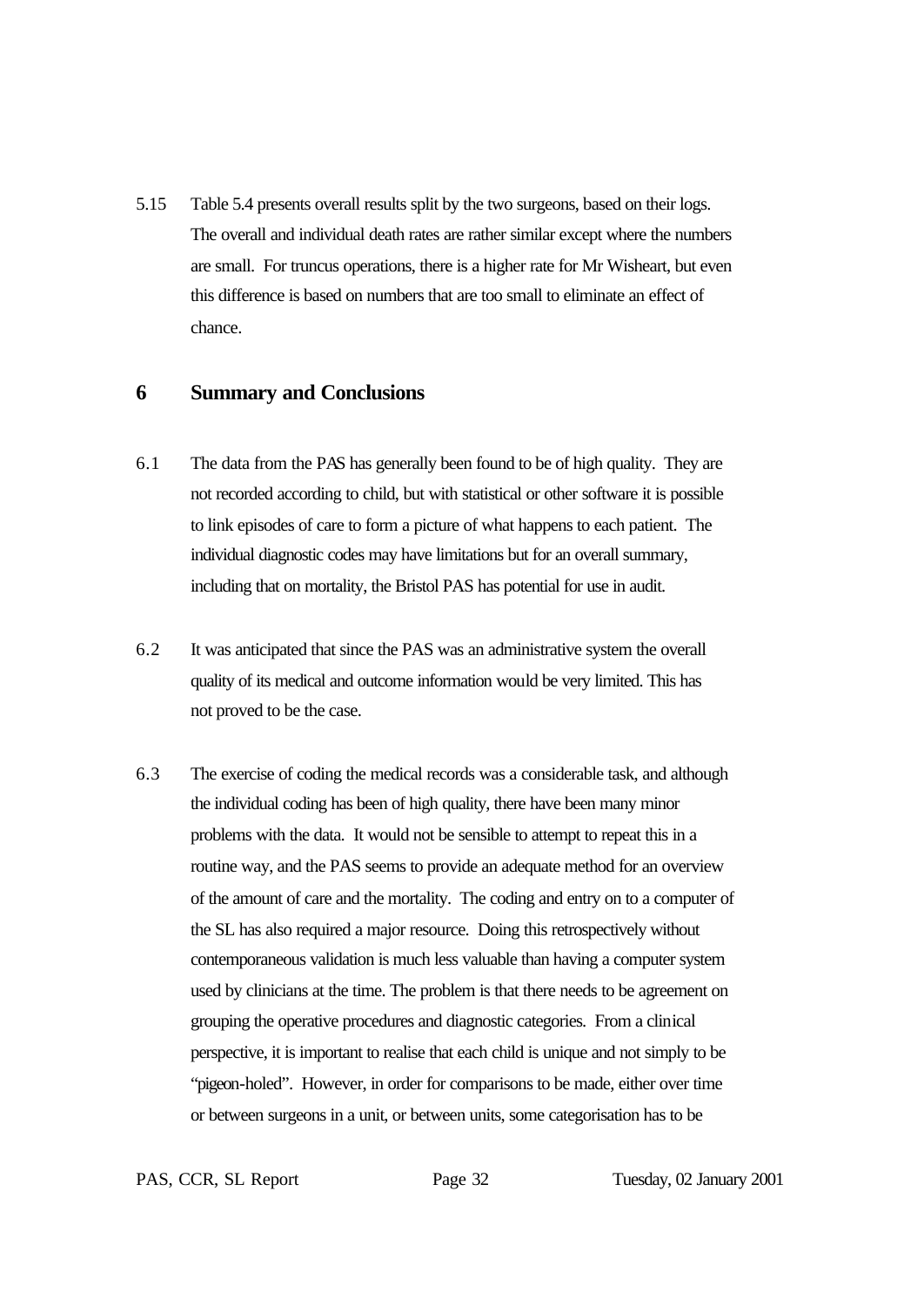done. Inevitable imperfection in the categories will mean that comparisons are less sensitive than if knowledge were to be perfect, but comparison is the only way to achieve progress.

- 6.4 Morbidity is very much more difficult to categorise, and any attempt to provide an overall assessment is likely to be difficult. Morbidity in paediatric cardiac surgery is a quite different issue to that in paediatrics in general or to care of the elderly.
- 6.5 It has been useful to obtain the PAS data for cross-checking.
- 6.6 The great majority of the children who received care did not die.
- 6.7 The use of the CCR has enabled a sample of individual clinical medical records to be taken in an objective way. This is of great importance, both in terms of being representative of all the cases, and in allowing scrutiny to take place without two thousand individual records being evaluated in detail.
- 6.8 There is no evidence to suggest that there was any marked difference in the mortality rates of the two surgeons for similar operations.

#### **Acknowledgements**

#### © Crown Copyright 1999

The research on which this report is based was funded by the Bristol Royal Infirmary Inquiry. All views expressed in the report are the responsibility of the author alone, and do not necessarily represent the views of the Bristol Royal Infirmary Inquiry.

The help of the Secretariat to the Inquiry, particularly Ruth Chadwick, is gratefully acknowledged. Many of the team contributed to the work of checking the data.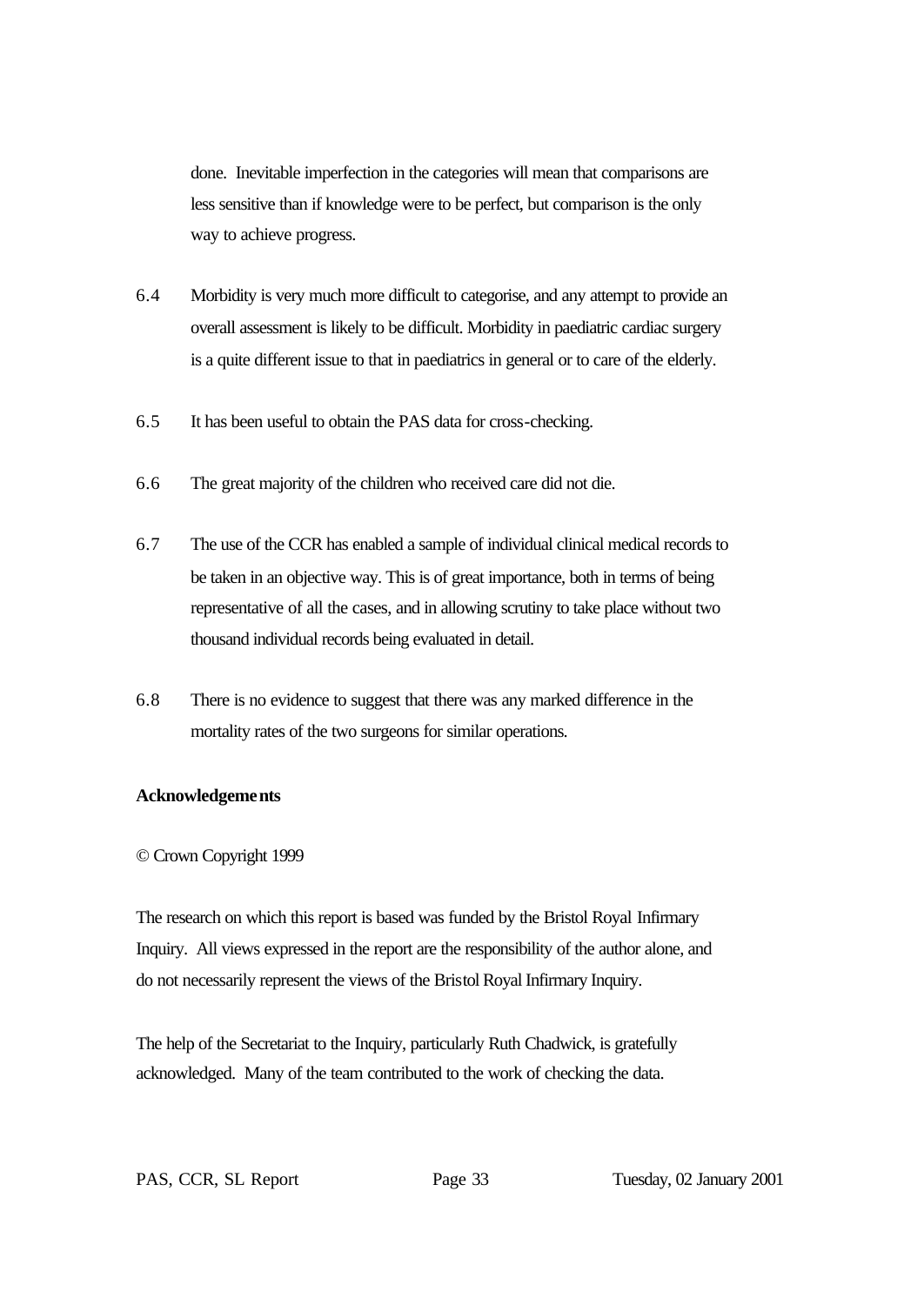# Tables for PAS

# **Table 4.1**

| Number of<br>admissions | <b>Frequency</b> | Percent        | <b>Cumulative</b><br>$\frac{0}{0}$ |
|-------------------------|------------------|----------------|------------------------------------|
|                         | 1079             | 54             | 54                                 |
| 2                       | 590              | 29             | 83                                 |
| 3                       | 188              | 9              | 92                                 |
|                         | 75               | 4              | 96                                 |
|                         | 49               | $\overline{2}$ | 98                                 |
| 6                       | 14               |                | 99                                 |
|                         | 6                | 0.3            | 99                                 |
|                         |                  | 0.3            | 100                                |
| 9                       |                  | 0.2            | 100                                |
| <b>Total</b>            | 2012             | 100            |                                    |

## **Table 4.2**

PAS – Admissions, deaths within 30 days of operation and death rates in 13 groups, 1285 admissions

| Group                              | <b>Admissions</b> | <b>Deaths</b> | Death rate     |
|------------------------------------|-------------------|---------------|----------------|
|                                    |                   |               | $\frac{6}{10}$ |
| <b>Tetralogy of Fallot</b>         | 110               | 15            | 14             |
| <b>Interatrial TGA</b>             | 69                |               | 10             |
| Other TGAs                         | 42                | 16            | 38             |
| <b>TAPVD</b>                       | 34                | 12            | 35             |
| <b>AVSD</b>                        | 88                | 20            | 23             |
| Closure of ASD                     | 168               |               | 4              |
| Closure of VSD                     | 198               | 12            | 6              |
| Truncus Arteriosus                 | 17                | 8             | 47             |
| Fontan type                        | 74                | 9             | 12             |
| Aortic, pulmonary valve procedures | 105               |               | 7              |
| Mitral valve procedures            | 44                |               | 16             |
| Closed shunts                      | 146               | 13            | 9              |
| Coarctation procedures             | 190               | 6             | 3              |
| <b>Total</b>                       | 1285              | 139           | 11             |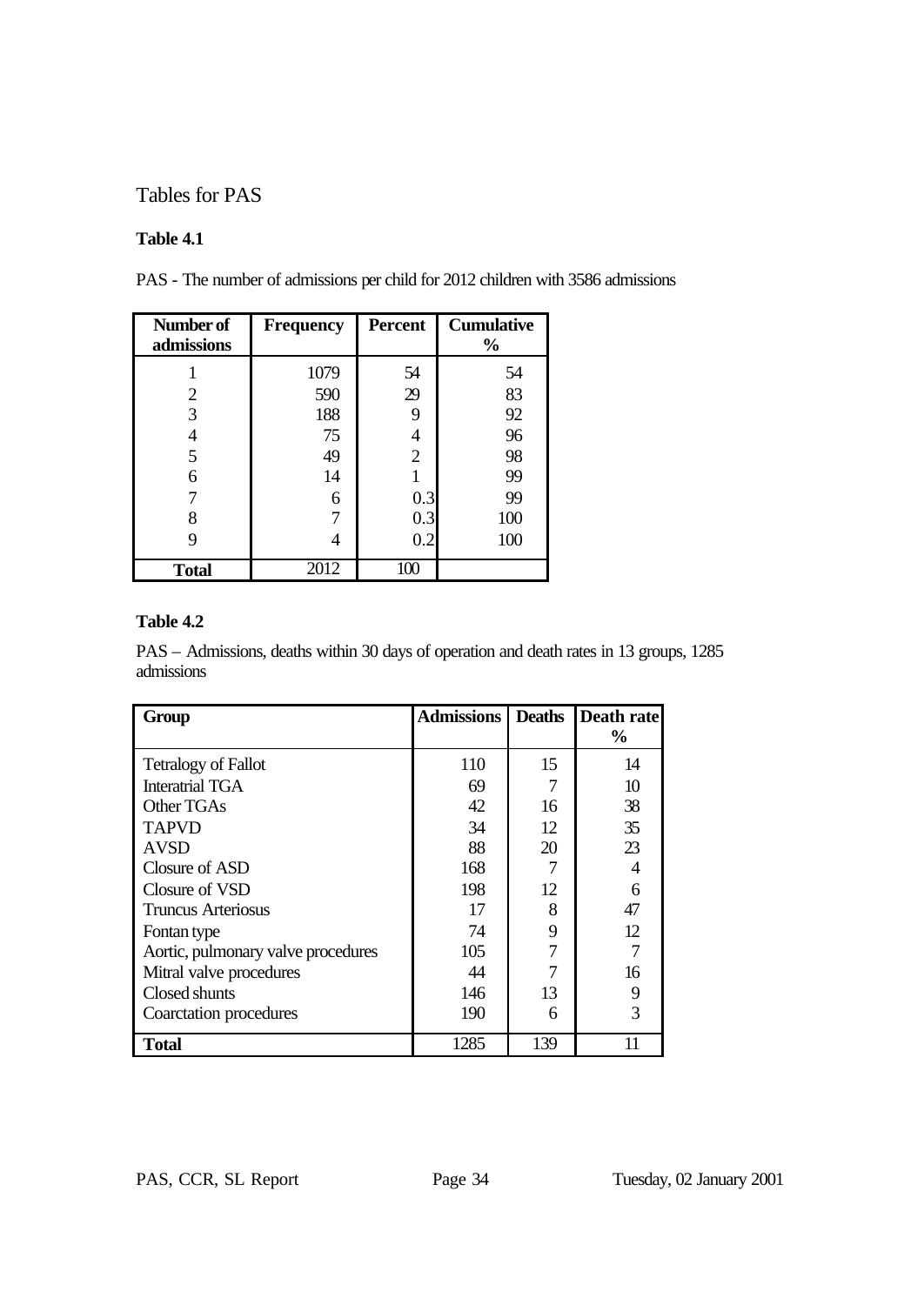PAS - Admissions, deaths within 30 days of operation and death rates by year of operation, those in the 13 groups only.

| <b>Epoch</b>                              | <b>Admissions</b> | <b>Deaths</b> | Death rate<br>$\frac{6}{9}$ |
|-------------------------------------------|-------------------|---------------|-----------------------------|
| Jan88-Dec90<br>Jan91-Mar95<br>Apr95-Dec95 | 476<br>677<br>132 | 60<br>76      | 13                          |
| <b>Total</b>                              | 1285              | ζι            |                             |

## **Table 4.4**

PAS - Admissions, deaths within 30 days of operation and death rates by age at time of operation, those in the 13 groups only

| Age group                                  | <b>Admissions</b> | <b>Deaths</b>  | Death rate<br>$\frac{6}{9}$ |
|--------------------------------------------|-------------------|----------------|-----------------------------|
| $0-90$ days<br>91-365 days<br>$1-15$ years | 220<br>297<br>768 | 39<br>50<br>50 | 18                          |
| Total                                      |                   | $\infty$       |                             |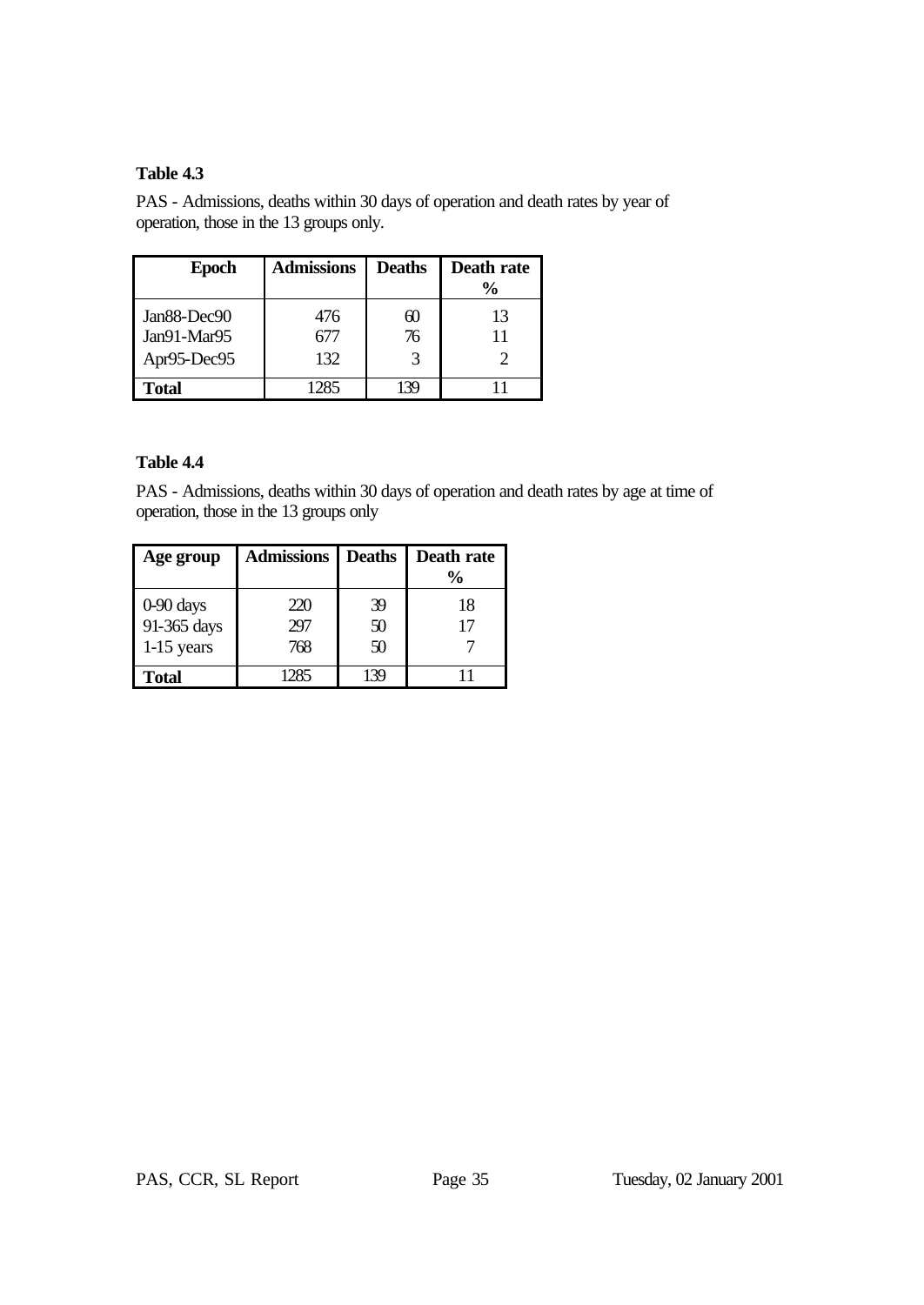## **Tables For CCR**

## **Table 4.5**

CCR – Operations, deaths within 30 days of operation and death rates in 13 groups for 1662 operations

| Group                              | <b>Operations</b> | <b>Deaths</b> | Death rate    |
|------------------------------------|-------------------|---------------|---------------|
|                                    |                   |               | $\frac{6}{9}$ |
| <b>Tetralogy of Fallot</b>         | 162               | 22            | 14            |
| <b>Interatrial TGA</b>             | 78                | 4             | 5             |
| Other TGAs                         | 23                |               | 30            |
| <b>TAPVD</b>                       | 38                | 12            | 32            |
| <b>AVSD</b>                        | 73                | 22            | 30            |
| Closure of ASD                     | 312               | 28            | 9             |
| Closure of VSD                     | 263               | 20            | 8             |
| Truncus Arteriosus                 | 18                | 11            | 61            |
| Fontan type                        | 33                | 9             | 27            |
| Aortic, pulmonary valve procedures | 131               | 10            | 8             |
| Mitral valve procedures            | 58                | 12            | 21            |
| Closed shunts                      | 225               | 32            | 14            |
| Coarctation procedures             | 248               | 12            | 5             |
| Total                              | 1662              | 201           | 12            |

# **Table 4.6**

CCR – Operations, deaths within 30 days of operation and death rates by year of operation, those in the 13 groups only

| <b>Epoch</b>                                             | <b>Operations</b>        | <b>Deaths</b>  | Death rate<br>$\frac{0}{0}$ |
|----------------------------------------------------------|--------------------------|----------------|-----------------------------|
| Jan84-Dec87<br>Jan88-Dec90<br>Jan91-Mar95<br>Apr95-Dec95 | 486<br>461<br>615<br>100 | 56<br>69<br>73 | 12<br>15<br>12              |
| <b>Total</b>                                             |                          | 201            | 12                          |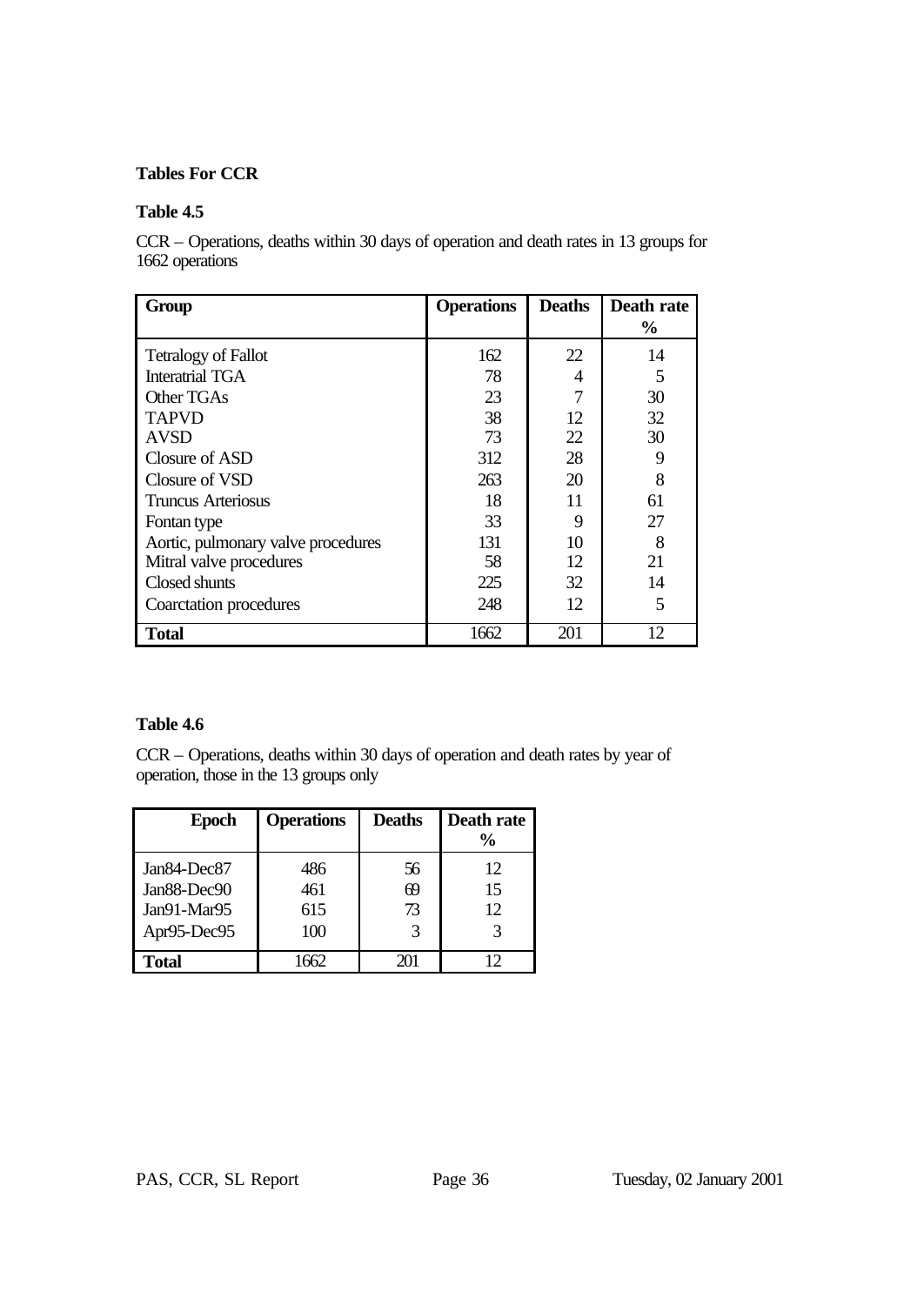CCR – Operations, deaths within 30 days of operation and death rates by age at time of operation, those in the 13 groups only

| Age                                      | <b>Operations</b> Deaths Death rate |                |               |
|------------------------------------------|-------------------------------------|----------------|---------------|
| group                                    |                                     |                | $\frac{6}{9}$ |
| 0-90 days<br>91-365 days<br>$1-15$ years | 283<br>362<br>1017                  | 56<br>61<br>84 | 20<br>17      |
| Total                                    | 1662                                | 201            | 17            |

# **Table 4.8**

CCR- Table of children with diagnostic codes.

Only those codes that occurred at least twenty times as single codes are listed.

The percentage dying is the percentage recorded as dying within the medical notes, not just within 30 days of an operation.

| <b>Diagnosis</b>                           | <b>Frequency</b> | % who died |
|--------------------------------------------|------------------|------------|
| <b>Common Truncus</b>                      | 27               | 52         |
| <b>Transposition of Great Vessels</b>      | 191              | 33         |
| <b>Tetralogy of Fallot</b>                 | 175              | 17         |
| Common Ventricle                           | 29               | 34         |
| Ventricular Septal Defect                  | 211              | 11         |
| Ostium Secundum Type Atrial Septal Defect  | 182              | 3          |
| <b>Endocardial Cushion Defects</b>         | 101              | 35         |
| Anomalies of Pulmonary Valve               | 35               | 23         |
| <b>Tricuspid Atresia And Stenosis</b>      | 27               | 30         |
| <b>Congenital Stenosis of Aortic Valve</b> | 27               | 22         |
| Other Congenital Anomalies of Heart        | 34               | 18         |
| <b>Patent Ductus Arteriosus</b>            | 191              |            |
| Coarctation of Aorta                       | 202              | 13         |
| Anomalies of Pulmonary Artery              | 49               | 35         |
| Stenosis of Vena Cava                      | 56               | 45         |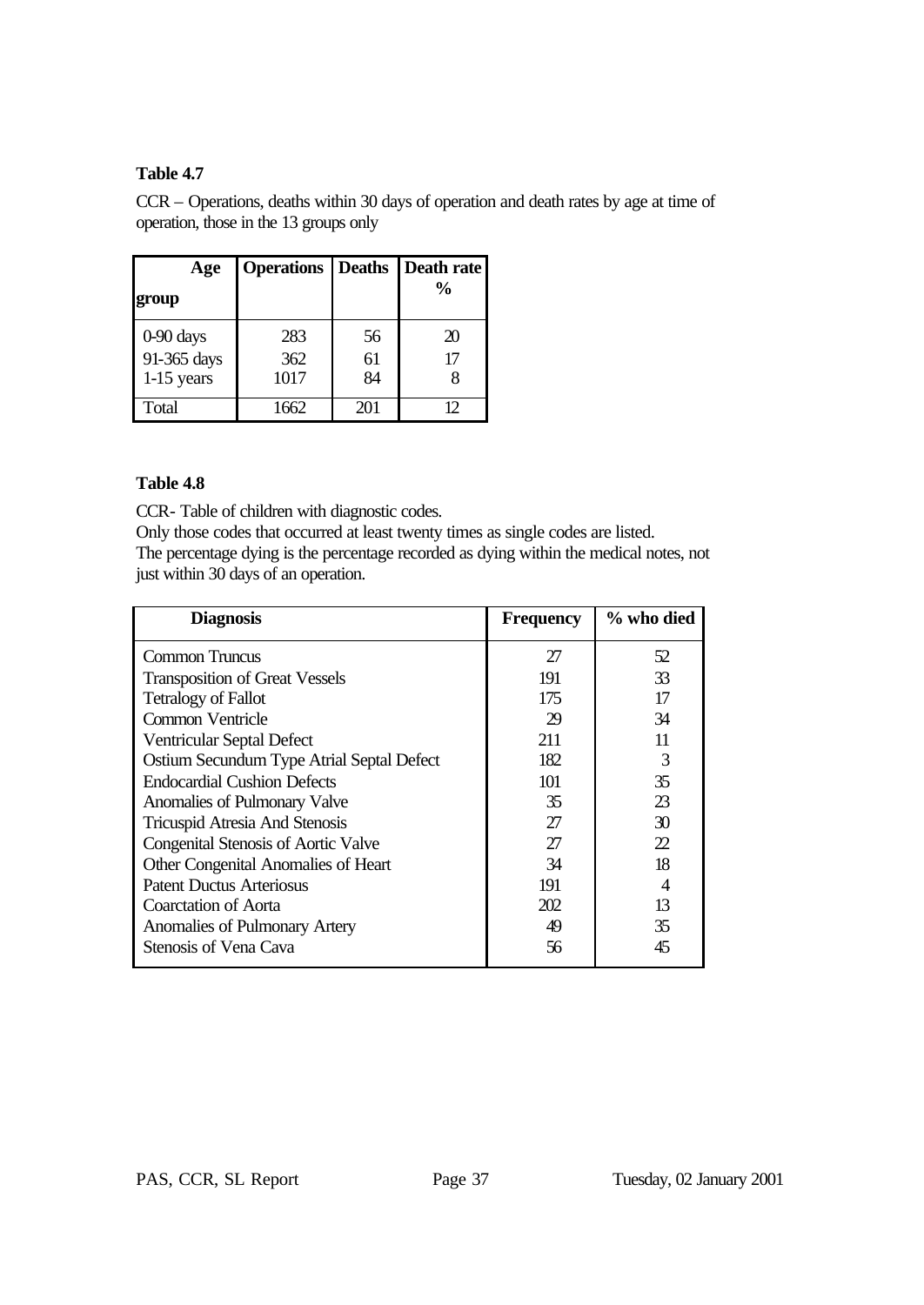SL – Operations, deaths within 30 days of operation and death rates in 13 groups for 1132 operations, those in the 13 groups only

| Group                              | <b>Operations</b> | <b>Deaths</b> | Death rate    |
|------------------------------------|-------------------|---------------|---------------|
|                                    |                   |               | $\frac{6}{9}$ |
| <b>Tetralogy of Fallot</b>         | 173               | 25            | 14            |
| <b>Interatrial TGA</b>             | 101               |               |               |
| Other TGAs                         | 27                | 11            | 41            |
| <b>TAPVD</b>                       | 52                | 14            | 27            |
| <b>AVSD</b>                        | 98                | 24            | 24            |
| Closure of ASD                     | 251               | 25            | 10            |
| Closure of VSD                     | 244               | 17            |               |
| <b>Truncus Arteriosus</b>          | 21                | 10            | 48            |
| Fontan type                        | 6                 |               | 17            |
| Aortic, pulmonary valve procedures | 113               | 5             |               |
| Mitral valve procedures            | 17                |               | 41            |
| Closed shunts                      | 23                | 10            | 43            |
| Coarctation procedures             | 6                 |               |               |
| <b>Total</b>                       | 1132              | 150           | 13            |

# **Table 4.10**

SL – Operations, deaths within 30 days of operation and death rates by year of operation

| <b>Epoch</b>                                               | <b>Operations</b>       | <b>Deaths</b>  | Death rate<br>$\frac{0}{0}$ |
|------------------------------------------------------------|-------------------------|----------------|-----------------------------|
| Jan84-Dec87<br>Jan88-Dec90<br>$Jan91-Mar95$<br>Apr95-Dec95 | 323<br>326<br>458<br>25 | 40<br>48<br>61 | 12<br>15<br>13              |
| <b>Total</b>                                               | 1132                    | 150            | 13                          |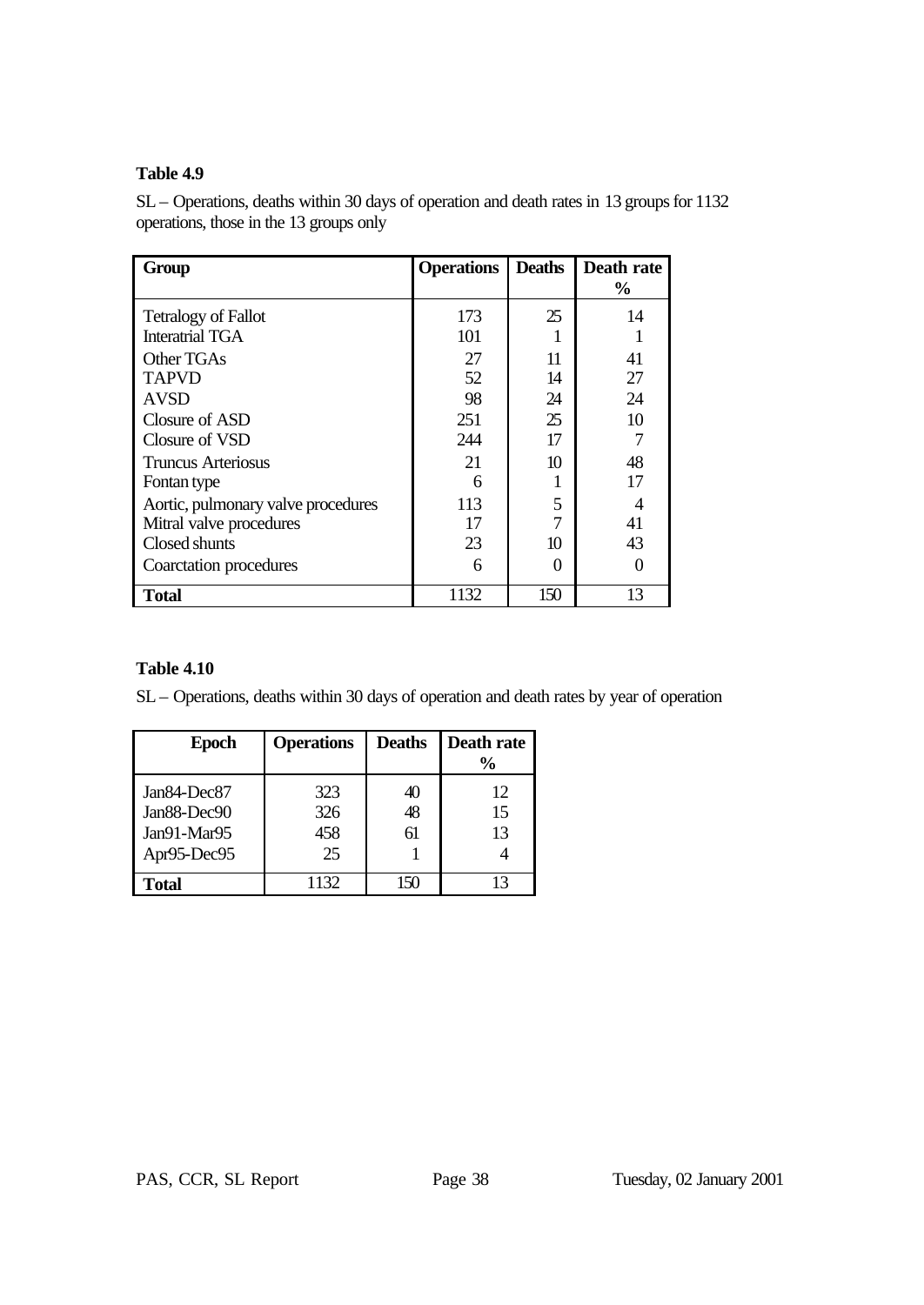SL – Operations, deaths within 30 days of operation and death rates by age at time of operation

| Age                                      | <b>Operations</b> Deaths |                | Death rate    |  |
|------------------------------------------|--------------------------|----------------|---------------|--|
| group                                    |                          |                | $\frac{0}{0}$ |  |
| 0-90 days<br>91-365 days<br>$1-15$ years | 84<br>346<br>702         | 37<br>60<br>53 | 44<br>17      |  |
| <b>Total</b>                             | 1132                     | 150            | 13            |  |

# **Table 5.1**

Admissions/operations, deaths and death rates for the three sources, split by the 13 operation groups

|                                       | <b>PAS</b>                    |                          | <b>CCR</b>                   |                           | SL                           |                        |
|---------------------------------------|-------------------------------|--------------------------|------------------------------|---------------------------|------------------------------|------------------------|
| Group                                 | Deaths/<br><b>Admissions</b>  | <b>Death</b><br>rate $%$ | Deaths/<br><b>Operations</b> | <b>Death</b><br>rate $\%$ | Deaths/<br><b>Operations</b> | <b>Death</b><br>rate % |
| <b>Tetralogy of Fallot</b>            | 15/110                        | 14                       | 22/162                       | 14                        | 25/173                       | 14                     |
| <b>Interatrial TGA</b>                | 7/69                          | 10                       | 78<br>4/                     | 5                         | 1/101                        |                        |
| Other TGAs                            | 42<br>16/                     | 38                       | 7/23                         | 30                        | 11/27                        | 41                     |
| <b>TAPVD</b>                          | 34<br>12/                     | 35                       | 38<br>12/                    | 32                        | 14/52                        | 27                     |
| <b>AVSD</b>                           | 88<br>20/                     | 23                       | 22/73                        | 30                        | 24/98                        | 24                     |
| Closure of ASD                        | 7/168                         | $\overline{4}$           | 28/312                       | 9                         | 25/251                       | 10                     |
| Closure of VSD                        | 12/198                        | 6                        | 20/263                       | 8                         | 17/244                       | 7                      |
| Truncus Arteriosus                    | $\mathsf{R}/\mathsf{R}$<br>17 | 47                       | 11/18                        | 61                        | 10/21                        | 48                     |
| Fontan type                           | 9/74                          | 12                       | 9/33                         | 27                        | 1/<br>6                      | 17                     |
| Aortic, pulmonary valve<br>procedures | 7/105                         | 7                        | 10/131                       | 8                         | 5/113                        | 4                      |
| Mitral valve procedures               | 7/44                          | 16                       | 12/58                        | 21                        | 7/17                         | 41                     |
| Closed shunts                         | 13/146                        | 9                        | 32/225                       | 14                        | 10/23                        | 43                     |
| Coarctation procedures                | 6/190                         | 3                        | 12/248                       | 5                         | $\Omega$<br>6                | $\Omega$               |
| <b>Total</b>                          | 139/1285                      | 11                       | 201/1662                     | 12                        | 150/1132                     | 13                     |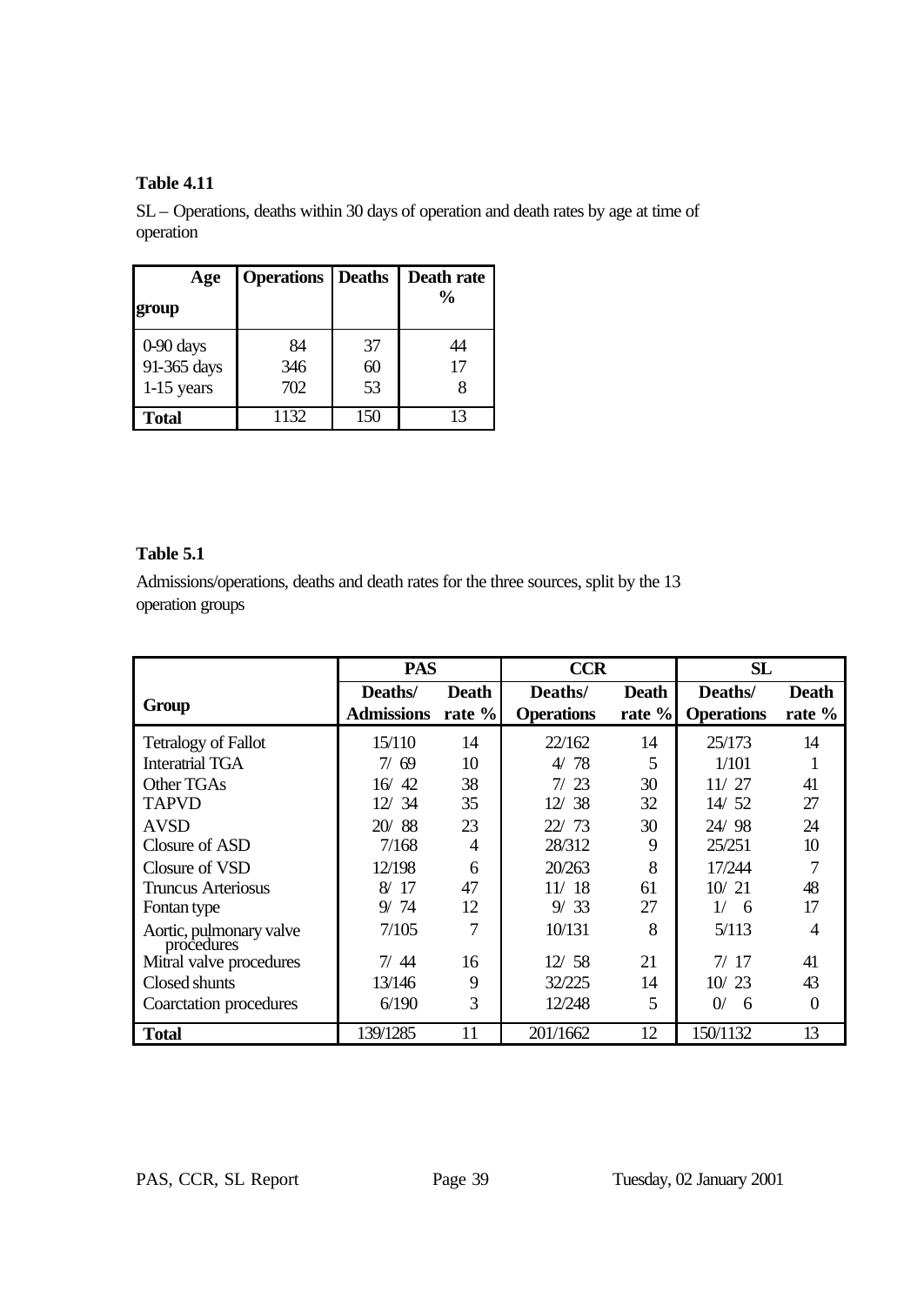# **Table 5.2**

|               | <b>PAS</b>                   |                        | <b>CCR</b>                   |                 | SL                           |                 |
|---------------|------------------------------|------------------------|------------------------------|-----------------|------------------------------|-----------------|
| <b>Epoch</b>  | Deaths/<br><b>Admissions</b> | <b>Death</b><br>rate % | Deaths/<br><b>Operations</b> | Death<br>rate % | Deaths/<br><b>Operations</b> | Death<br>rate % |
| $Jan84-Dec87$ |                              |                        | 56/486                       | 12              | 40/323                       | 12              |
| Jan88-Dec90   | 60/476                       | 13                     | 69/461                       | 15              | 48/326                       | 15              |
| Jan91-Mar95   | 76⁄677                       | 11                     | 73/615                       | 12              | 61/458                       | 13              |
| Apr95-Dec95   | 3/132                        | 2                      | 3/100                        | 3               | 1/25                         |                 |
| <b>Total</b>  | 139/1285                     | 11                     | 201/1662                     | 12              | 150/1132                     | 13              |

Admissions/operations, deaths and death rates for the three sources, by epoch for the 13 groups combined

# **Table 5.3**

Admissions/operations, deaths and death rates for the three sources, by age group for the 13 groups combined

|                                            | <b>PAS</b>                   |                        | <b>CCR</b>                   |                        | SL                             |                        |
|--------------------------------------------|------------------------------|------------------------|------------------------------|------------------------|--------------------------------|------------------------|
| Age<br>group                               | Deaths/<br><b>Admissions</b> | <b>Death</b><br>rate % | Deaths/<br><b>Operations</b> | <b>Death</b><br>rate % | Deaths/<br><b>Operations</b>   | <b>Death</b><br>rate % |
| $0-90$ days<br>91-365 days<br>$1-15$ years | 39/220<br>50/297<br>50/768   | 18<br>17<br>7          | 56/283<br>61/362<br>84/1017  | 20<br>17<br>8          | -84<br>37/<br>60/346<br>53/702 | 44<br>17<br>8          |
| <b>Total</b>                               | 139/1285                     | 11                     | 201/1662                     | 12                     | 150/1132                       | 13                     |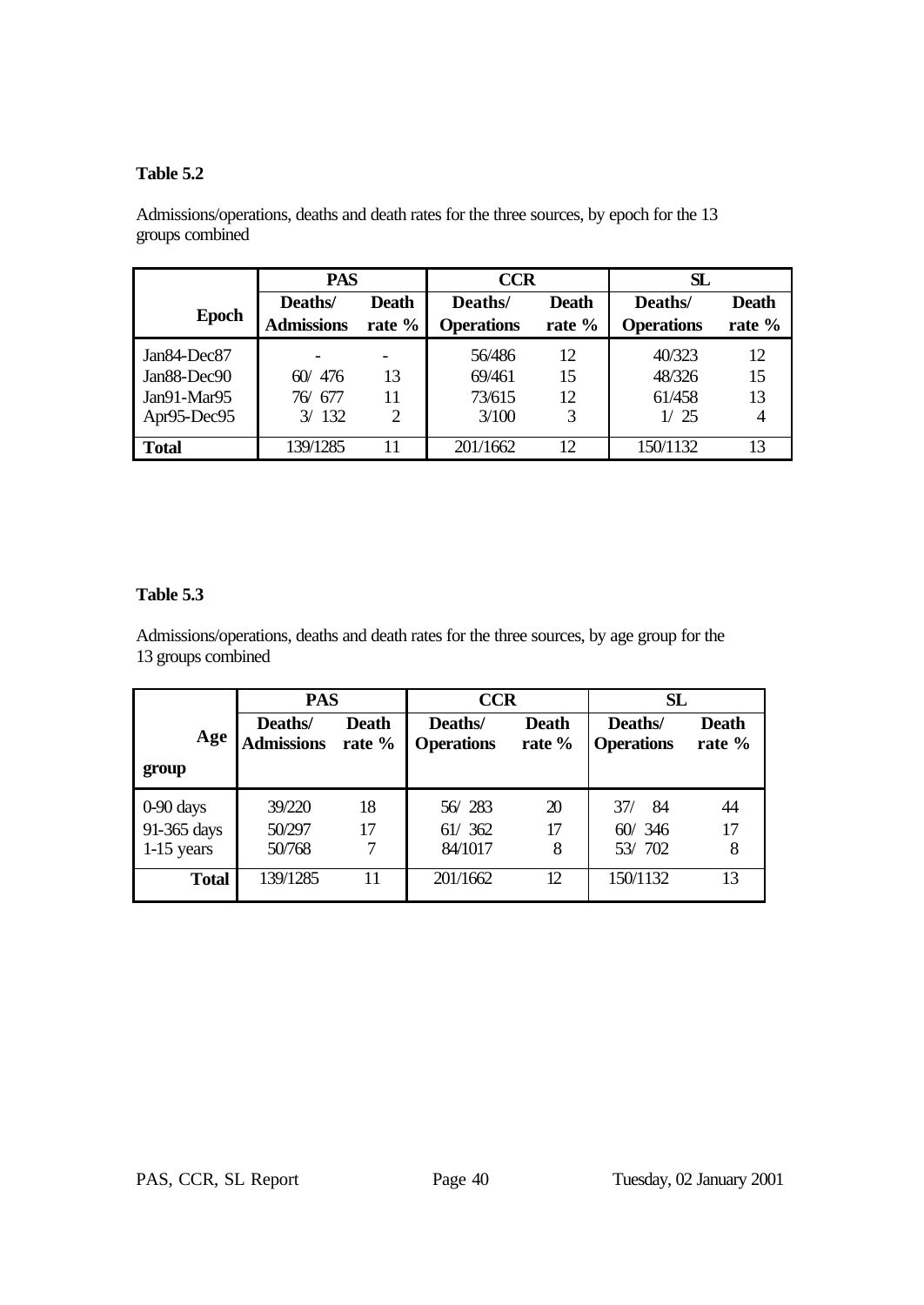## **Table 5.4**

Surgeons' Logs derived operations, deaths and death rates for the two principal surgeons, by the 13 groups 1984-1995.

|                                       | Dhasmana                                |                 | Wisheart                       |                   |  |
|---------------------------------------|-----------------------------------------|-----------------|--------------------------------|-------------------|--|
| Group                                 | Deaths/<br><b>Operations</b>            | Death<br>rate % | Deaths/<br><b>Operations</b>   | Death<br>rate %   |  |
| <b>Tetralogy of Fallot</b>            | 7/61                                    | 11              | 18/112                         | 16                |  |
| <b>Interatrial TGA</b>                | 1/45                                    | $\overline{2}$  | 0/56                           | $\Omega$          |  |
| Other TGAs                            | 9/22                                    | 41              | $\overline{\phantom{1}}$<br>2/ | 40                |  |
| <b>TAPVD</b>                          | 5/23                                    | 22              | 9/29                           | 31                |  |
| <b>AVSD</b>                           | 11/56                                   | 20              | 13/42                          | 31                |  |
| Closure of ASD                        | 19/134                                  | 14              | 6/117                          | 5                 |  |
| Closure of VSD                        | 6/116                                   | 5               | 11/128                         | 9                 |  |
| Truncus Arteriosus                    | 8<br>$\mathcal{Z}/$                     | 25              | 8/13                           | 62                |  |
| Fontan type                           | $\mathcal{D}_{\mathcal{A}}$<br>$\Omega$ | $\Omega$        | $\overline{A}$<br>17           | 25                |  |
| Aortic, pulmonary valve<br>procedures | 3/44                                    | 7               | 2/69                           | 3                 |  |
| Mitral valve procedures               | 6<br>$\mathcal{Z}/$                     | 33              | 5/11                           | 45                |  |
| Closed shunts                         | $\frac{4}{3}$<br>6                      | 67              | 17<br>6/                       | 35                |  |
| Coarctation procedures                | 3<br>$\Omega$                           | $\theta$        | 3<br>$\Omega$                  | $\mathbf{\Omega}$ |  |
| Total                                 | 69/526                                  | 13              | 81/606                         | 13                |  |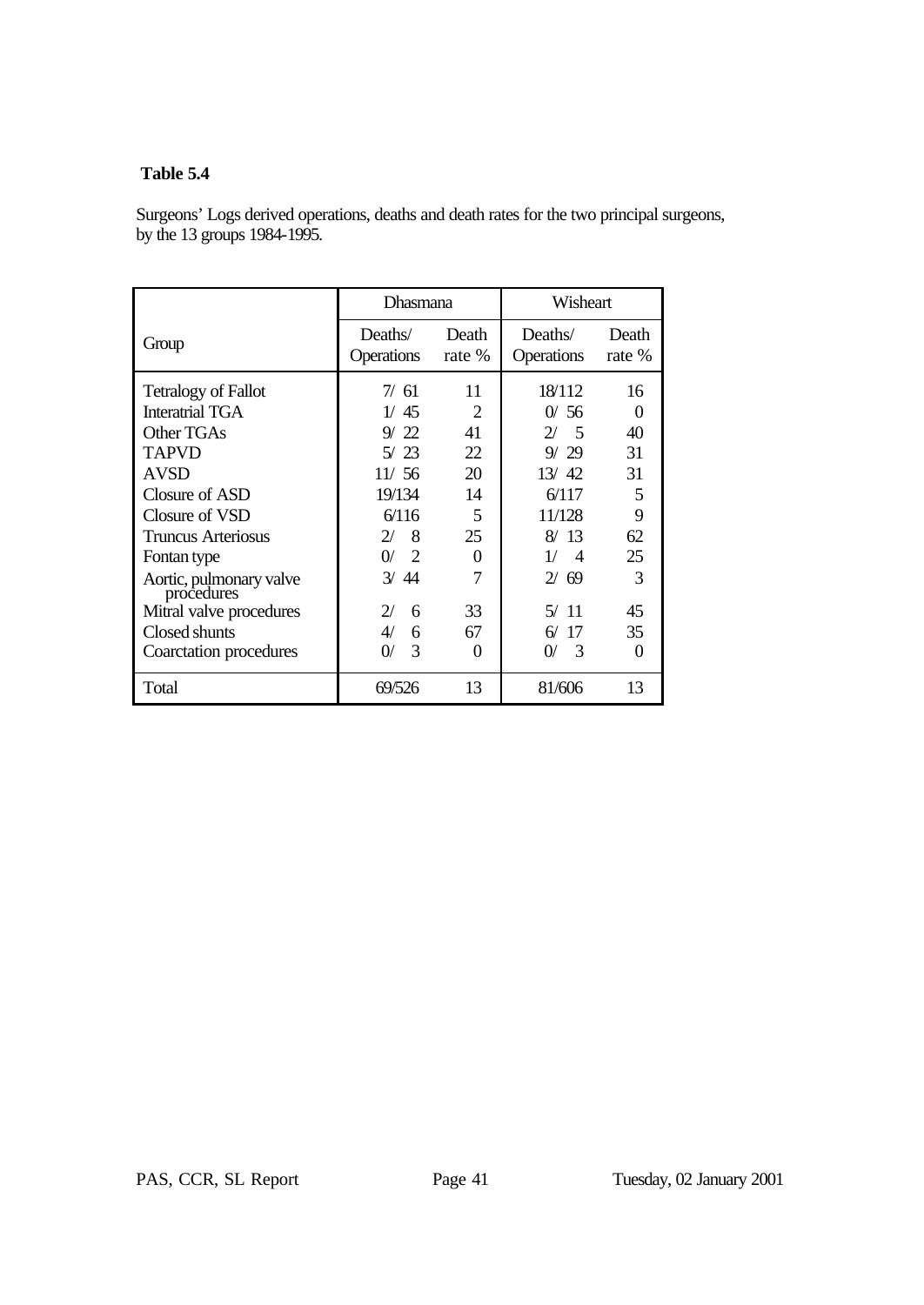# **Figure 4.1**



Distribution of the number of admissions per child in the PAS

# **Figure 4.2**

Distribution of the number of operative procedures per child in the PAS

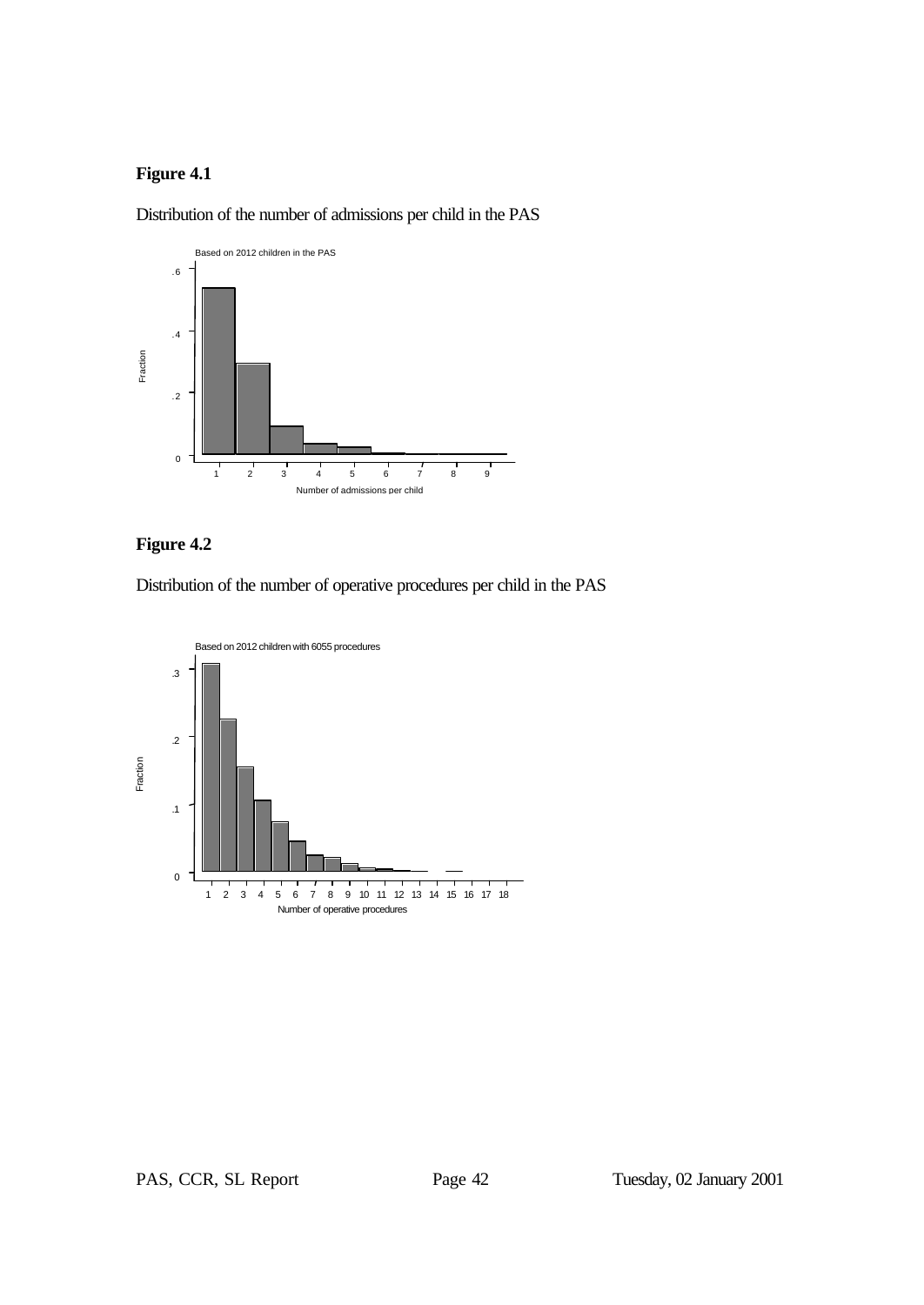#### **Figure 4.3**

Total numbers of children, admissions, operations and operative procedures in the PAS Admissions divided into open, closed or not classified.

Procedures divided into non-cardiac, cardiac operations in the 13 groups, and cardiac procedures not in the 13 groups



## **Figure 4.4**

Survival curve for all children derived from data in the PAS. Date of first operation as entry point.

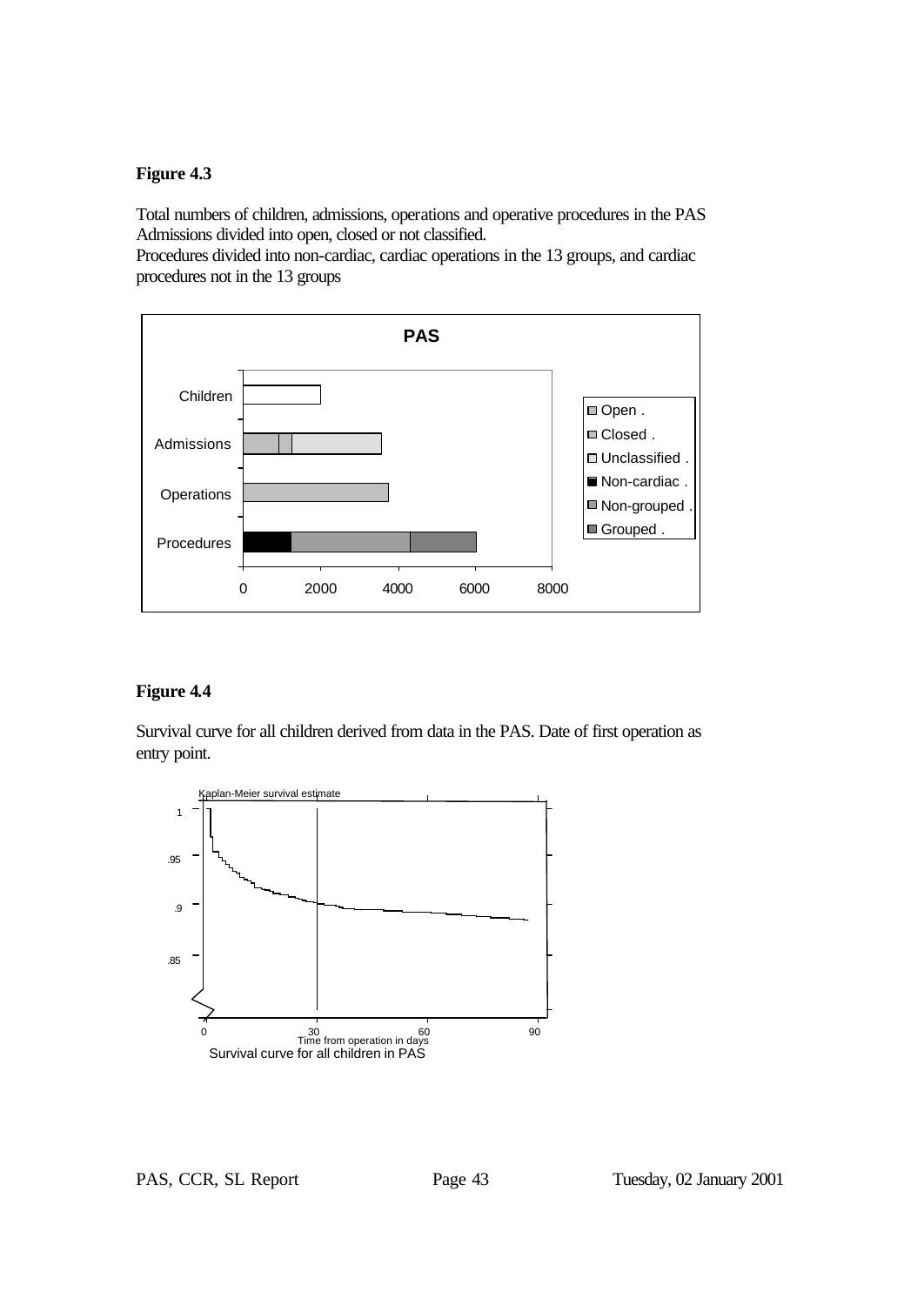## **Figure 4.5**

Total children, operations and operative procedures in the Coded Clinical Records Operations divided into open, closed or not classified.

Procedures divided into non-cardiac, cardiac operations in the 13 groups, and cardiac procedures not in the 13 groups



# **Figure 4.6**

Total numbers of children, operations and operative procedures in the Surgeons' Logs Operations divided into open, closed or not classified.

Procedures divided into non-cardiac, cardiac operations in the 13 groups, and cardiac procedures not in the 13 groups

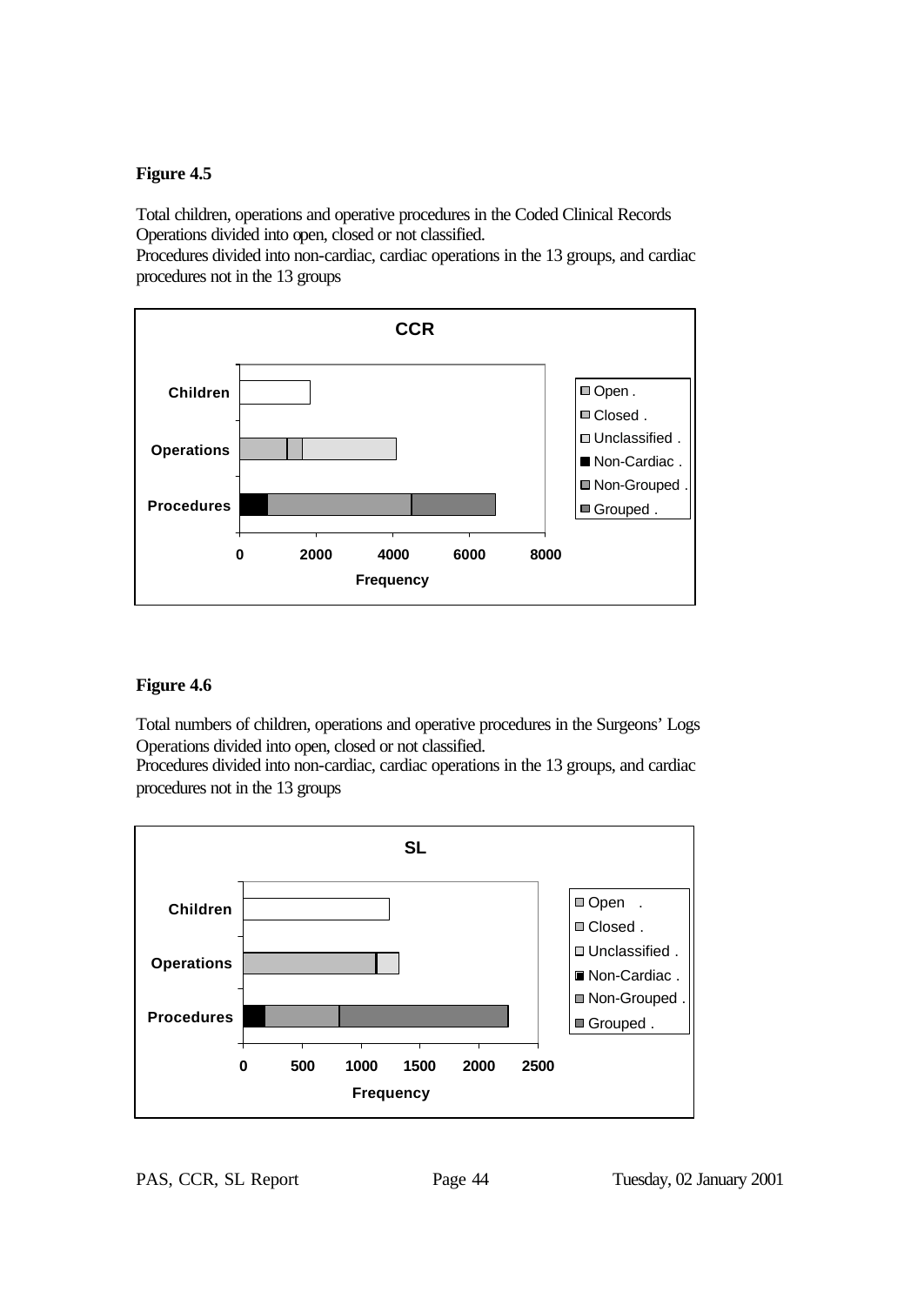## **Figures 5.1**

Numbers of admissions (PAS), operations (CCR and SL) by epoch, age group and 13 operative procedure groups.



#### **Figures 5.2**

Numbers of deaths within 30 days of operation for PAS, CCR and SL by epoch, age group and 13 operative procedure groups.



## **Figures 5.3**

Death rates for PAS, CCR and SL by epoch, age group and 13 operative procedure groups.



PAS, CCR, SL Report Page 45 Tuesday, 02 January 2001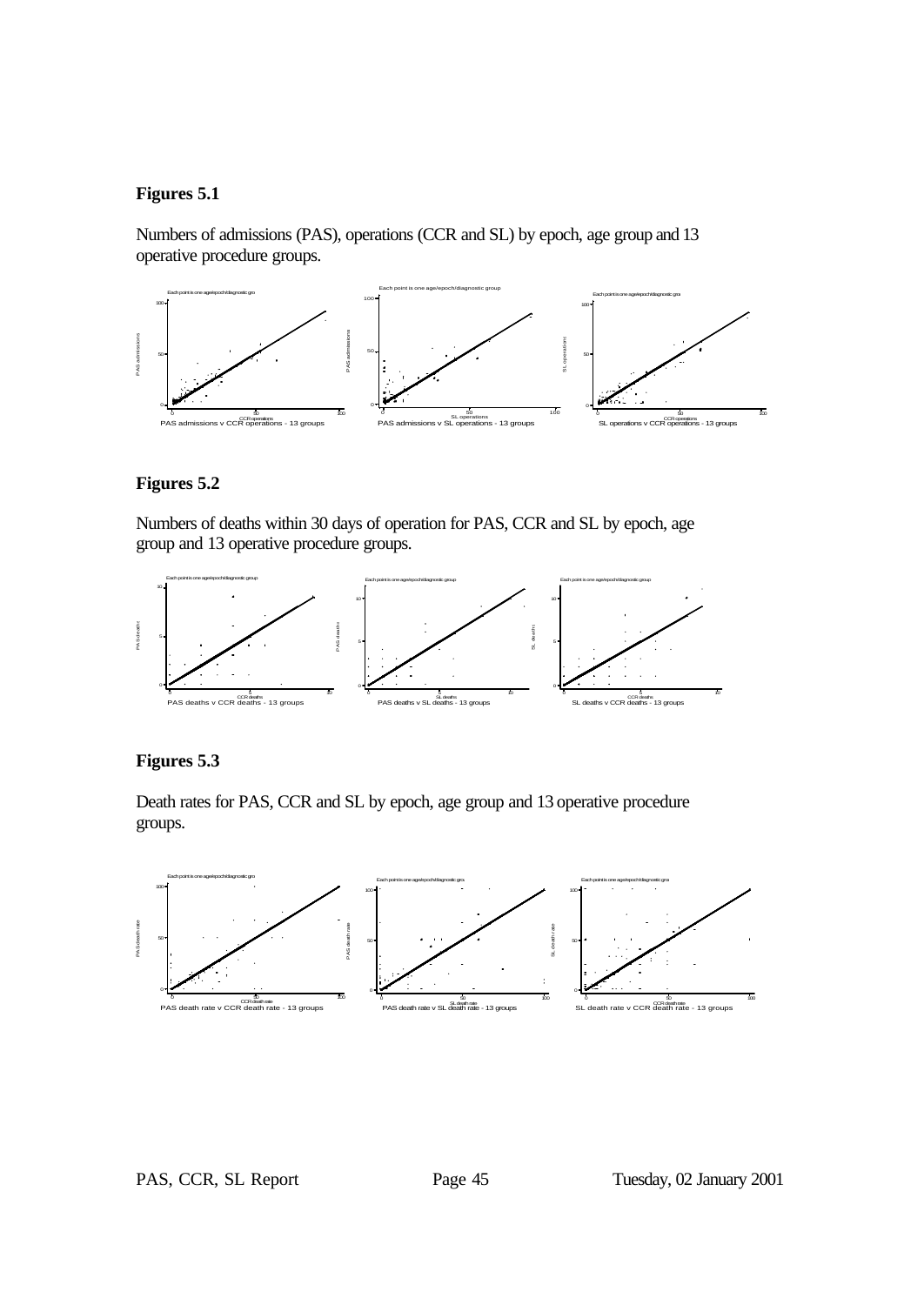#### **Figure 5.4**

Numbers of admissions (PAS), operations (CCR and SL) by epoch, age group and open or closed procedure



# **Figure 5.5**

Numbers of deaths within 30 days of operation for PAS, CCR and SL by epoch, age group and open or closed procedure



## **Figure 5.6**

Death rates for PAS, CCR and SL by epoch, age group and open or closed procedure



PAS, CCR, SL Report Page 46 Tuesday, 02 January 2001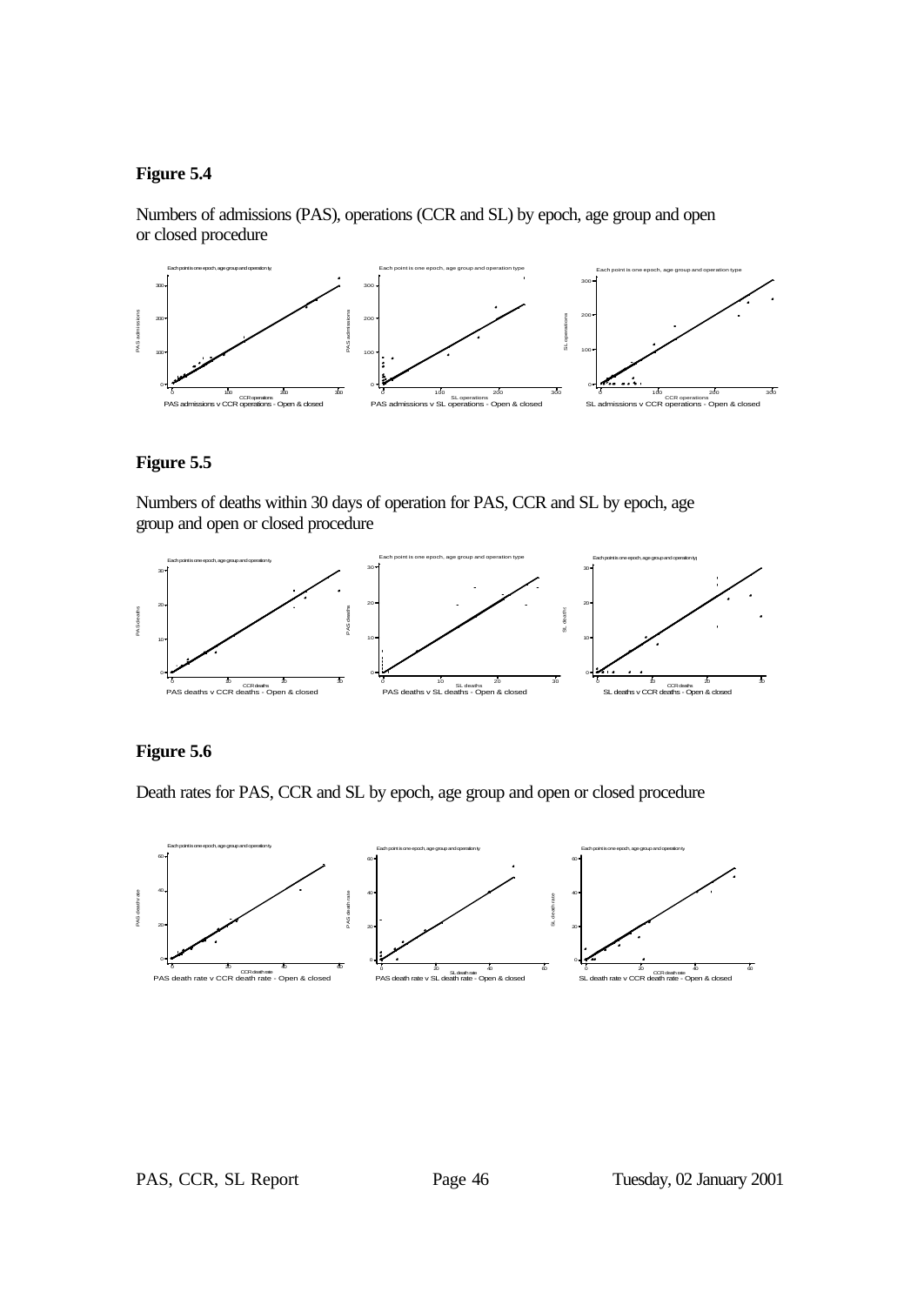## **Annex 1**

# **Outline description of data used in analysing mortality following heart surgery in children**

The data are collected from various different sources but they all relate to children who have had heart surgery. Inclusion in the data depends on the patient being admitted as an in-patient (i.e. having an overnight stay).



In the simplest case a child has one of each of these; one admission, one operation and one operative procedure, as illustrated above.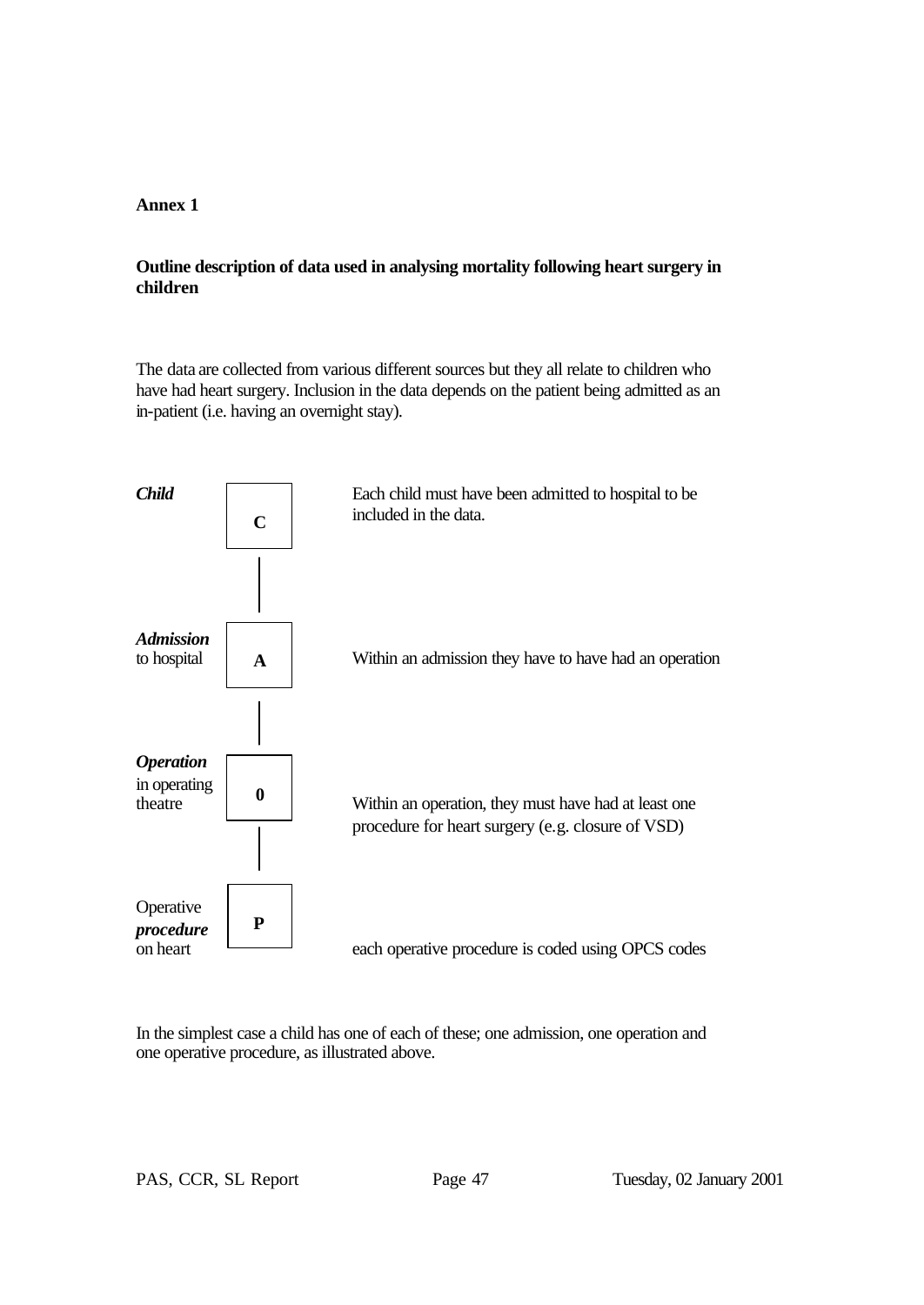However, a child may have more than one procedure in an operation, for example closure of VSD together with an aortic valve procedure:



During a single admission to hospital (sometimes called a spell), they may have had more than one operation; each operation may have included more than one procedure:



They may also have one admission to hospital, be discharged following their operation, then be re-admitted to hospital for a further operation:



PAS, CCR, SL Report Page 48 Tuesday, 02 January 2001